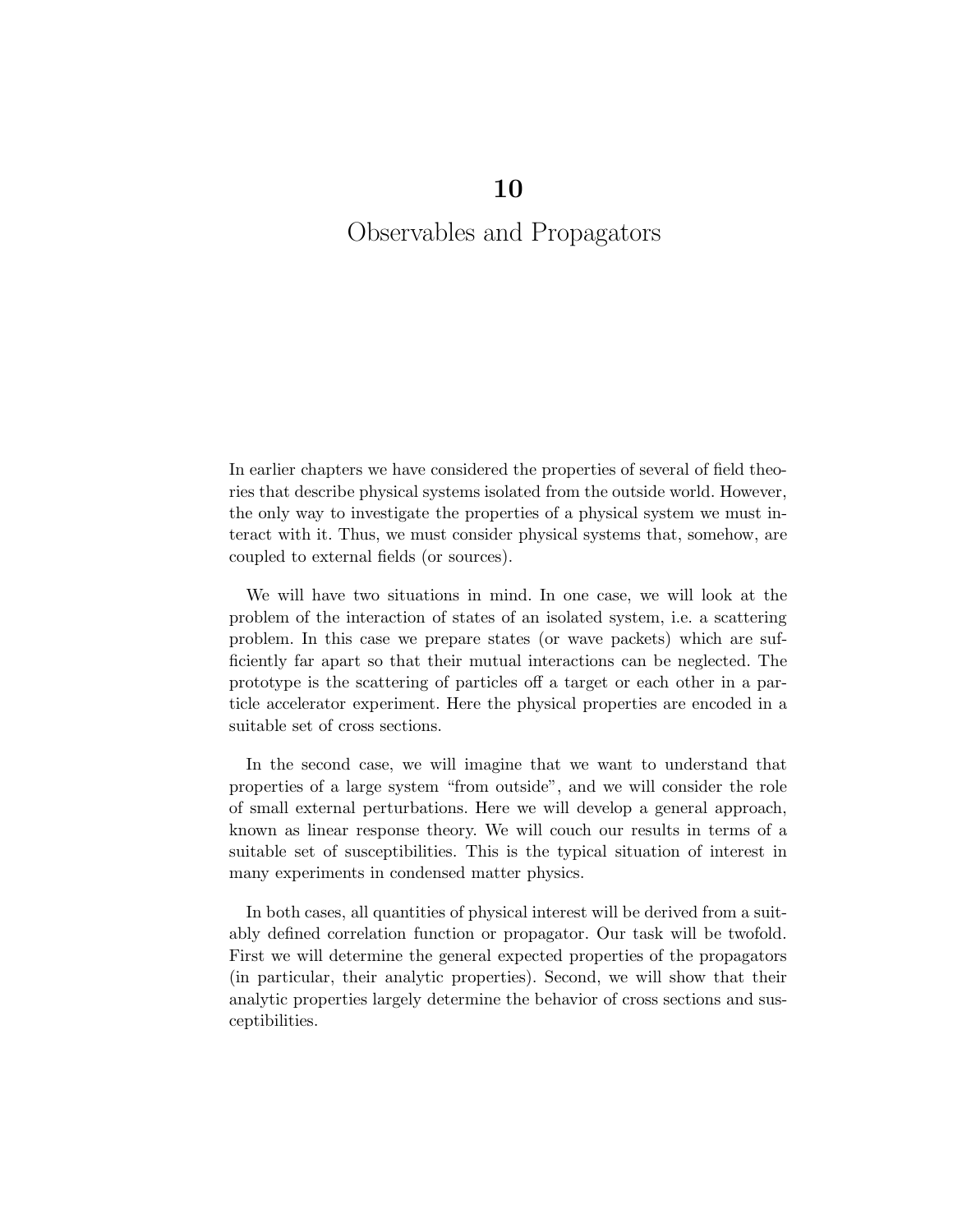#### 10.1 The propagator in classical electrodynamics

In a classical field theory, such as Classical Electrodynamics, we can investigate the properties of the electromagnetic field by considering the effect of a set of well localized external sources. These can be electric charges or, more generally, some well defined distribution of electric currents. The result is familiar to us: the external currents set up a radiation field that propagates in space, a propagating electromagnetic field. In Maxwell's electrodynamics these effects are described by the Maxwell equations, the equations of motion of the electromagnetic field generated by of a current distribution  $j^{\mu}(x)$ 

$$
\partial^2 A^\mu(x) = j^\mu(x) \tag{10.1}
$$

where we have imposed the Lorentz gauge condition,  $\partial_{\mu}A^{\mu} = 0$ , and hence the equation of motion reduces to the wave equation.

In Classical Electrodynamics the solutions to this equation are found using the *Green function*  $G(x, x')$ ,

$$
\partial_x^2 G(x, x') = \delta^4 (x - x')
$$
 (10.2)

which satisfies the *boundary condition* (or, rather, initial condition) that

$$
G(x, x') = 0, \quad \text{if} \quad x_0 < x'_0 \tag{10.3}
$$

This is the *retarded Green function*, that we will denote by  $G_R(x-x')$ , which vanishes for events in the past,  $x_0 < x'_0$ .

The wave equation in the presence of a set of currents  $j^{\mu}(x)$  is an inhomogeneous partial differential equation. For times in the remote past, before any currents were present, there should be no electromagnetic field present. The choice of retarded boundary conditions guarantees that the system obeys causality. The solution to the inhomogeneous partial differential equation is, as usual, the sum of an *arbitrary* solution of the homogeneous equation,  $A_{in}^{\mu}$ , that represents a preexisting electromagnetic field, and a particular solution of the inhomogeneous field equation. We write the general solution in the form

$$
A^{\mu}(x) = A_{in}^{\mu}(x) + \int d^4x' G_R(x - x')j^{\mu}(x')
$$
 (10.4)

where  $A_{in}^{\mu}(x)$  is a solution of the wave equation in free space (in the absence of sources),

$$
\partial^2 A_{in}^\mu(x) = 0 \tag{10.5}
$$

Thus, all we need to know is the retarded Green function,  $G_R(x-x')$ . Notice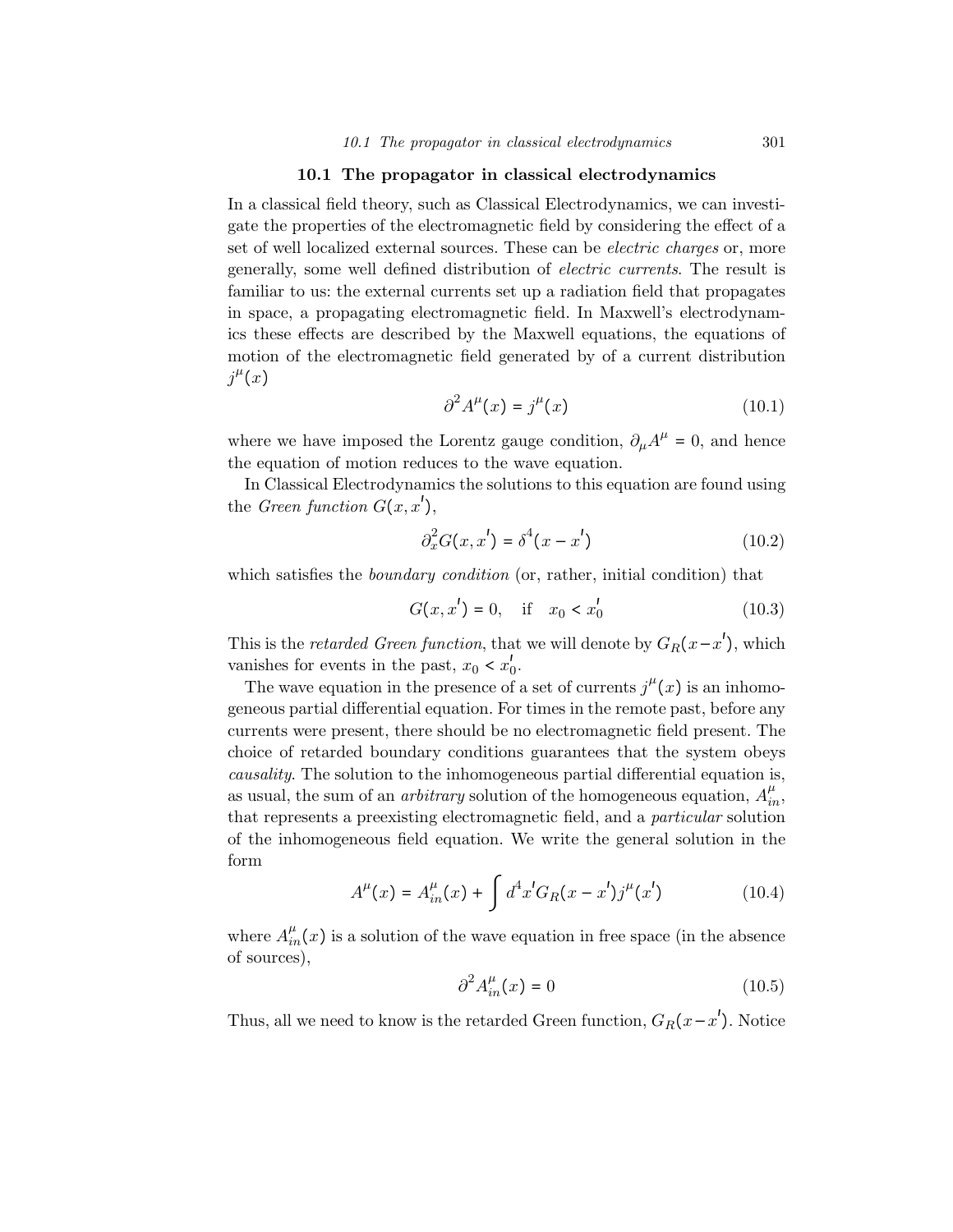that the choice of retarded boundary conditions ensures that, for  $x_0 < x'_0$ ,  $A^{\mu}(x) = A_{in}^{\mu}(x)$ , since  $G_R(x - x') = 0$  for  $x_0 < x'_0$ .

Let us solve for the Green function  $G(x, x')$ . This is most easily done in terms of the Fourier transform of  $G(x, x')$ 

$$
G(x, x') = \int \frac{d^4 p}{(2\pi)^4} e^{-ip \cdot (x - x')} \widetilde{G}(p)
$$
 (10.6)

where  $p \equiv p^{\mu}$  and  $p \cdot x \equiv p_0 x_0 - \boldsymbol{p} \cdot \boldsymbol{x}$ . It is easy to check that, formally, the Fourier transform  $\widetilde{G}(p)$  should be given by

$$
\widetilde{G}(p) = -\frac{1}{p^2} \tag{10.7}
$$

Now we have two problems. One is that  $\widetilde{G}(p)$  has a singularity at  $p^2 \equiv$  $p_0^2 - p^2 = 0$ , i.e. at the eigenfrequencies of the normal modes of the free electromagnetic field  $p_0 = \pm |\mathbf{p}|$ . Thus, the integral is ill-defined, and some definition must be specified on what to do with the singularity. The other problem is that this function  $G(x, x')$  does not satisfy, at least not in any obvious way, the boundary conditions.



Figure 10.1 Contour in the complex plane that defines the function  $\Theta(x)$ .

We will solve both problems simultaneously. Let us define the retarded Green function by

$$
G_R(x, x') \equiv \Theta(x_0 - x'_0) G(x, x')
$$
 (10.8)

where  $\Theta(x)$  is the step (or Heaviside) function

$$
\Theta(x) = \begin{cases} 1 & x \ge 0 \\ 0 & x < 0 \end{cases} \tag{10.9}
$$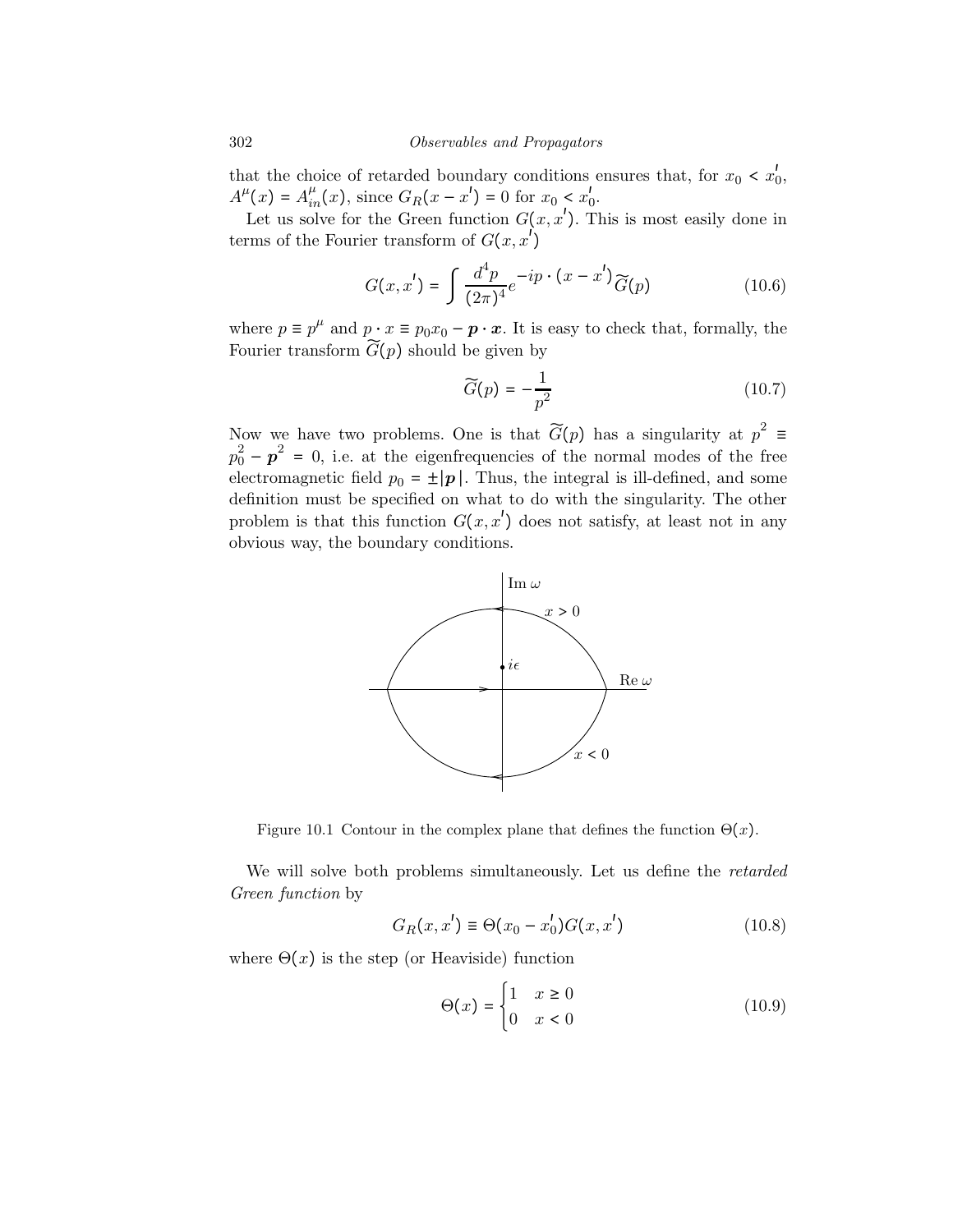Therefore,  $G_R(x, x')$  vanishes for  $x_0 < x'_0$  and is equal to  $G(x - x')$  for  $x_0 > x'_0$ .

The step function  $\Theta(x)$  has the formal integral representation, a Fourier transform,

$$
\Theta(x) = \lim_{\epsilon \to 0^+} \int_{-\infty}^{+\infty} \frac{d\omega}{2\pi i} \frac{e^{i\omega x}}{\omega - i\epsilon}
$$
 (10.10)

where the integral is interpreted as an integral over the contours shown in Fig. 10.1. Thus, when closing the contour on the lower half-plane, as in the case when  $x < 0$  shown in Fig.10.1, the closed contour does not contain a pole, and the integral vanishes by the Cauchy Theorem. Conversely, for  $x > 0$  we close the contour on a large arc in the upper half plane, and pick up a contribution from the enclosed pole equal to the residue,  $e^{-\epsilon x}$  which converges to 1 as  $\epsilon \to 0^+$ . Notice that the integral on the large arc in the upper half plane converges to zero, for arcs with radius  $R \to \infty$ , only if  $x > 0$ .



Figure 10.2 Contour in the complex plane that defines retarded Green function.

We define the retarded Green function,  $G_R(x - x')$ , by the following expression,

$$
G_R(x - x') = -\lim_{\epsilon \to 0^+} \int \frac{d^4 p}{(2\pi)^4} \frac{e^{-ip \cdot (x - x')}}{(p_0 + i\epsilon)^2 - p^2}
$$
(10.11)

which satisfies of the requirements.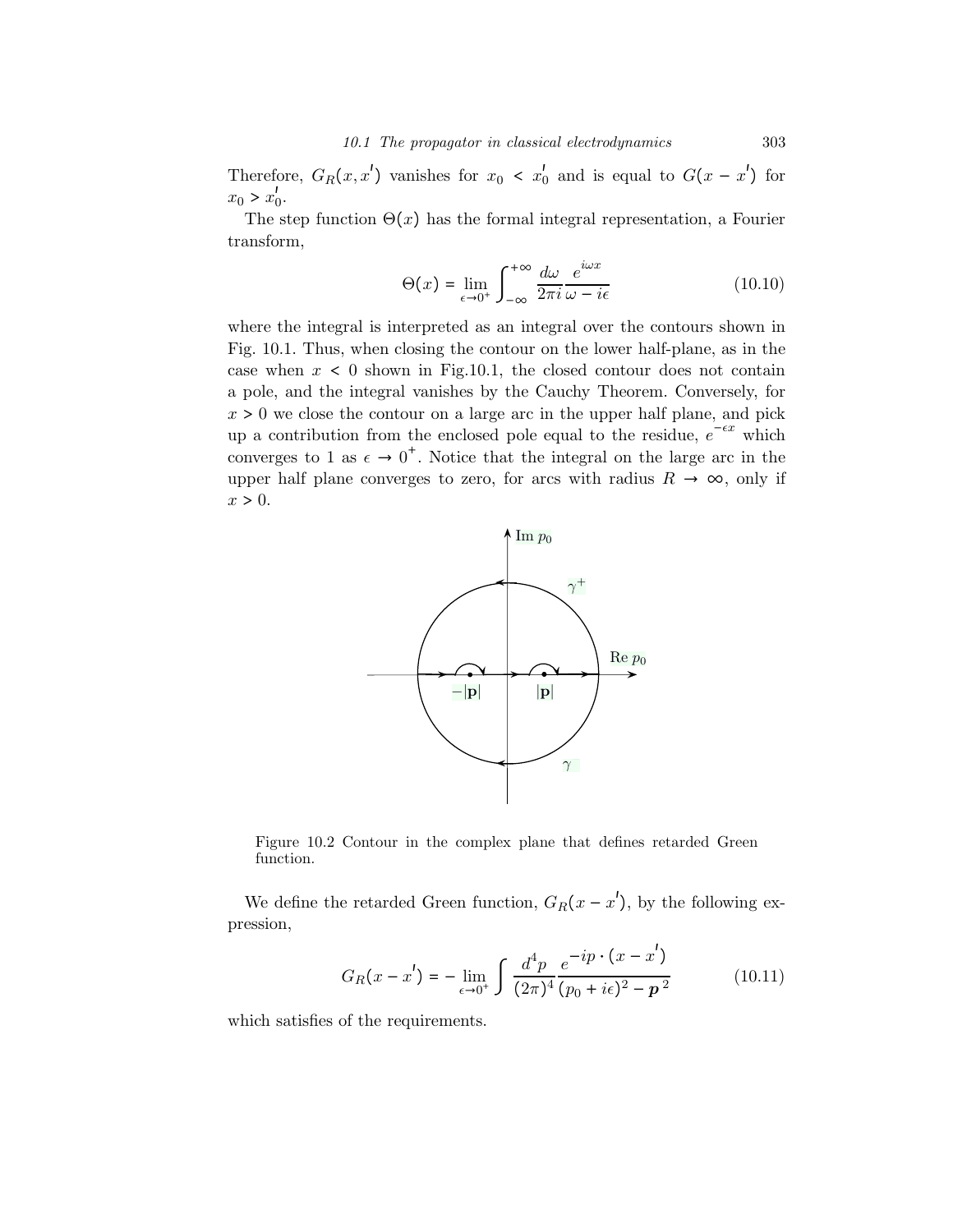304 Observables and Propagators

We can also define the *advanced Green* function,  $G_A(x-x')$ , that vanishes in the future, but not in the past,

$$
G_A(x - x') = 0, \qquad \text{for} \quad x_0 - x'_0 > 0 \tag{10.12}
$$

by changing the sign of  $\epsilon$ ,

$$
G_A(x - x') = -\lim_{\epsilon \to 0^+} \int \frac{d^4 p}{(2\pi)^4} \frac{e^{-ip \cdot (x - x')}}{(p_0 - i\epsilon)^2 - p^2}
$$
(10.13)

Now the poles are on the upper half-plane, and the integral vanishes for  $x_0 - x'_0 > 0$ . However, for  $x_0 - x'_0 < 0$  we pick up the poles when we close on the lower half-plane, and this contribution does not vanish.

There are still two other possible choices of contours, such as the one shown in Fig.10.3. In this case, when we close on the contour  $\gamma^-$ , in the



Figure 10.3 Contour in the complex plane that defines Feynman propagator, or time ordered Green function.

lower half-plane, we pick up the contribution of the positive frequency pole at  $+|\mathbf{p}|$ . The resulting frequency integral is

$$
\oint_{\gamma^-} \frac{dp_0}{2\pi} \frac{e^{-ip \cdot (x - x')}}{p_0^2 - p^2 + i\epsilon} = -\frac{i}{2|p|} e^{ip \cdot (x - x')} - i|p|(x_0 - x'_0), \quad \text{for } x_0 > x'_0
$$
\n(10.14)

In the opposite case, we close on the contour  $\gamma^+$  in the upper half-plane, which encloses the negative frequency pole at  $-|\mathbf{p}|$ . The integral now be-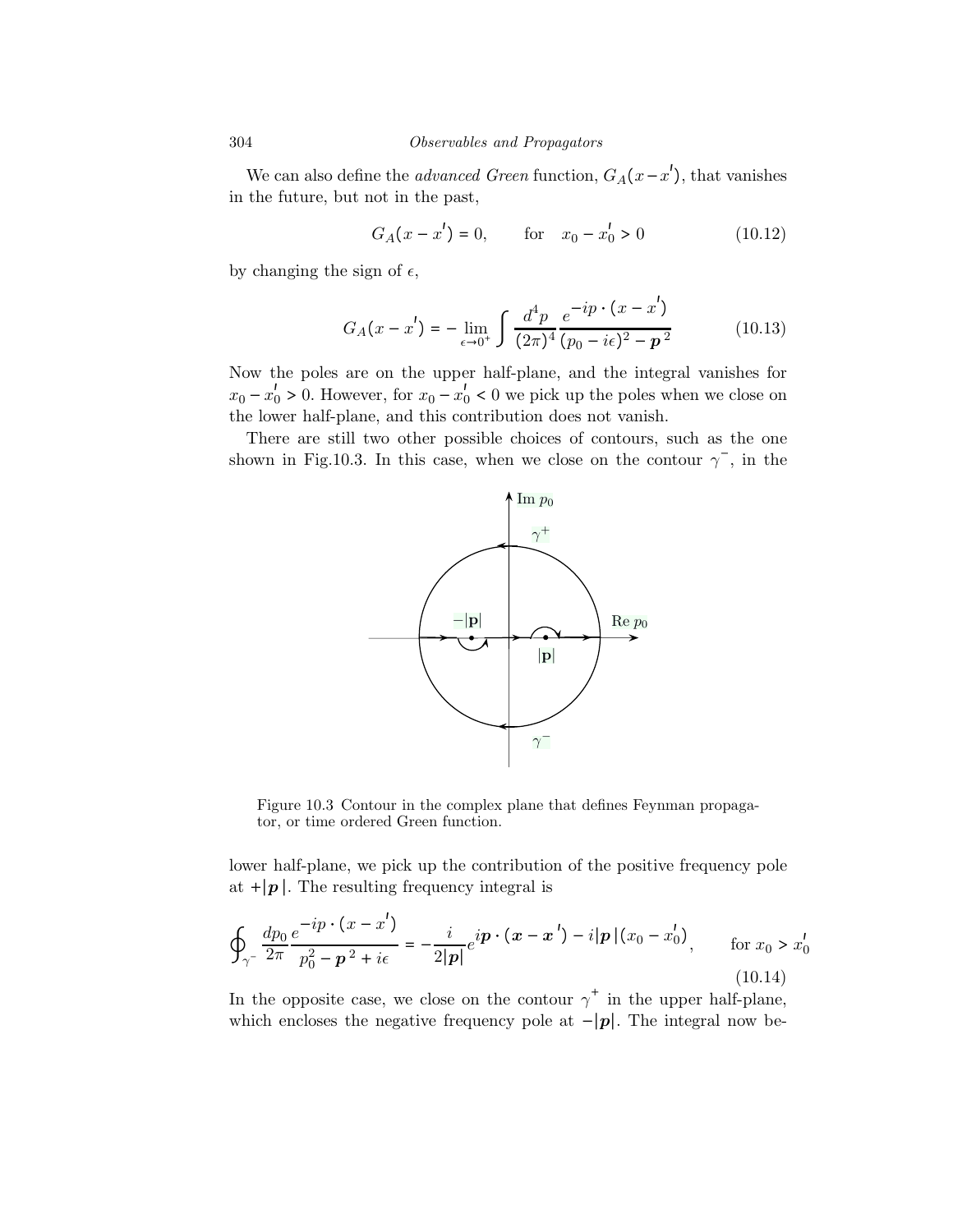comes

$$
\oint_{\gamma^+} \frac{dp_0}{2\pi i} \frac{e^{-ip \cdot (x - x')}}{p_0^2 - p^2 + i\epsilon} = \frac{i}{-2|p|} e^{ip \cdot (x - x')} - i|p|(x_0 - x'_0), \quad \text{for } x_0 < x'_0
$$
\n(10.15)

With this choice, the contour integral yields the *time-ordered Green function* 

$$
G_F(x - x') = -\int \frac{d^4 p}{(2\pi)^4} \frac{e^{-ip \cdot (x - x')}}{p^2 + i\epsilon}
$$
  
=  $i \int \frac{d^3 p}{(2\pi)^3 2|p|} \{ \Theta(x_0 - x'_0) e^{-i|p|(x_0 - x'_0) + ip \cdot (x - x')}$   
+  $\Theta(x'_0 - x_0)e^{+i|p|(x_0 - x'_0) - ip \cdot (x - x')}$  (10.16)

which is known as the Feynman propagator, and bears a close formal resemblance to the mode expansions of free field theory. We will see below that the integration measure is Lorentz invariant. Also notice that this Feynman *propagator* or *Green function* propagates the *positive frequency* modes forward in time and the negative frequency modes backward in time. The alternative choice of contour simply yields the negative of  $G_F(x - x')$ .

#### 10.2 The propagator in non-relativistic Quantum Mechanics

In non-relativistic quantum mechanics, the evolution of quantum states is governed by the Schrödinger Equation

$$
(i\hbar\partial_t - H)\psi = 0\tag{10.17}
$$

Let  $H = H_0 + V$ , and V be some position and time-dependent potential that vanishes (very slowly) both in the remote past  $(t \rightarrow -\infty)$  and in the remote future  $(t \rightarrow +\infty)$ . In this case, the eigenstates of the system are, in both limits, eigenstates of  $H_0$ . If  $V(x,t)$  varies slowly with time, the states of H evolve smoothly, or adiabatically. Thus, we are describing scattering *processes* between free particle states. Let  $F(\boldsymbol{x}^i, t' | \boldsymbol{x}, t)$  denote the amplitude

$$
F(\mathbf{x}',t'|\mathbf{x},t) \equiv \langle \mathbf{x}',t'|\mathbf{x},t \rangle \tag{10.18}
$$

We have already introduced this amplitude when we discussed the path integral picture of Quantum Mechanics.

Let us suppose that, at some time t, the system is in the state  $|\psi(t)\rangle$  =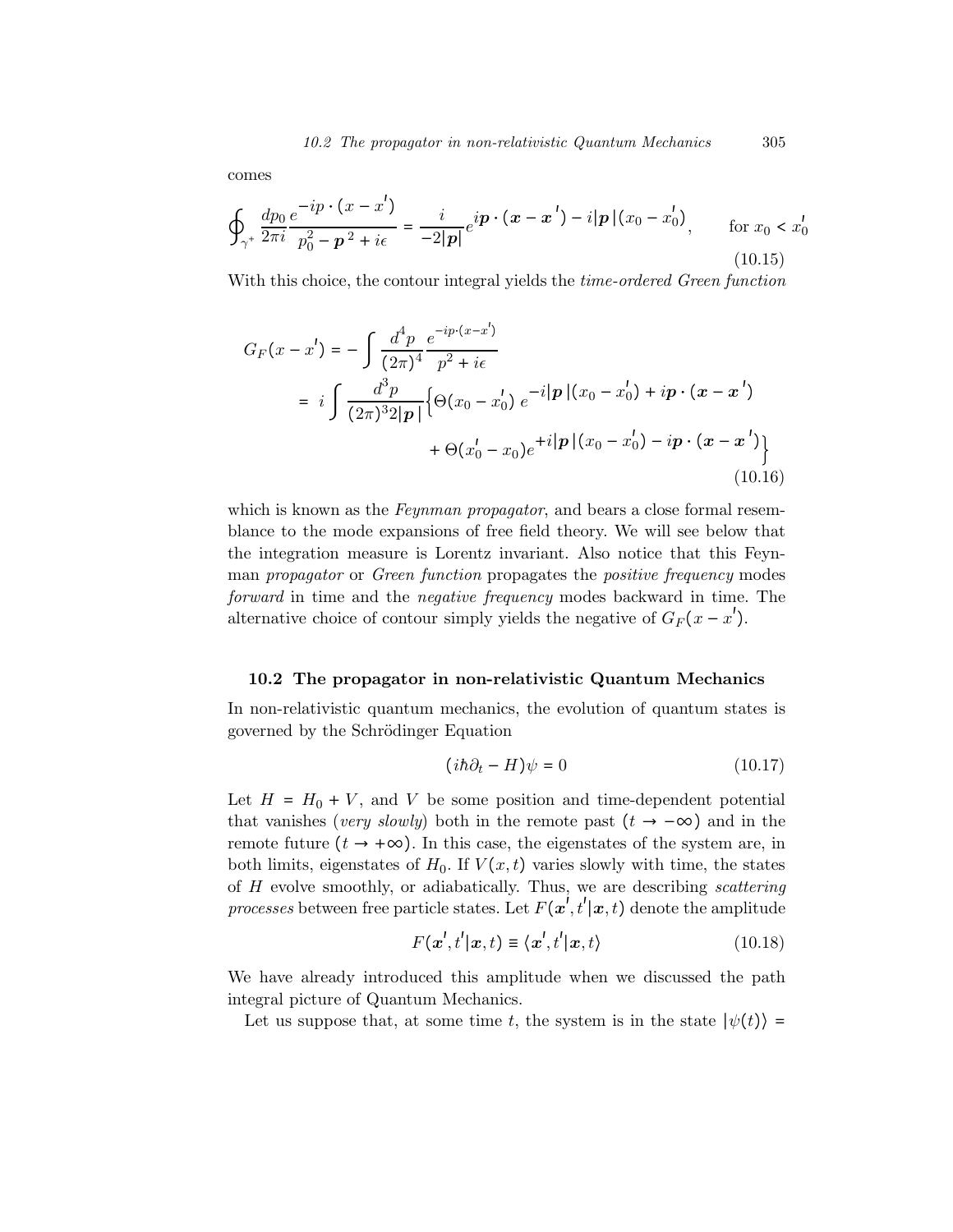306 Observables and Propagators



Figure 10.4 A scattering process.

 $|x, t\rangle$ . At some time  $t' > t$ , the state of the system is  $|\psi, t'\rangle$ , which is obtained by solving the Schrödinger equation

$$
i\hbar \partial_t |\psi\rangle = H |\psi\rangle \tag{10.19}
$$

where  $H$  is generally time-dependent. The formal solution of this equation is

$$
|\psi(t')\rangle = T e^{-\frac{i}{\hbar} \int_{t}^{t'} dt'' H(t'')} |\psi(t)\rangle
$$
 (10.20)

where  $T$  is the time ordering symbol, i.e.

$$
T e^{\frac{-i}{\hbar} \int_t^{t'} dt'' H(t'')} = \sum_{n=0}^{\infty} \frac{1}{n!} \left(\frac{-i}{\hbar}\right)^n \int_t^{t'} dt_1 \dots \int_t^{t_{n-1}} dt_n H(t_1) \dots H(t_n)
$$
\n(10.21)

Thus, the amplitude  $F(\mathbf{x}', t'|\mathbf{x}, t)$  is

$$
F(\mathbf{x}',t'|\mathbf{x}t) = \langle \mathbf{x}',t'|\mathbf{x},t \rangle \equiv \langle \mathbf{x}'|\psi(t') \rangle \tag{10.22}
$$

Hence, if the initial state is  $|\psi(t)\rangle = |x\rangle$ , then we get

$$
F(\mathbf{x}',t'|\mathbf{x},t) = \langle \mathbf{x}' | T \ e^{-\frac{i}{\hbar} \int_t^{t'} dt''} H(t'') \ | \mathbf{x} \rangle
$$
 (10.23)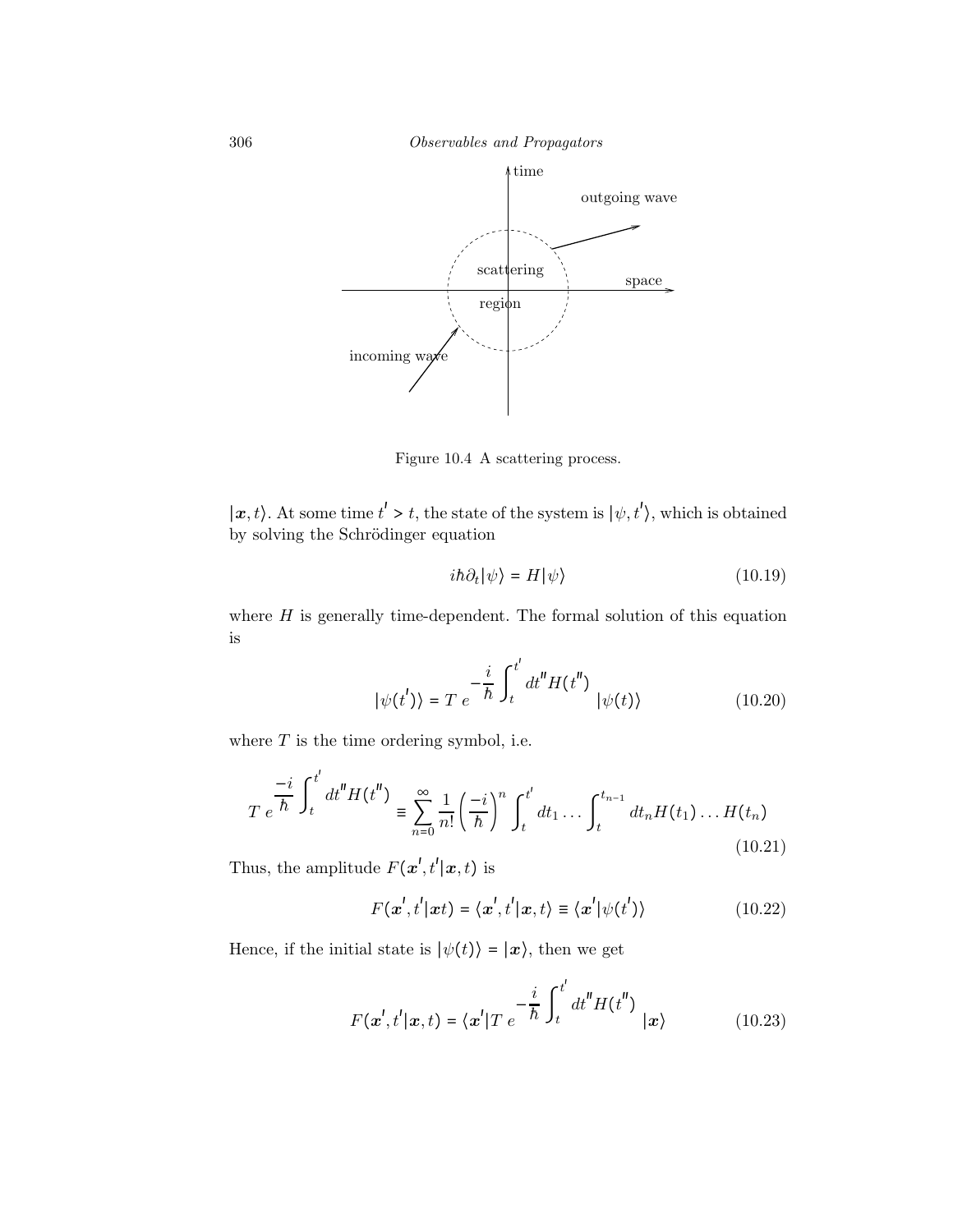For an *arbitrary* initial state  $|\psi(t)\rangle$  we get

$$
\langle \mathbf{x}' | \psi(t') \rangle = \langle \mathbf{x}' | e^{-\frac{i}{\hbar} \int_{t}^{t'} dt'' H(t'')} | \psi(t) \rangle
$$
 (10.24)

Since the states  $\{|\mathbf{x}\rangle\}$  are complete, we have the completeness relation

$$
1 = \int dx |x\rangle\langle x| \tag{10.25}
$$

which allows us to write

$$
\langle \mathbf{x}' | \psi(t') \rangle = \int_{-\infty}^{+\infty} dx \langle \mathbf{x}' | e^{-\frac{i}{\hbar} \int_{t}^{t'} dt''} H(t'') | \mathbf{x} \rangle \langle \mathbf{x} | \psi(t) \rangle
$$
 (10.26)

so, we get

$$
\psi(\mathbf{x}',t') = \int_{-\infty}^{+\infty} dx \langle \mathbf{x}',t' | \mathbf{x},t \rangle \psi(\mathbf{x},t)
$$
 (10.27)

In other words, the amplitude  $F(\mathbf{x}', t'|\mathbf{x}, t)$  is the kernel of the time evolution for arbitrary states. The amplitude  $F(\mathbf{x}', t'|\mathbf{x}, t)$  is known as the *Schwinger* function.

The initial state  $|\psi(t)\rangle$  and the final state  $|\psi(t')\rangle$  are connected by the evolution operator  $U(t^{\prime},t)$ 

$$
U(t',t) \equiv T e^{-\frac{i}{\hbar} \int_{t}^{t'} dt'' H(t'')}
$$
 (10.28)

which is *unitary* since, as a result of the hermiticity of the Hamiltonian,

$$
U^{\dagger}(t',t) = T e^{\frac{i}{\hbar} \int_{t}^{t'} dt'' H(t'')}
$$
  
=  $T e^{-\frac{i}{\hbar} \int_{t'}^{t} dt'' H(t'')} = U(t,t')$  (10.29)

By definition,  $U(t,t')$  is the *inverse* of  $U(t',t)$  since it evolves the states backwards in time. In addition, the operator  $U(t', t)$  obeys the initial condition

$$
\lim_{t' \to t} U(t', t) = I \tag{10.30}
$$

where  $I$  is the identity operator. If the Hamiltonian is time-independent, the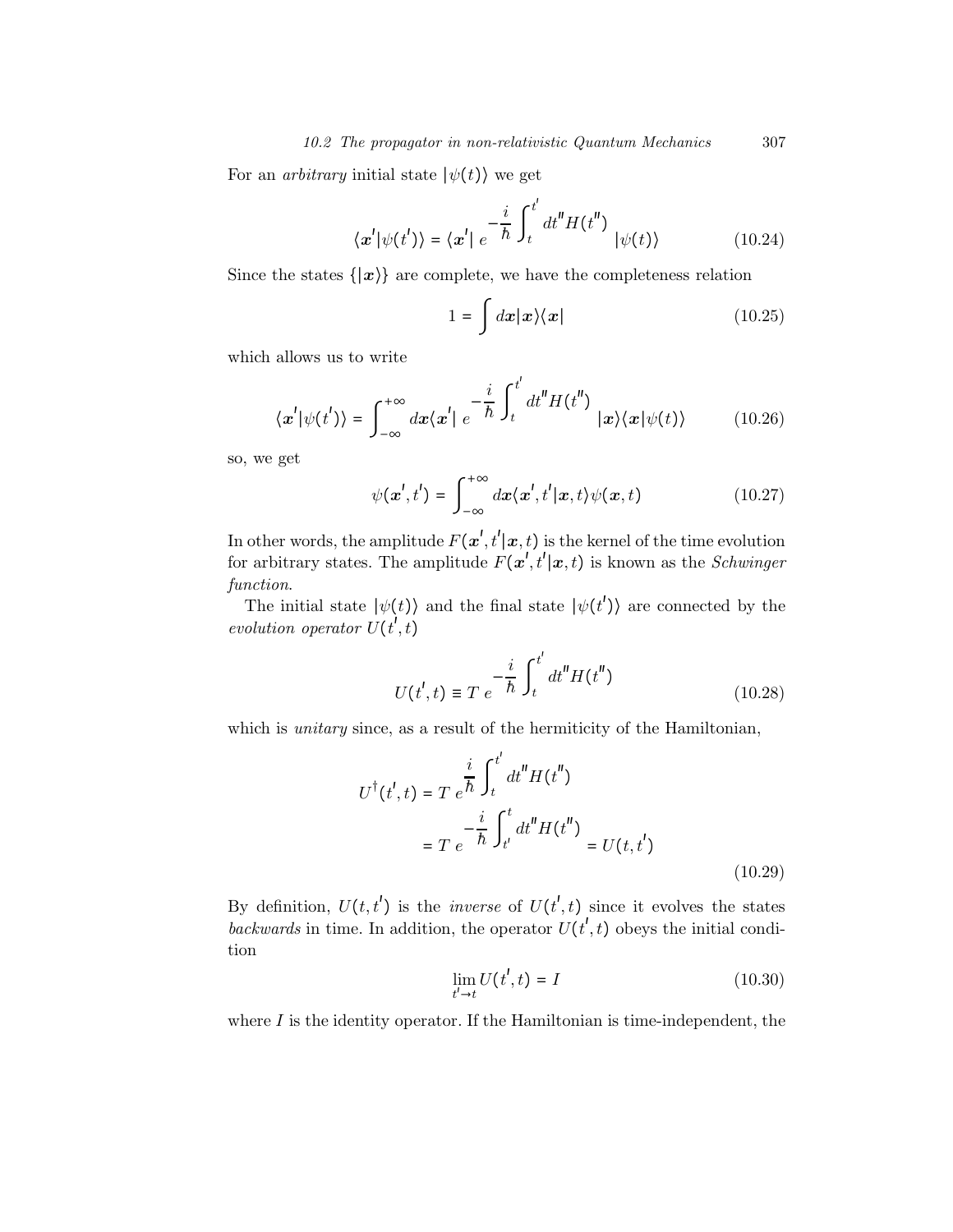308 Observables and Propagators

evolution operator is

$$
U(t',t) = T e^{-\frac{i}{\hbar} \int_{t}^{t'} dt'' H(t'')} = e^{-\frac{i}{\hbar} H(t'-t)}
$$
(10.31)

where the last step holds only for a time-independent Hamiltonian.

These ideas will also allow us to introduce the Scattering Matrix (or S-*Matrix*). If  $\psi_i(\mathbf{x}, t)$  is some initial state and  $\psi_f(\mathbf{x}', t')$  is some final state, the matrix elements of the S-matrix between states  $\psi_i$  and  $\psi_f$ ,  $S_{fi}$  are obtained by evolving the state  $\psi_i$  up to time  $t'$ , and projecting it onto the state  $\psi_f$ . Namely

$$
S_{fi} = \lim_{t' \to +\infty} \lim_{t \to -\infty} \int dx \int dx' \psi_f^*(\mathbf{x}', t') \langle \mathbf{x}', t' | \mathbf{x}, t \rangle \psi_i(\mathbf{x}, t) \tag{10.32}
$$

Let us define the *Green function* or *propagator*  $G(\boldsymbol{x}', t'|\boldsymbol{x}, t)$ 

$$
G(\mathbf{x}',t'|\mathbf{x},t) \equiv -\frac{i}{\hbar}\Theta(t'-t)\langle \mathbf{x}',t'|\mathbf{x},t\rangle = -\frac{i}{\hbar}\Theta(t'-t)F(\mathbf{x},t'|\mathbf{x},t) \quad (10.33)
$$

It satisfies the equation

$$
(i\hbar\partial_{t'} - H) G(\mathbf{x}', t'|\mathbf{x}, t) = \delta(\mathbf{x} - \mathbf{x}')\delta(t - t')
$$
 (10.34)

with the boundary condition

$$
G(\mathbf{x}',t'|\mathbf{x},t) = 0, \quad \text{if } t' < t \tag{10.35}
$$

Hence,  $G(\mathbf{x}', t' | \mathbf{x}, t)$  is known as the retarded Schrödinger propagator.

In terms of G, the S-matrix is given by (recall that  $t' > t$ )

$$
S_{fi} = i \lim_{t' \to +\infty} \lim_{t \to -\infty} \int dx \int dx' \psi_f^*(\mathbf{x}', t') G(\mathbf{x}', t'|\mathbf{x}, t) \psi_i(\mathbf{x}, t) \qquad (10.36)
$$

Let us consider now the case of a free particle with Hamiltonian  $H_0$  that is coupled to an external perturbation represented by a potential  $V(\boldsymbol{x},t)$ . The free Green function,  $G_0$ , satisfies the equation

$$
(i\hbar\partial_{t'} - H_0) G_0 = \delta(\mathbf{x'} - \mathbf{x})\delta(t' - t)
$$
 (10.37)

 $G_0$  can be regarded as the matrix elements of the following operator

$$
G_0(\boldsymbol{x}',t'|\boldsymbol{x},t) = \langle \boldsymbol{x}',t' | (\mathrm{i} \hbar \partial_t - H)^{-1} |\boldsymbol{x},t \rangle \tag{10.38}
$$

Clearly,  $G$  satisfies the same equation but with the full  $H$ ,

$$
(ih\partial_t - H)G = 1\tag{10.39}
$$

Hence, we can write

$$
[(i\hbar\partial_t - H_0) - V]G = 1 \qquad (10.40)
$$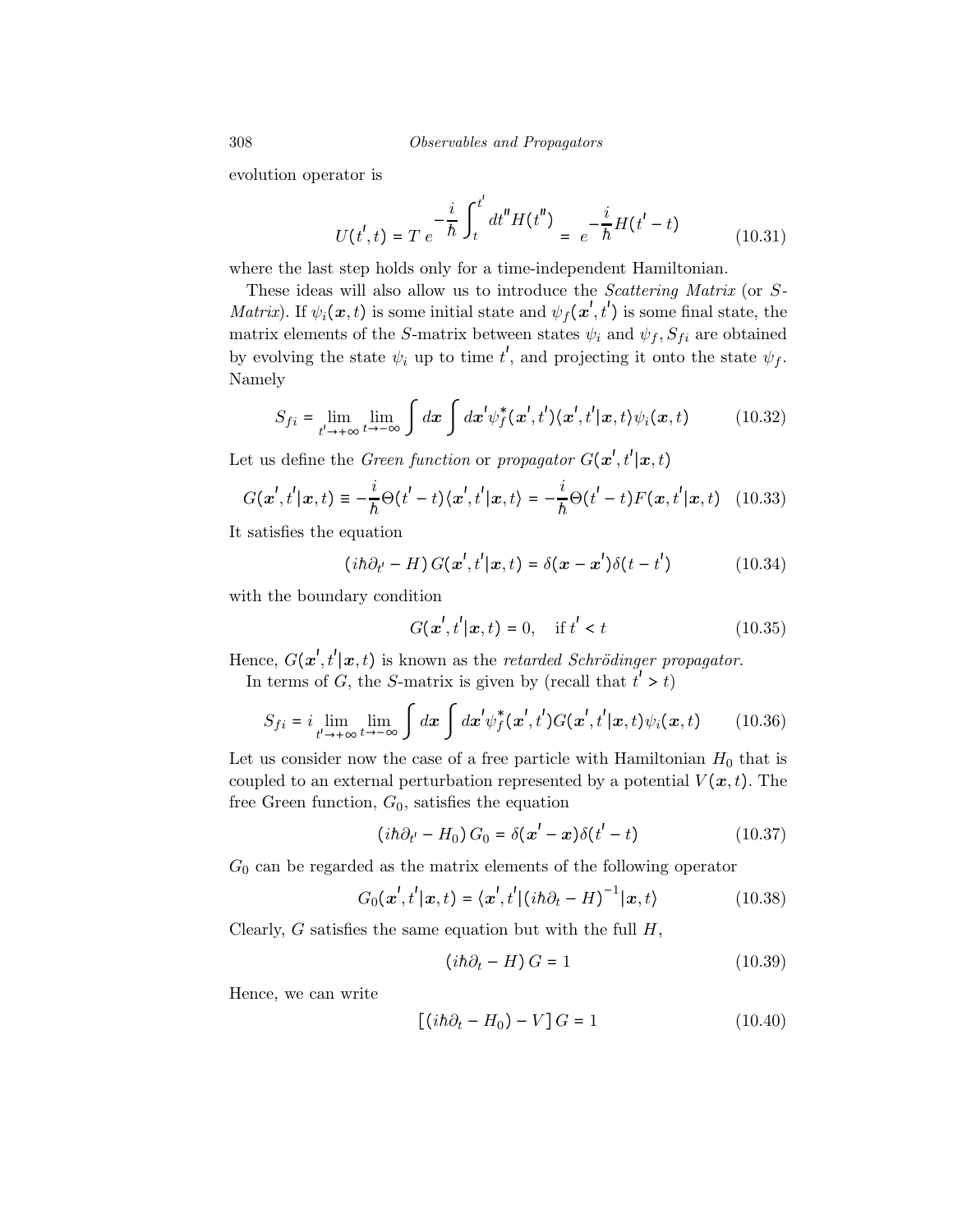By using the definition of  $G_0$ , we get the operator equation

$$
(G_0^{-1} - V)G = 1\tag{10.41}
$$

Thus, G satisfies the integral equation

$$
G(\mathbf{x}',t'|\mathbf{x},t) = G_0(\mathbf{x}',t'|\mathbf{x},t) + \int d\mathbf{x}'' \int dt'' G_0(\mathbf{x}',t'|\mathbf{x}'',t'') V(\mathbf{x}'',t'') G(\mathbf{x}'',t''|\mathbf{x},t)
$$
\n(10.42)

which is known as the *Dyson Equation*. It has the formal operator solution

$$
G^{-1} = G_0^{-1} - V \tag{10.43}
$$

The integral equation can be solved by an iterative procedure, which amounts to a perturbative expansion in powers of  $V$ . The result is the *Born series*. Using an obvious matrix notation we get

$$
G = G_0 + G_0 V G_0 + G_0 V G_0 V G_0 + \dots \tag{10.44}
$$

We will represent this series by a set of *diagrams*. Let us consider the first term to which we assign the diagram of Fig.10.5. The oriented arrow ranging



Figure 10.5 The zeroth order term.

from  $(\bm{x},t)$  to  $(\bm{x}',t')$  represents the unperturbed propagator  $G_0(\bm{x}'t'|\bm{x}t)$ . Because of the causal boundary conditions obeyed by  $G_0$  it can only propagate forward in time. The second term, of the series, the Born approximation,  $\delta G^{(1)}$ 

$$
\delta G^{(1)}(\mathbf{x}',t'|\mathbf{x},t) = \int dx' \int dt'' G_0(\mathbf{x}',t'|\mathbf{x}'',t'') V(\mathbf{x}'',t'') G_0(\mathbf{x}'',t''|\mathbf{x},t)
$$
\n(10.45)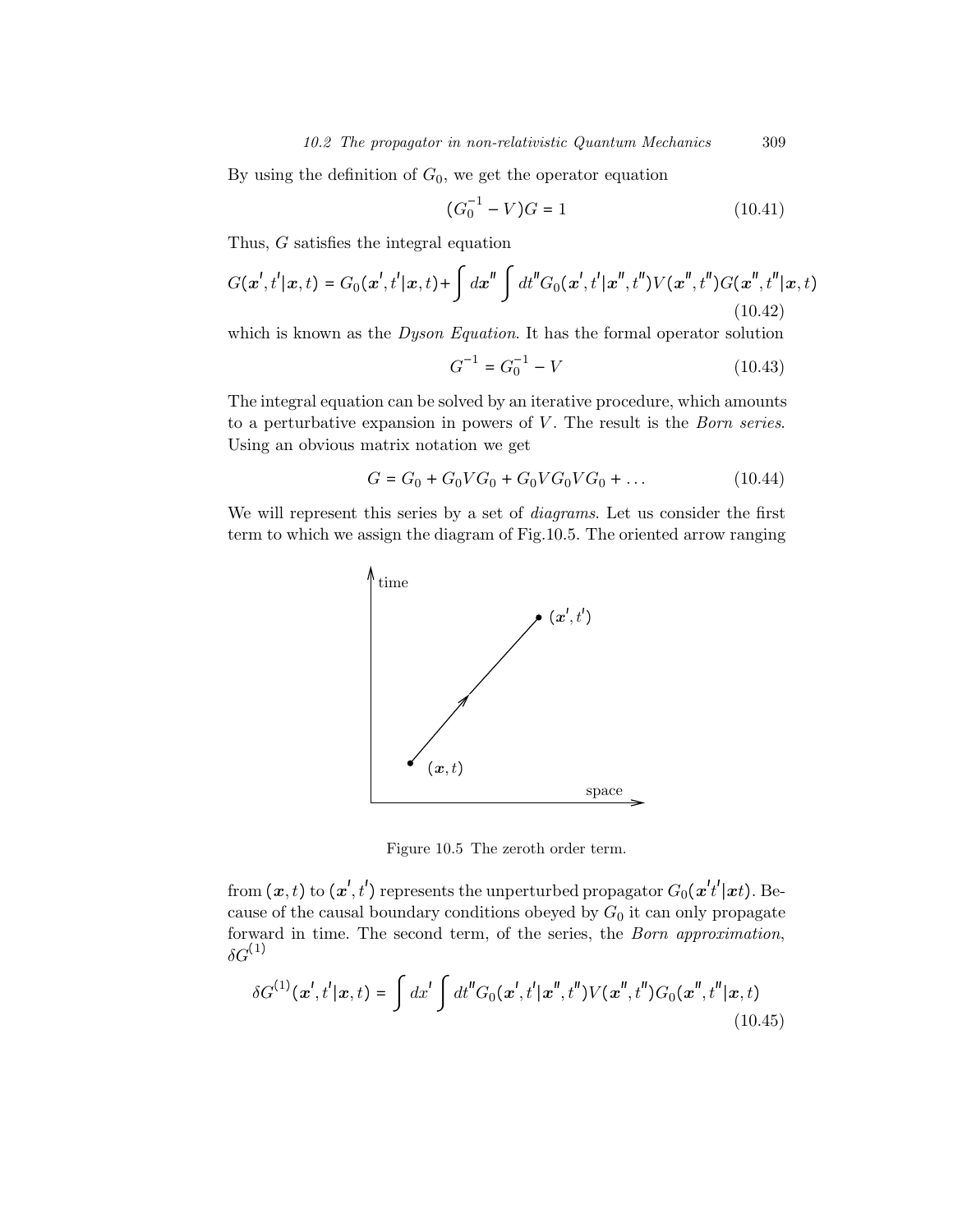

Figure 10.6 a) The first order term: the Born Approximation. b) A multiple scattering process.

is represented by the diagram of Fig.10.6a, where the shaded circle represents the action of the potential  $V$ . In general we get a diagram of the form of Fig.10.6b, which represents a multiple scattering process. Notice that all the contributions propagate strictly forward in time.

Let us compute the propagator  $G_0(\mathbf{x}^t t'|\mathbf{x}^t)$  for a free spinless particle in three-dimensional space. The Hamiltonian H is just,  $H = -\frac{\hbar^2}{2m} \nabla^2$ . Thus,  $G_0$  obeys the equation

$$
\left(i\hbar\partial_{t'}+\frac{\hbar^2}{2m}\nabla_x^2\right)G_0(\boldsymbol{x}'t'|\boldsymbol{x}t)=\delta^3(\boldsymbol{x}'-\boldsymbol{x})\delta(t'-t)
$$
\n(10.46)

with causal boundary conditions, i.e.  $G(\mathbf{x}^t t' | \mathbf{x}^t) = 0$  for  $t' < t$ . Given the symmetries of this very simple system we can Fourier expand  $G_0$ .

$$
G_0(\boldsymbol{x}^t t'|\boldsymbol{x}t) = \int \frac{d^3p}{(2\pi)^3} \int \frac{d\omega}{2\pi} \widetilde{G}_0(\boldsymbol{p}, \omega) e^{-\frac{i}{\hbar} \boldsymbol{p} \cdot (\boldsymbol{x}^t - \boldsymbol{x}) + i\omega(t^t - t)} \qquad (10.47)
$$

By direct substitution, we find that  $\widetilde{G}_0(p,\omega)$  is given by

$$
\widetilde{G}_0(\boldsymbol{p}, \omega) = \frac{1}{\hbar \omega - \frac{\boldsymbol{p}^2}{2m}}
$$
\n(10.48)

Notice that, once again,  $\widetilde{G}_0(p,\omega)$  has a pole at  $\hbar\omega = \frac{p^2}{2m}$ , on the real frequency axis, which is the dispersion law, or the "mass shell" condition.

Apart from being singular, this "solution" does not obey the causal boundary condition. We will enforce the boundary condition by deforming the in-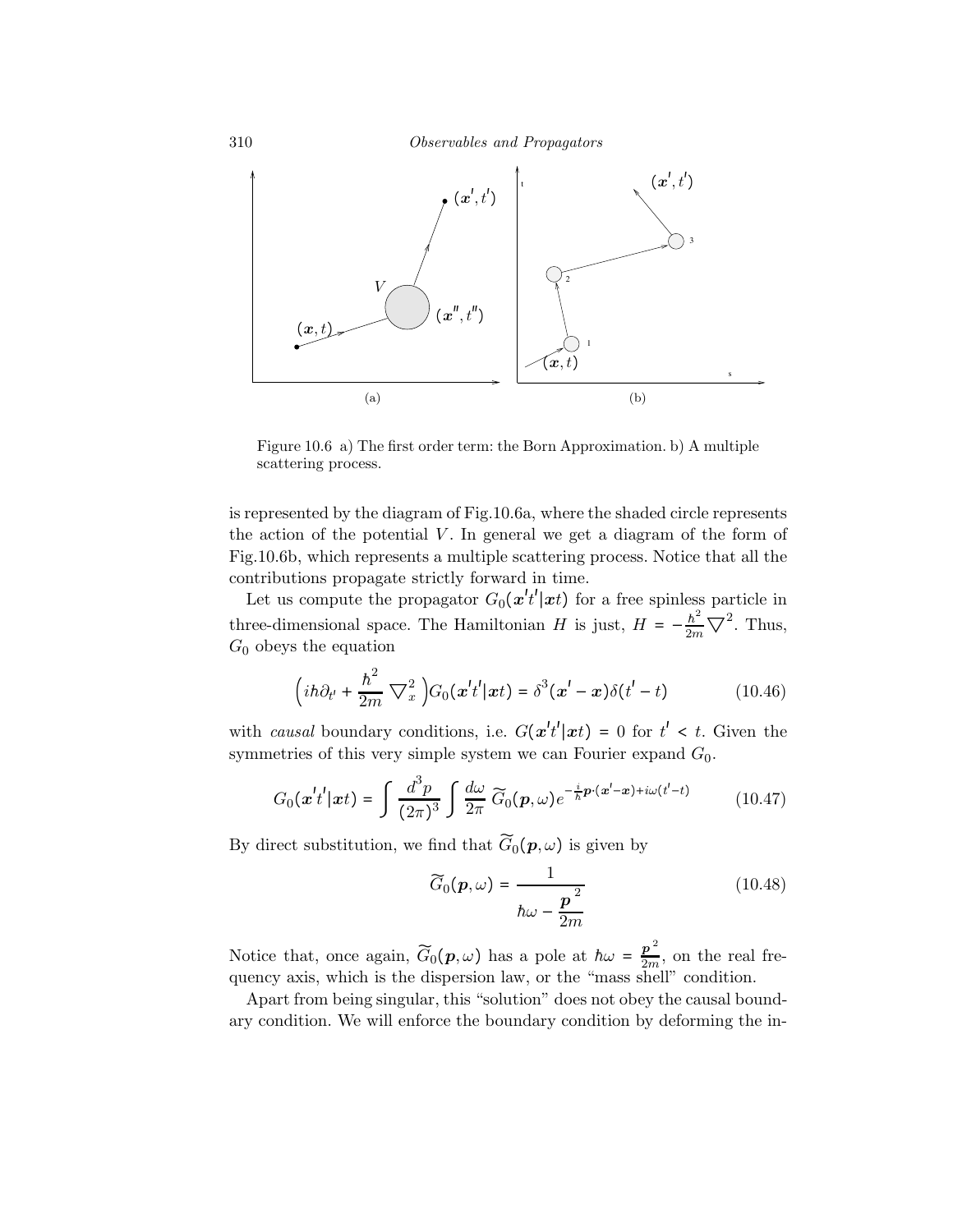tegration contour in the complex frequency plane. Following our previous discussion on the Green function for classical electrodynamics, we move the pole by an infinitesimal positive amount  $\epsilon$  into the upper-half of the complex frequency plane. We write the retarded propagator as

$$
G_0^{ret}(\boldsymbol{p}, \omega) = \frac{1}{\hbar \omega - \frac{\boldsymbol{p}^2}{2m} - i\epsilon}
$$
 (10.49)

and we will take the limit  $\epsilon \to 0^+$  at the end of our calculations.

The frequency integral is equal to

$$
\int_{-\infty}^{+\infty} \frac{d\omega}{2\pi} \frac{e^{i\omega(t'-t)}}{h\omega - \frac{p^2}{2m} - i\epsilon} = \frac{i}{\hbar} \Theta(t'-t) e^{\frac{i}{\hbar} \frac{p^2}{2m} (t'-t)}
$$
(10.50)

Hence, the Green function  $G_0(\boldsymbol{x}', t'|\boldsymbol{x}, t)$  is

$$
G_0(\mathbf{x}',t'|\mathbf{x},t) = \frac{i}{\hbar}\Theta(t'-t)\int \frac{d^3p}{(2\pi)^3}e^{\frac{i}{\hbar}\frac{\mathbf{p}^2}{2m}(t'-t) - \frac{i}{\hbar}\mathbf{p}\cdot(\mathbf{x}'-\mathbf{x})} \quad (10.51)
$$

Let  $\psi_p(x, t)$  denote the wave functions for the *stationary states*  $|p\rangle$ ,

$$
\psi_{p}(x,t) = \frac{1}{(2\pi)^{3/2}} e^{-\frac{i}{\hbar}p \cdot x + \frac{i}{\hbar}E(p)t}
$$
(10.52)

where  $E(\boldsymbol{p}) = \frac{\boldsymbol{p}^{\; 2}}{2m}$  $\frac{\boldsymbol{p}}{2m}$ . We see that  $G_0(\boldsymbol{x}', t' | \boldsymbol{x}, t)$  can be written in the form

$$
G_0(\mathbf{x}',t'|\mathbf{x},t) = \frac{i}{\hbar} \Theta(t'-t) \int \frac{d^3p}{(2\pi)^3} \psi_p(\mathbf{x}',t') \psi_p^*(\mathbf{x},t)
$$
(10.53)

In general, if the Hamiltonian has a complete set of stationary states  $\{|n\rangle\}$ with wave functions  $\psi_n(x)$  and eigenvalues  $E_n$ , the Green function is

$$
G_0^{\text{ret}}(\boldsymbol{x}',t'|\boldsymbol{x},t) = \frac{i}{\hbar} \Theta(t'-t) \sum_n \psi_n(\boldsymbol{x}',t') \psi_n^*(\boldsymbol{x},t)
$$
(10.54)

where

$$
\psi_n(\boldsymbol{x},t) = \psi_n(\boldsymbol{x})e^{-\frac{i}{\hbar}E_n t}
$$
\n(10.55)

If the system is isolated, the Hamiltonian is time-independent, and the Green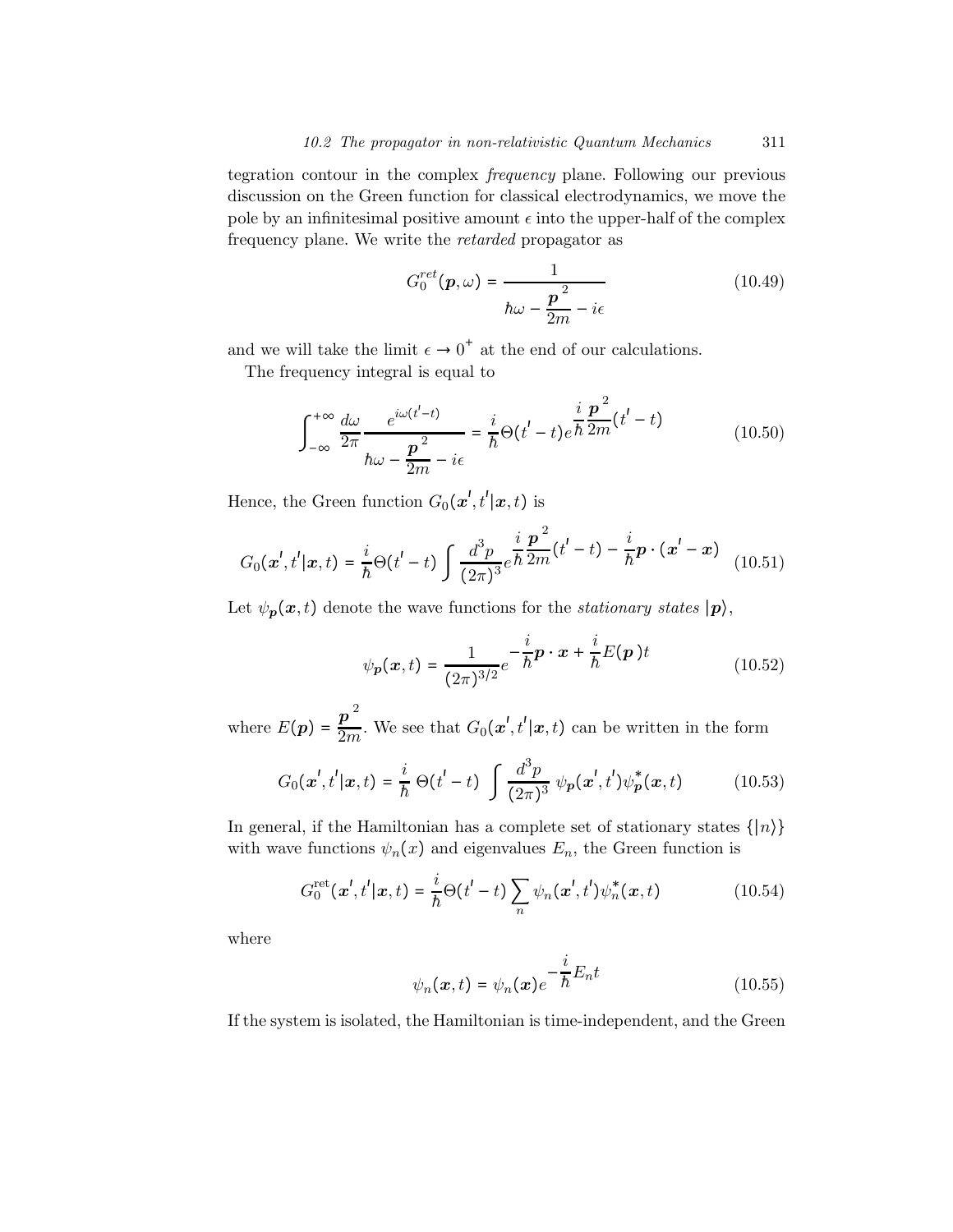function is a function of  $t'-t$ . In this case, it is convenient to consider the Fourier transform

$$
G_0^{\text{ret}}(\boldsymbol{x}', \boldsymbol{x}; t' - t) = \int_{-\infty}^{\infty} \frac{d\omega}{2\pi} G_0^{\text{ret}}(\boldsymbol{x}', \boldsymbol{x}; \omega) e^{i\omega(t' - t)/\hbar}
$$
(10.56)

where we have to pick the correct integration contour so that  $G_0^{\text{ret}}$  is retarded.

Quite explicitly, we find

$$
G_0^{\text{ret}}(\boldsymbol{x}', \boldsymbol{x}; \omega) = \lim_{\epsilon \to 0^+} \sum_n \frac{\psi_n(\boldsymbol{x}') \psi_n^*(\boldsymbol{x})}{\hbar \omega - E_n - i\epsilon}
$$
(10.57)

Here too, the denominators in this equation have zeros on the real frequency axis as  $\epsilon \to 0^+$ . Thus, the Green function is a series of distributions. In the limit  $\epsilon \to 0^+$  we can write

$$
\lim_{\epsilon \to 0^+} \frac{1}{x - i\epsilon} = \mathcal{P}\frac{1}{x} + i\pi \delta(x) \tag{10.58}
$$

where  $P$  denotes the principal value, and  $\delta(x)$  is the Dirac delta function. Using these results, we can write the following expressions for the real and imaginary parts of the Green function

Re 
$$
G_0^{\text{ret}}(\mathbf{x}', \mathbf{x}; \omega) = \sum_n \mathcal{P} \frac{\psi_n(\mathbf{x}') \psi_n^*(\mathbf{x})}{\hbar \omega - E_n}
$$
  
\nIm  $G_0^{\text{ret}}(\mathbf{x}', \mathbf{x}; \omega) = \pi \sum_n \psi_n(\mathbf{x}') \psi_n^*(\mathbf{x}) \delta(\hbar \omega - E_n)$  (10.59)

We can use these results to write an expression for the density of states  $\rho(\omega)$ 

$$
\rho(\omega) = \sum_{n} \delta(h\omega - E_n) \tag{10.60}
$$

in terms of the retarded Green function of the form

$$
\rho(\omega) = \frac{1}{\pi} \text{Im} \int dx \ G_0^{\text{ret}}(x, x; \omega) \tag{10.61}
$$

In other words, the spectral density is determined by the imaginary part of the Green function. Below we will find similar relationships for other quantities of physical interest.

Let us close by noting that there is a close connection between the Green function in Quantum Mechanics and the kernel of the diffusion equation. In d-dimensional space the Green function is

$$
G_0(\mathbf{x}' - \mathbf{x}, t' - t) = -\frac{i}{\hbar} \Theta(t' - t) \int \frac{d^d p}{(2\pi)^d} e^{-\frac{i}{\hbar} \frac{\mathbf{p}^2}{2m} (t' - t) + \frac{i}{\hbar} \mathbf{p} \cdot (\mathbf{x}' - \mathbf{x})}
$$
(10.62)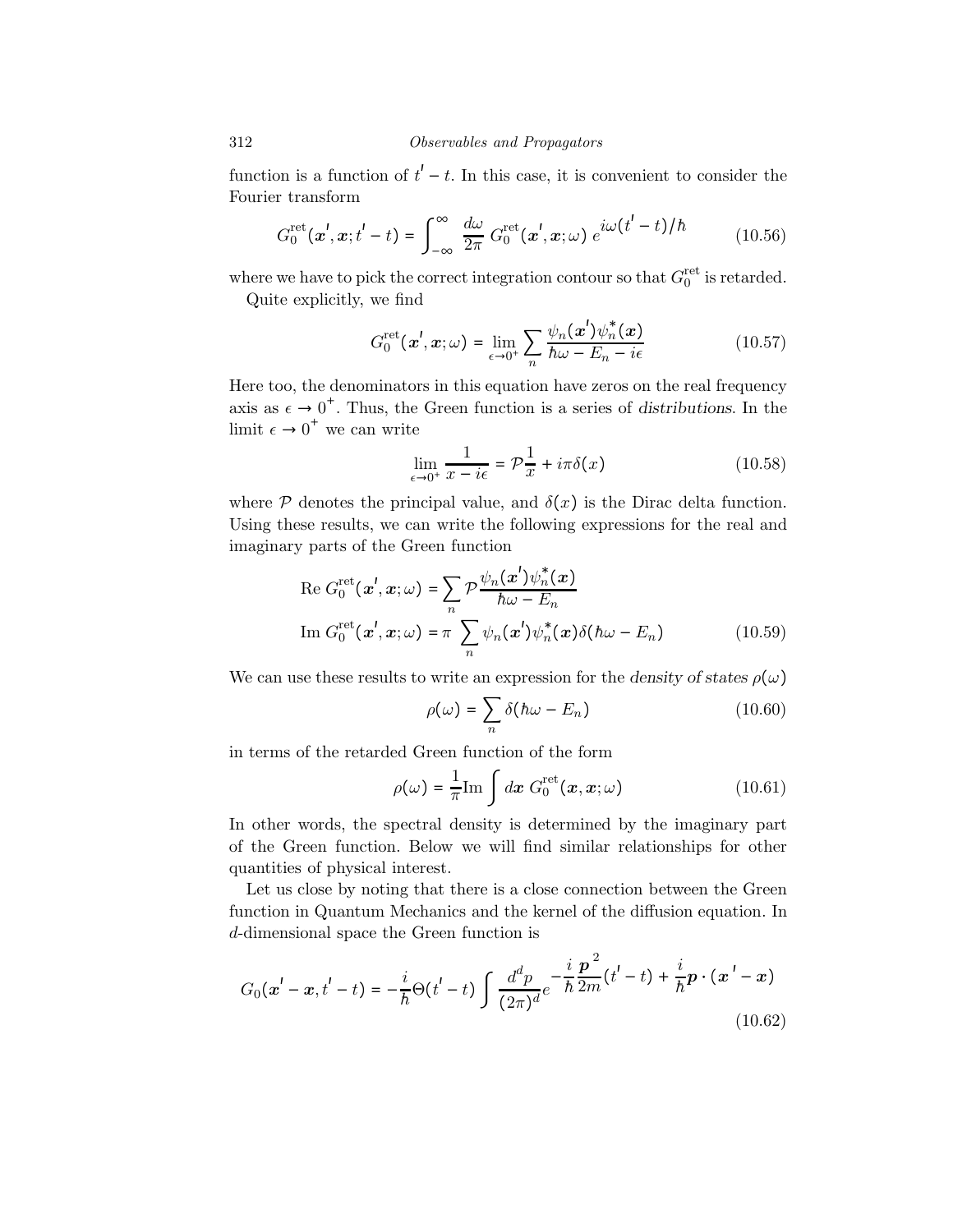By completing squares inside the exponent

$$
\frac{p^{2}}{2m}(t'-t) - p' \cdot (x'-x) = \frac{(t'-t)}{2m} \left[ p - 2mp \cdot \frac{x'-x}{(t'-t)} \right]
$$

$$
= \left( \frac{t'-t}{2m} \right) \left[ p - \left( \frac{x'-x}{t'-t} \right) m \right]^{2} - \frac{m|x'-x|^{2}}{2|t'-t|}
$$
(10.63)

we can write

$$
G_0(\mathbf{x}' - \mathbf{x}, t' - t) =
$$
  

$$
-\frac{i}{\hbar} \Theta(t' - t) \int \frac{d^d p}{(2\pi)^d} e^{-\frac{i}{\hbar} \left(\frac{t' - t}{2m}\right)} \left(p - \left(\frac{\mathbf{x}' - \mathbf{x}}{t' - t}\right) m\right)^2 + \frac{i}{2\hbar} m \frac{|\mathbf{x}' - \mathbf{x}|^2}{|t' - t|}
$$
  
(10.64)

After a straightforward integration, we find that  $G_0$  is equal to

$$
G_0(\mathbf{x}' - \mathbf{x}, t' - t) = -\frac{i}{\hbar} \Theta(t' - t) \left( \frac{mh}{2\pi(t' - t)} \right)^{d/2} e^{\frac{im}{2\hbar} \frac{|\mathbf{x}' - \mathbf{x}|^2}{(t' - t)}} \tag{10.65}
$$

This formula is strongly reminiscent of the kernel for the Heat Equation (or Diffusion Equation) that was discussed in an earlier chapter,

$$
\partial_{\tau}\psi = D\bigtriangledown^{2}\psi\tag{10.66}
$$

where D is the diffusion constant and  $\tau$  is the diffusion time. Indeed, after an analytic continuation to *imaginary time*,  $t \rightarrow i\tau$ , the Schrödinger equation becomes a diffusion equation with a diffusion constant  $D = \frac{\hbar}{2m}$ . The Green function (or *Heat Kernel*) for the Heat Equation is

$$
K(\mathbf{x}' - \mathbf{x}, \tau' - \tau) = \Theta(\tau' - \tau) \frac{1}{(4\pi D\tau)^{d/2}} e^{-\frac{|\mathbf{x}' - \mathbf{x}|^2}{4D(\tau' - \tau)}}
$$
(10.67)

which, of course, agrees with the analytic continuation of the Feynman propagator  $G_0(x'-x,t'-t)$ . This connection between quantum mechanics and diffusion processes is central to the path-integral picture of quantum mechanics.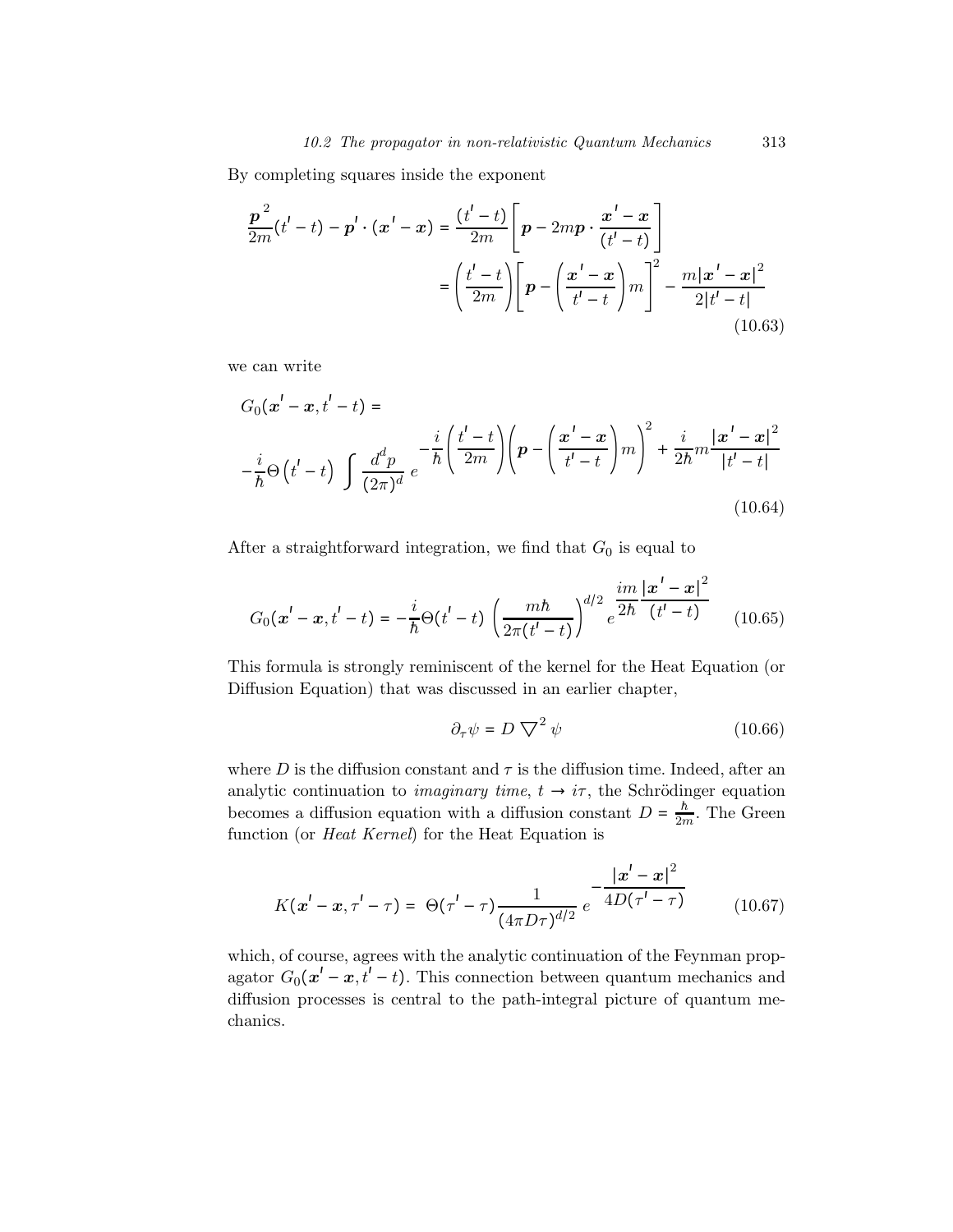# 10.3 Analytic properties of the propagators of free relativistic fields

## 10.3.1 Properties of the propagator of the real scalar field

The propagator for a free real relativistic field

$$
G^{(0)}(x - x') = i \langle 0 | T \phi(x) \phi(x') | 0 \rangle \tag{10.68}
$$

is the solution of the partial differential equation

$$
(\partial^2 + m_0^2) G^{(0)}(x - x') = \delta^4(x - x')
$$
 (10.69)

which we have discussed and solved before.  $G^{(0)}(x-x')$  can be calculated by the usual Fourier expansion methods,

$$
G^{(0)}(x-x') = \int \frac{d^4p}{(2\pi)^4} \widetilde{G}^{(0)}(p) e^{-ip \cdot (x-x')} \tag{10.70}
$$

where  $\widetilde{G}^{(0)}(p)$  is given by

$$
\widetilde{G}^{(0)}(p) = \frac{-1}{p^2 - m^2} \tag{10.71}
$$

where  $p^2 = p_\mu p^\mu$ .

Once again, we will have to give a prescription for going around the poles of  $\widetilde{G}_0(p)$  which yields the correct boundary conditions. We will adopt the same conventions that we used in section 10.1. For the Feynman (or timeordered) propagator we shift the denominator by  $i\epsilon$ ,

$$
\widetilde{G}^{(0)}(p) = \frac{-1}{p^2 - m^2 + i\epsilon} \tag{10.72}
$$

The poles of  $\widetilde{G}^{(0)}(p)$  are located at  $p_0 = \pm \sqrt{p^2 + m^2} \mp i\epsilon$ . Thus, the positive frequency pole in the lower half-plane and the negative-frequency pole is in the upper half-plane.

We will use the integration paths shown in Fig.10.3. For  $x_0 > x'_0$  we close the integration contour on the path  $\gamma^-$  and we pick up the contribution from the positive frequency pole at  $\sqrt{p^2 + m^2} - i\epsilon$ . Thus, for  $x_0 > x'_0$  we find the result

$$
\oint_{\gamma^+} \frac{dp_0}{2\pi} \frac{e^{-ip_0(x_0 - x_0')}}{p_0^2 - (\mathbf{p}^2 + m^2) + i\epsilon} \xrightarrow[\epsilon \to 0^+]{\epsilon} - i \frac{e^{-i\sqrt{\mathbf{p}^2 + m^2}(x_0 - x_0')}}{2\sqrt{\mathbf{p}^2 + m^2}} \quad (10.73)
$$

Similarly, for  $x_0 < x'_0$  we close the integration contour on the path  $\gamma^+$  on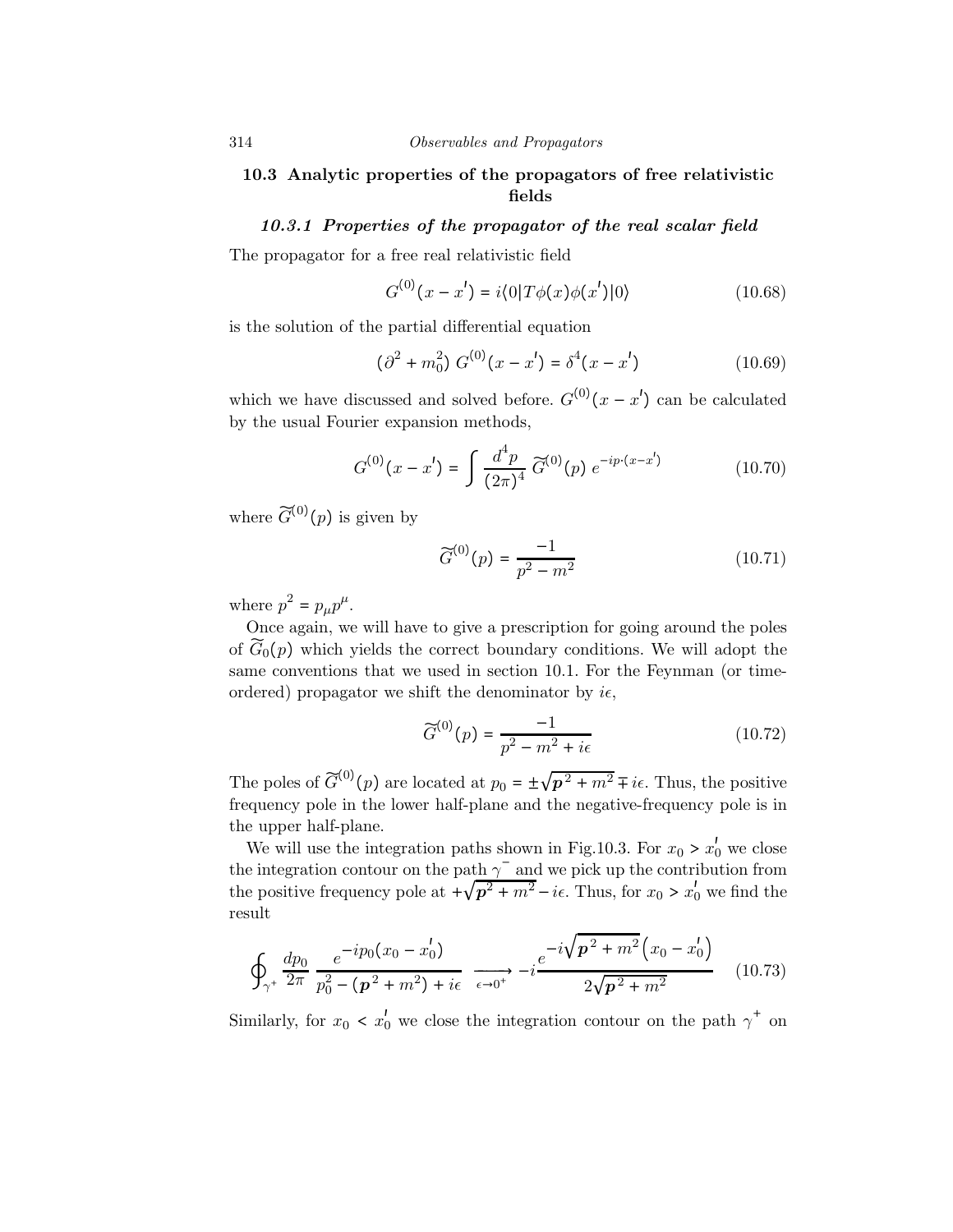

Figure 10.7 Wick Rotation.

the upper half plane where we pick up the contribution form the negative frequency pole at  $-\sqrt{p^2 + m^2} + i\epsilon$ . Thus, for  $x_0 < x'_0$  we obtain

$$
\oint_{\gamma^-} \frac{dp_0}{2\pi} \frac{e^{-ip_0(x_0 - x_0')}}{p_0^2 - (p^2 + m^2) + i\epsilon} \xrightarrow[\epsilon \to 0^+]{} i \frac{e^{i\sqrt{p^2 + m^2}(x_0 - x_0')}}{-2\sqrt{p^2 + m_0^2}} \tag{10.74}
$$

By collecting terms we get

$$
G^{(0)}(x-x') = i\Theta\left(x_0 - x'_0\right) \int \frac{d^3 p}{(2\pi)^3 2\omega(p)} e^{+ip \cdot (x-x') - i\omega(p) \cdot (x_0-x'_0)}
$$
  
+ $i\Theta(x'_0 - x_0) \int \frac{d^3 p}{(2\pi)^3 2\omega(p)} e^{-ip \cdot (x-x') + i\omega(p) (x_0-x'_0)}$   
(10.75)

This result shows that  $G^{(0)}(x-x')$  does satisfy the required boundary condition. It also shows that the positive frequency components of the field propagate forwards in time while the negative frequency components propagate backwards in time.

The simplest way to compute  $G_0(x - x')$  is by means of an analytic continuation (or Wick rotation) to imaginary time,  $x_0 \rightarrow ix_4$ . This amounts to a rotation of the integration contour from the *real*  $p_0$  axis to the *imaginary*  $p_0$  axis, namely  $p_0 \rightarrow ip_4$ , as shown in Fig.10.7. The Wick-rotated or Euclidean correlation function  $G_0^E(x - x')$ , the Euclidean propagator that we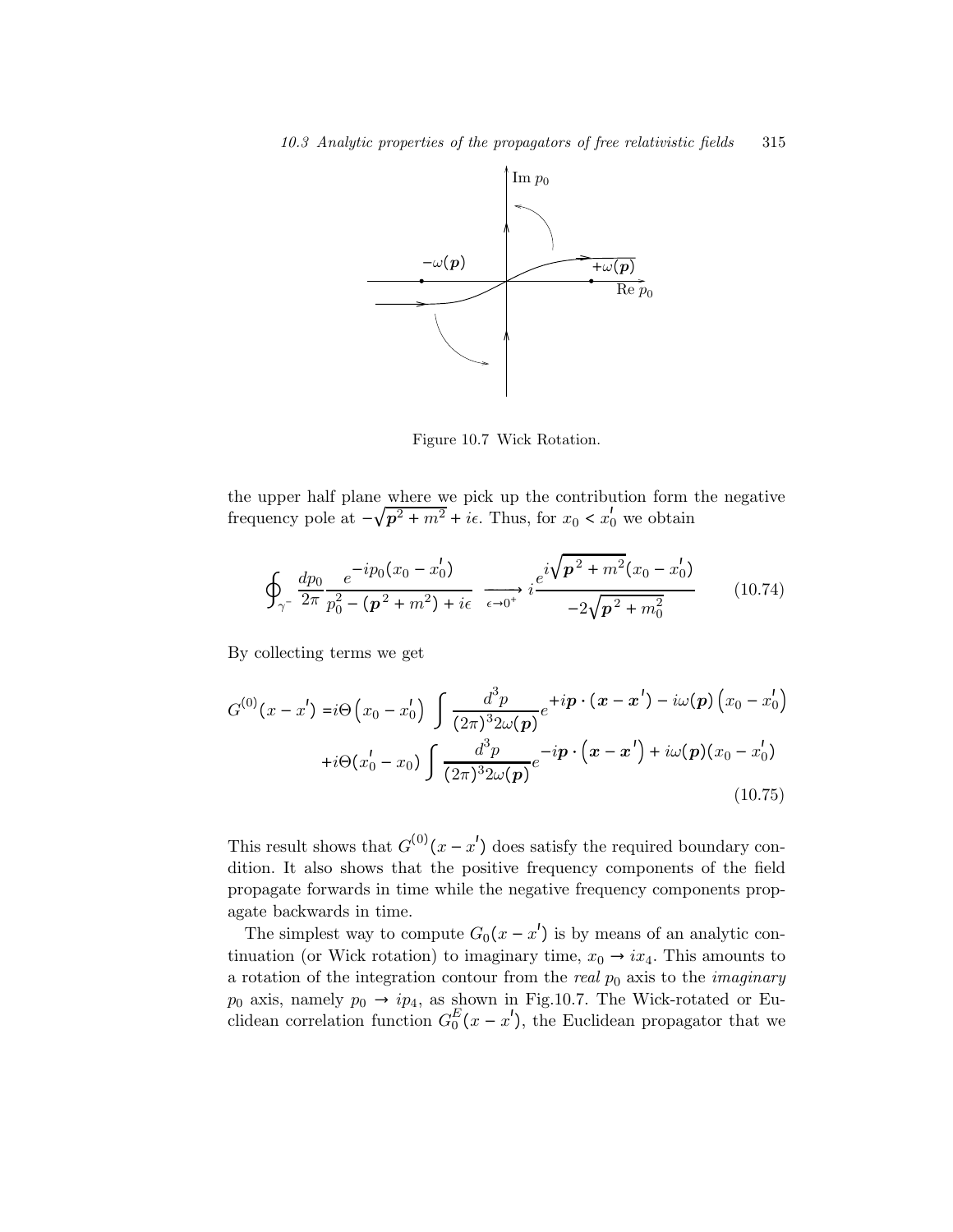calculated before, is given by

$$
G^{(0)}(x - x') = i \int \frac{d^4 p}{(2\pi)^4} \frac{e^{-ip \cdot (x - x')}}{p^2 + m^2} \equiv -i G_0^E(x, x')
$$
 (10.76)

where  $p^2 = -\sum_{i=1}^{4} p_i p_i$  and  $p \cdot x = -\sum_{i=1}^{4} p_i x_i$ .

The time-ordered, or Feynman, propagator does not obey causality since it does not vanish for space-like separated events,  $s^2$  < 0. We can define a causal, or retarded, propagator that obeys the causal boundary condition, i.e.  $G^{(0)}(x-x') = 0$  except inside the *forward* light-cone. Similarly, we can also define an advanced propagator which vanishes outside the backward light-cone. We will discuss only the retarded propagator  $G_{\text{ret}}^{(0)}(x - x')$ .

The retarded propagator is defined by computing the frequency integral on the path shown in the Fig.10.2 (upon the replacement  $|p| \to \omega(p)$ ). The retarded propagator  $G_{\text{ret}}^{(0)}(x-x')$  is given by

$$
G_{\text{ret}}^{(0)}(x - x') = -\int \frac{d^3 p}{(2\pi)^3} e^{i\mathbf{p} \cdot (\mathbf{x} - \mathbf{x}') } \int_{-\infty}^{+\infty} \frac{dp_0}{2\pi} \frac{e^{-ip_0(x_0 - x'_0)}}{p_0^2 - \omega^2(\mathbf{p})}
$$
  

$$
\equiv -i \int \frac{d^3 p}{(2\pi)^3 2\omega(\mathbf{p})} e^{i\mathbf{p} \cdot (\mathbf{x} - \mathbf{x}') } \int_{-\infty}^{+\infty} \frac{dp_0}{2\pi i} e^{-ip_0(x_0 - x'_0)}
$$
  

$$
\times \left[ \frac{1}{p_0 - \omega(\mathbf{p}) + i\epsilon} - \frac{1}{p_0 + \omega(\mathbf{p}) + i\epsilon} \right]
$$
(10.77)

Hence, we get

$$
G_{\rm ret}^{(0)}(x - x') = -i\Theta(x_0 - x'_0) \int \frac{d^3 p}{(2\pi)^3 2\omega(\mathbf{p})} \times \left[ e^{i\omega(\mathbf{p})(x_0 - x'_0) - i\mathbf{p} \cdot (\mathbf{x} - \mathbf{x}')} - e^{-i\omega(\mathbf{p})(x_0 - x'_0) + i\mathbf{p} \cdot (\mathbf{x} - \mathbf{x}')} \right]
$$
(10.78)

The integral over the momentum variables is just the quantity  $i\Delta(x - x')$ that we have encountered before, c.f. Eq. (4.90),

$$
i\Delta(x - x') = \left[\phi(x), \phi(x')\right] \equiv \langle 0|\left[\phi(x), \phi(x')\right]|0\rangle \tag{10.79}
$$

which allows us to write

$$
G_{\rm ret}^{(0)}(x-x') = \Theta(x_0 - x_0')\Delta(x-x') = -i\Theta(x_0 - x_0')\langle 0| \left[ \phi(x), \phi(x') \right] | 0 \rangle \tag{10.80}
$$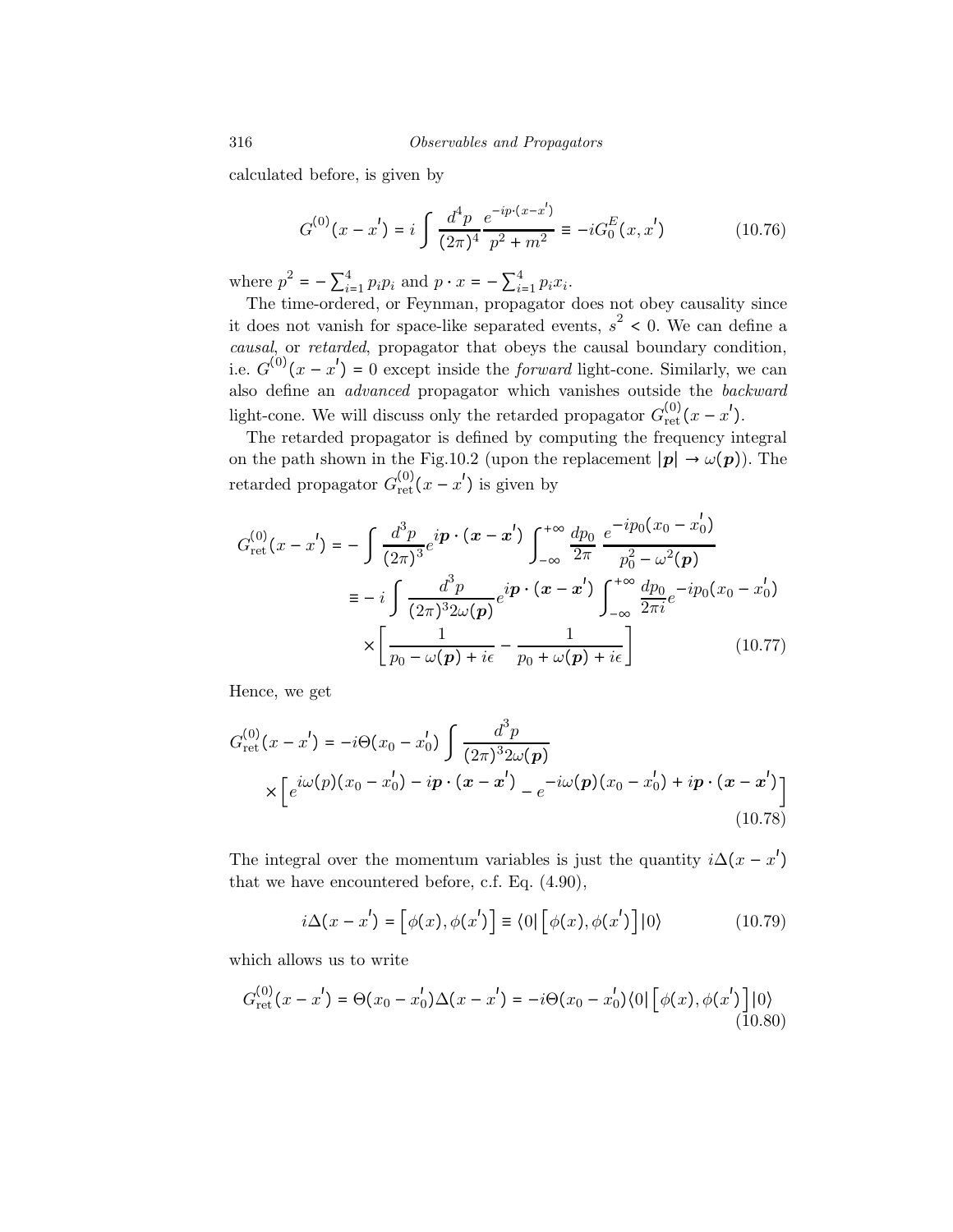### 10.3.2 Properties of the propagator of the Dirac field

The same line of argument we have used here for the scalar field can be used for the Dirac field. The vacuum state of the Dirac theory is defined by filling up all negative energy states. We now imagine that an electron is propagating in free space, and then an external potential is adiabatically switched on. If the potential is not too strong, we can still describe its effects by means of a Born series of multiple scattering processes, shown in Fig.10.8a.



Figure 10.8 a) Scattering processes of a Dirac field. b) A pair creation process.

The electron scatters off the potential at 1 and as a result it propagates up to 3. If the potential has the correct matrix elements, at 3 the positive energy state may turn into a negative energy state. In general this won't be allowed since all negative energy states are filled, unless a negative energy state got emptied (by the action of the potential) before the electron became scattered into that state. Indeed, the potential can create an electron-positron pair out of the vacuum as in the process shown in Fig.10.8b.

Thus, it can remove an electron from an occupied negative energy state and promote it into a previously empty positive energy state. Hence, if the time t lies between  $t_2$  and  $t_3$ , there are three different states propagating in the system (see Fig.10.9):

- 1. A positive energy state that disappears at 3
- 2. A negative energy state that propagates backwards in time from 3 to 2
- 3. A positive energy state that appeared at 2.

An alternative interpretation is that an electron-positron pair was created at 2 and that the positron annihilated with the original electron at 3. This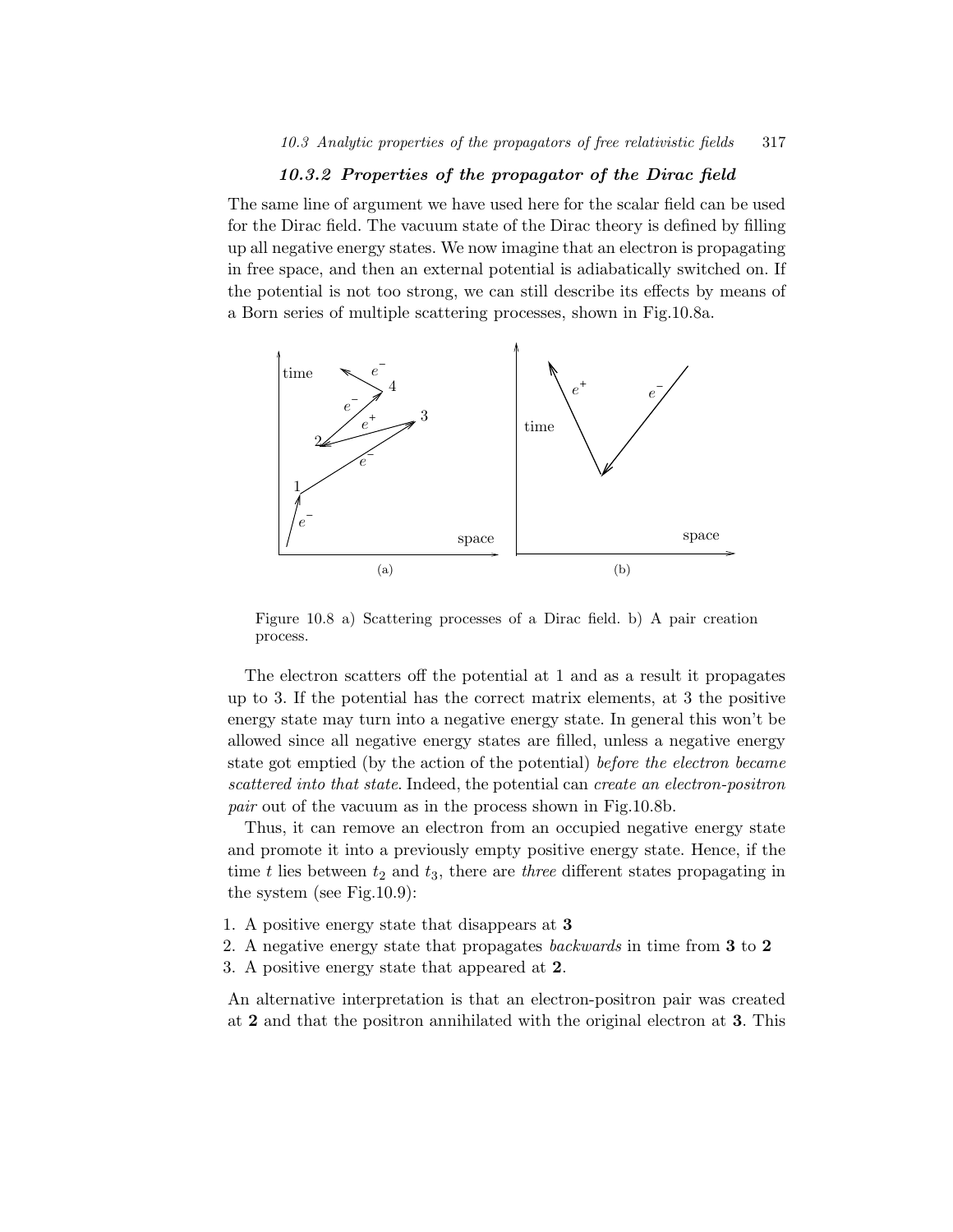318 Observables and Propagators



Figure 10.9 An intermediate state with an electron-positron pair.

process clearly shows that the Dirac theory is a quantum field theory, and cannot be described within the framework of quantum mechanics with a fixed number of particles, as in the non-relativistic case. Thus, the Fock space description is essential to the relativistic case.

These arguments suggest that we may want to seek a propagator that propagates positive energy states forward in time while negative energy states propagate backwards in time. This is the Feynman, or time-ordered, propagator,  $S_F^{\alpha\alpha'}(x-x')$ . It is straightforward to see that these requirements are met by the following expression

$$
S_F^{\alpha\alpha'}(x-x') = -i\langle 0|T\psi_\alpha(x)\bar{\psi}_{\alpha'}(x')|0\rangle \qquad (10.81)
$$

which satisfies the equation of motion

$$
(i\partial \hspace{-.5em} / -m)S_F(x-x') = \delta^4(x-x')
$$
 (10.82)

The same methods that we used for the scalar field yield the solution (dropping the spinor indices)

$$
S_F(x - x') = \int \frac{d^4 p}{(2\pi)^4} \frac{\rlap{\,/}{p + m}}{p^2 - m^2 + i\epsilon} e^{-ip \cdot (x - x')}
$$
 (10.83)

where an  $i\epsilon$  has been introduced in order to get the correct boundary conditions. We have also shown that  $S_F(x - x')$  satisfies

$$
S_F(x - x') = (i\partial + m) \int \frac{d^4 p}{(2\pi)^4} \frac{e^{-ip \cdot (x - x')}}{p^2 - m^2 + i\epsilon} = -(i\partial + m)G^{(0)}(x - x')
$$
\n(10.84)

where  $G^{(0)}(x-x')$  is the Feynman or time-ordered propagator for the free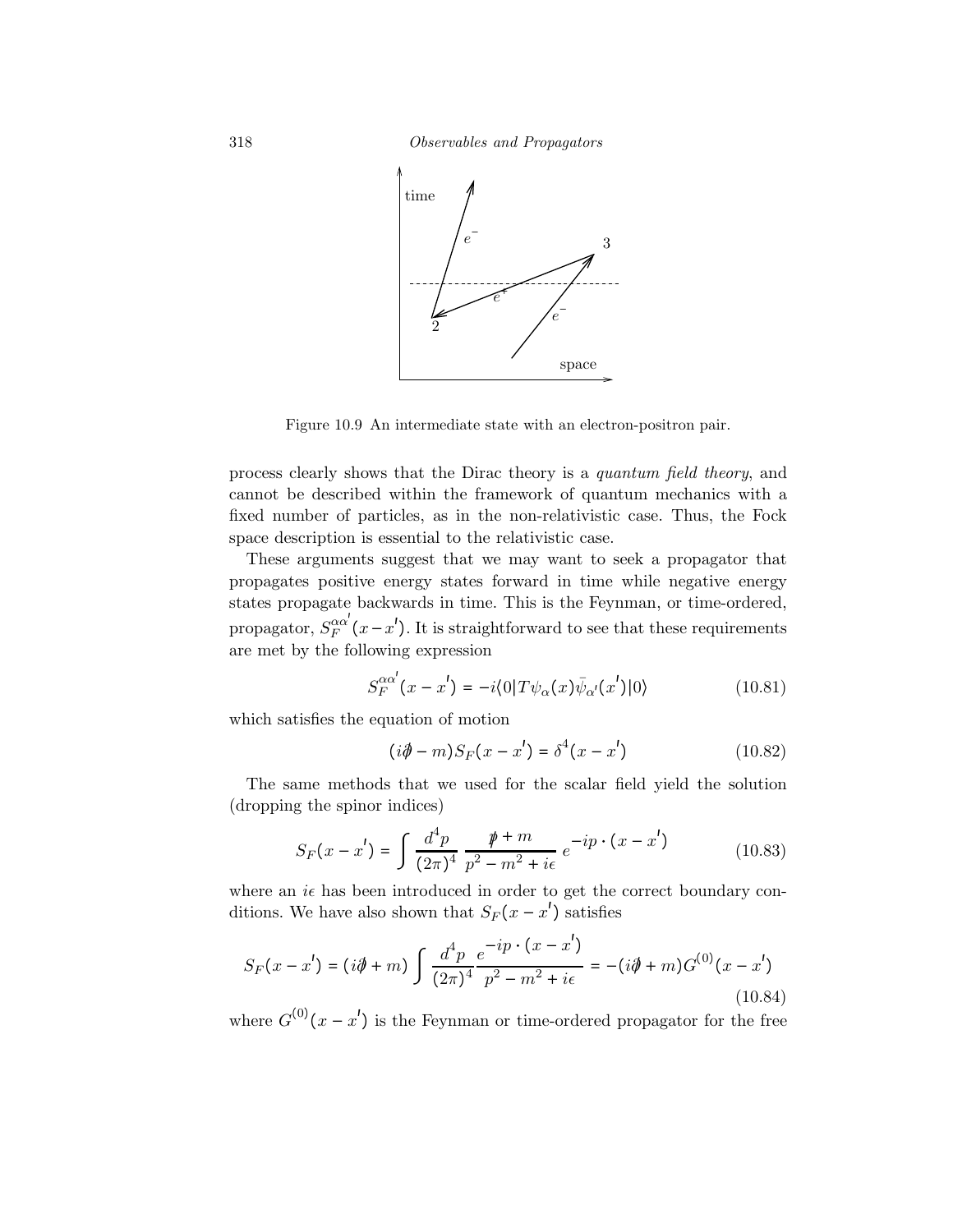massive scalar field. The  $i\epsilon$  prescription ensures that positive energy states propagate forward in time, and that negative energy states propagate backward in time.

### 10.4 The propagator of the non-relativistic electron gas

Let us now discuss the propagator, or *one-particle Green function*, for a non-relativistic free electron gas at finite density and at zero temperature. It is defined in the usual way

$$
G_0^{\alpha\alpha'}(x, x') = -i \langle \text{gnd} | T \psi_\alpha(x) \psi_{\alpha'}^\dagger(x') | \text{gnd} \rangle \tag{10.85}
$$

where  $\alpha$  and  $\alpha'$  are spin indices. This propagator can be used to compute a number of quantities of physical interest. For example, the average electron *density*  $\langle \hat{n}(x) \rangle$  is

$$
\langle n(x) \rangle = \langle \psi^{\dagger}(x) \psi(x) \rangle = -i \lim_{x' \to x} \lim_{x'_0 \to x_0} \text{tr } G(x, x')
$$
 (10.86)

Likewise the *current density*  $\langle j(x) \rangle$  is

$$
\langle j(x) \rangle = \frac{\hbar}{2mi} \text{tr} \left\{ \psi^{\dagger}(x) \left( \nabla_x \psi(x) \right) - \left( \nabla_x \psi^{\dagger}(x) \right) \psi(x) \right\}
$$

$$
= -\frac{1}{m} \lim_{x' \to x} \lim_{x'_0 \to x_0} \left( \nabla_x - \nabla_{x'} \right) \text{tr} G(x, x') \tag{10.87}
$$

and the magnetization density  $\mathbf{M}(\boldsymbol{x}) = \langle \psi_{\alpha}^{\dagger}(\boldsymbol{x}) \boldsymbol{\sigma}_{\alpha\beta} \psi_{\beta}(\boldsymbol{x}) \rangle$ ,

$$
\mathbf{M}(\mathbf{x}) = -i \lim_{\mathbf{x}' \to \mathbf{x}} \lim_{x'_0 \to x_0} \text{tr} \left[ G(x, x') \boldsymbol{\sigma} \right]
$$
(10.88)

Let us compute  $G(x, x')$  by the standard method of Fourier transforms,

$$
G(x, x') = \int \frac{d^3 p}{(2\pi)^3} \int \frac{d\omega}{2\pi} \widetilde{G}(\mathbf{p}, \omega) e^{i \left[ \mathbf{p} \cdot (\mathbf{x} - \mathbf{x}') - \omega(t - t') \right]}
$$

$$
\equiv \int \frac{d^4 p}{(2\pi)^4} \widetilde{G}(p) e^{ip \cdot (x - x')}
$$
(10.89)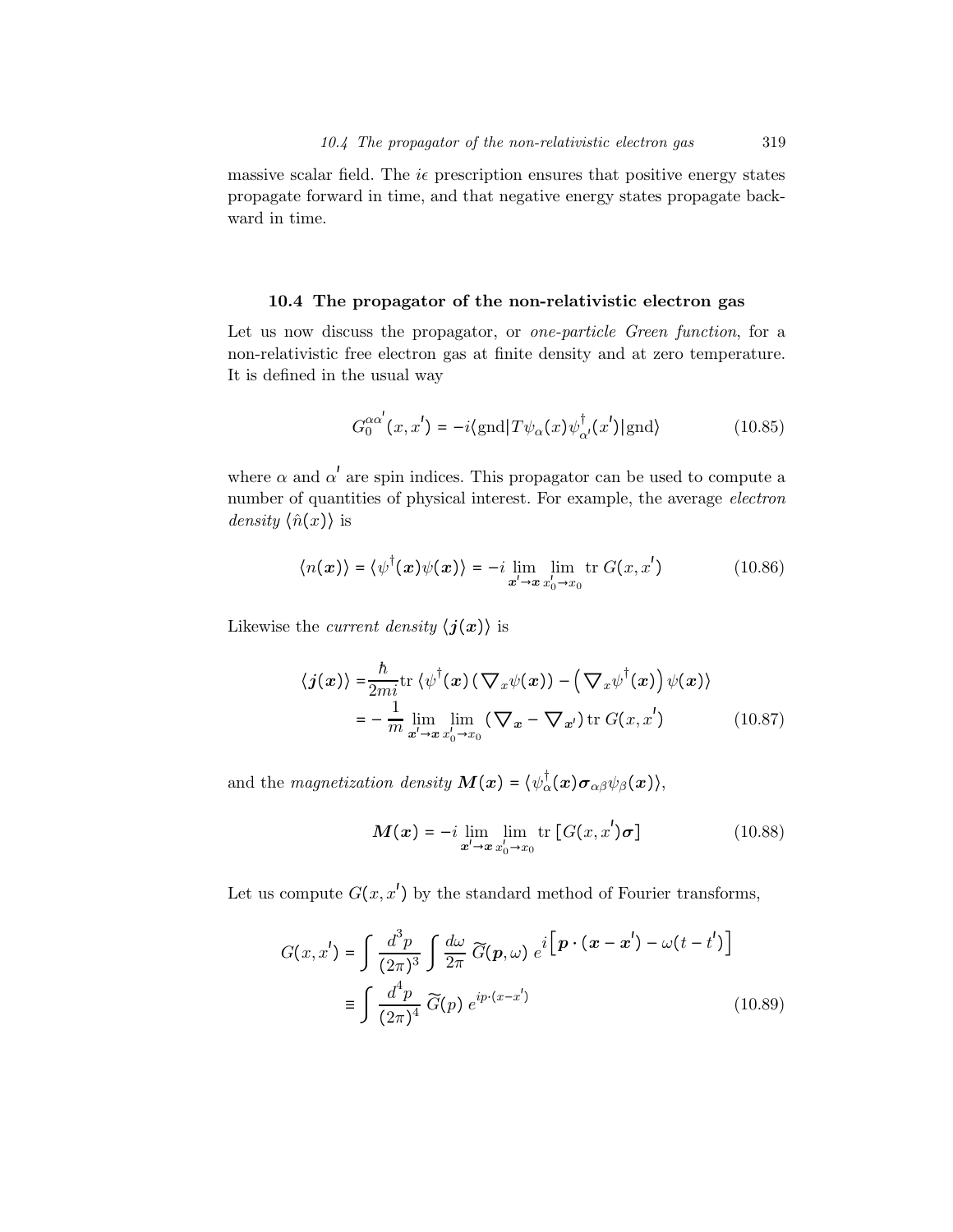#### 320 Observables and Propagators

where  $p_0 = \omega$  and  $t = x_0$ . Let  $E(p)$  be the single particle energies measured from the chemical potential  $\mu$ ,  $E(\mathbf{p}) = \frac{p^2}{2m} - \mu$ . Thus, we get

$$
G(\boldsymbol{x},t) = -i \int \frac{d^3 p}{(2\pi)^3} \Theta(t) \langle \text{gnd} | \psi(\boldsymbol{p}) \psi^\dagger(\boldsymbol{p}) | \text{gnd} \rangle e^i (\boldsymbol{p} \cdot \boldsymbol{x} - E(\boldsymbol{p}) t) + i \int \frac{d^3 p}{(2\pi)^3} \Theta(-t) \langle \text{gnd} | \psi^\dagger(\boldsymbol{p}) \psi(\boldsymbol{p}) | \text{gnd} \rangle e^i (\boldsymbol{p} \cdot \boldsymbol{x} - E(\boldsymbol{p}) t)
$$
(10.90)

Recall that  $|$ gnd $\rangle$  is the state in which all negative energy states, with  $E(p)$  < 0 or, equivalently,  $\epsilon(p) < \mu$ , are filled. Thus, the Green function becomes

$$
G(\boldsymbol{x},t) = -i \int \frac{d^3 p}{(2\pi)^3} \left[ \Theta(t) \left( 1 - n(\boldsymbol{p}) \right) - \Theta(-t) n(\boldsymbol{p}) \right] e^i \left( \boldsymbol{p} \cdot \boldsymbol{x} - E(\boldsymbol{p}) t \right)
$$
\n(10.91)

where  $n(p) = \langle \text{gnd} | \psi^{\dagger}(p) \psi(p) | \text{gnd} \rangle$  is the Fermi-Dirac distribution (or Fermi function in short) at zero temperature,

$$
n(\mathbf{p}) = \begin{cases} 1 & |\mathbf{p}| \le p_F \\ 0 & \text{otherwise} \end{cases}
$$
 (10.92)

We can write the Fourier transform  $G(p, \omega)$  in the form

$$
G(\mathbf{p},\omega) = -i \left\{ \Theta(|\mathbf{p}| - p_F) \int_0^\infty e^{i(\omega - E(\mathbf{p}))t} dt - \Theta(p_F - |\mathbf{p}|) \int_0^\infty dt e^{-i(\omega - E(\mathbf{p}))t} \right\}
$$
(10.93)

The integrals in this expression define distributions of the form

$$
\int_0^\infty dt \; e^{ist} = \lim_{\epsilon \to 0^+} \int_0^\infty dt \; e^{ist - \epsilon \; t} = i \lim_{\epsilon \to 0^+} \frac{1}{s + i\epsilon} = i \left( \mathcal{P}_s^{\frac{1}{s}} - i\pi \delta(s) \right)
$$
\n(10.94)

where  $\mathcal{P}_{s}^{\frac{1}{s}}$  is the *principal value* 

$$
\mathcal{P}\frac{1}{s} = \lim_{\epsilon \to 0} \frac{s}{s^2 + \epsilon^2} \tag{10.95}
$$

and  $\delta(s)$  is the Dirac  $\delta$ -function,

$$
\delta(s) = \frac{1}{\pi} \lim_{\epsilon \to 0} \frac{\epsilon}{s^2 + \epsilon^2}
$$
\n(10.96)

We can use these results to write  $\widetilde{G}(\boldsymbol{p},\omega)$  as

$$
\widetilde{G}(\boldsymbol{p},\omega) = \frac{\Theta(|\boldsymbol{p}| - p_F)}{\omega - E(\boldsymbol{p}) + i\epsilon} + \frac{\Theta(p_F - |\boldsymbol{p}|)}{\omega - E(\boldsymbol{p}) - i\epsilon} \tag{10.97}
$$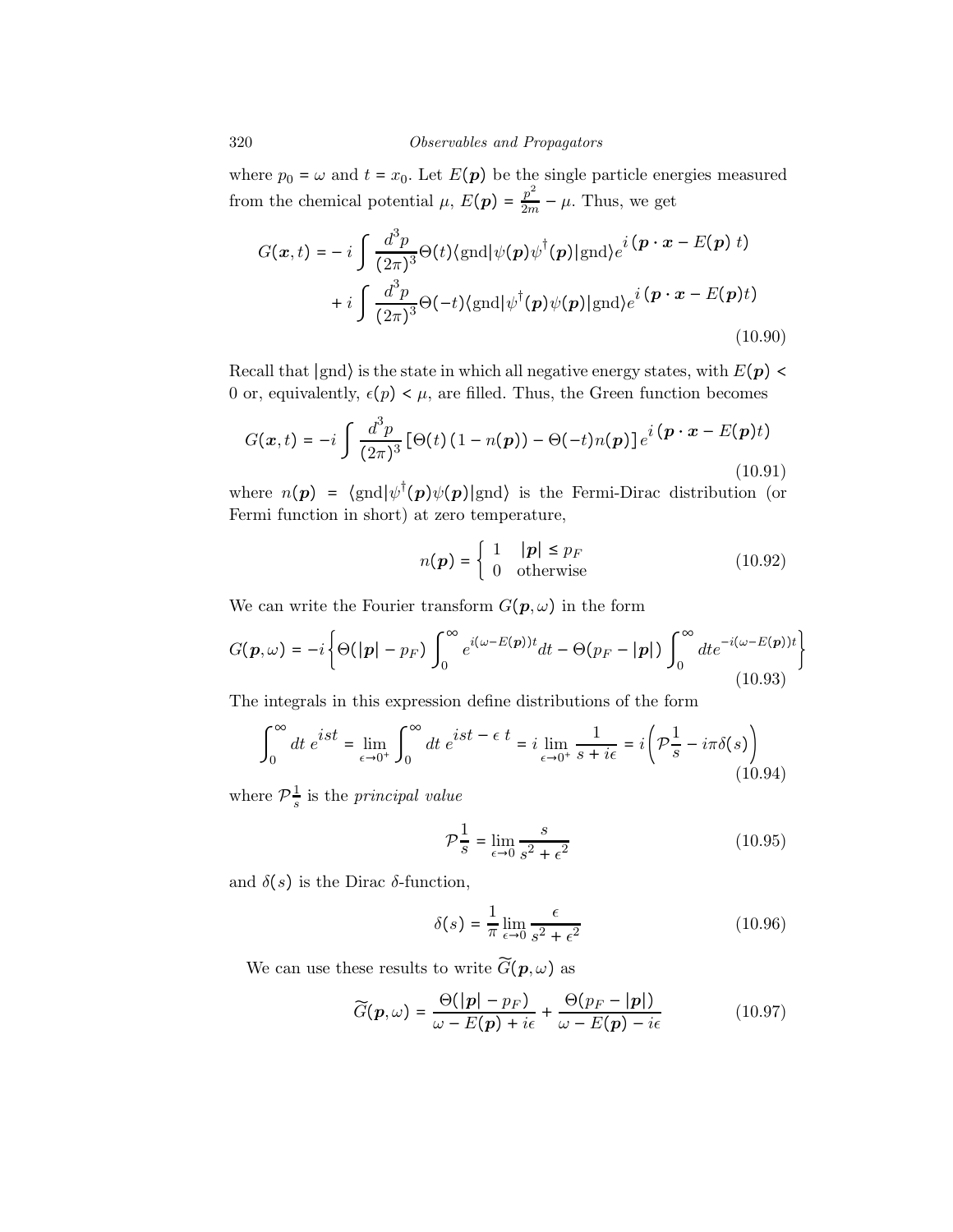where  $E(p) = \epsilon(p) - \mu$ . An equivalent, and more compact, expression is

$$
\widetilde{G}(\boldsymbol{p},\omega) = \frac{1}{\omega - E(\boldsymbol{p}) + i\epsilon \operatorname{sign}(|\boldsymbol{p}| - p_F)}
$$
(10.98)

We now notice that

$$
\operatorname{Im} \widetilde{G}(\boldsymbol{p}, \omega) = -\pi \Theta(|\boldsymbol{p}| - p_F) \delta(\omega - \epsilon(\boldsymbol{p}) + \mu) + \pi \Theta(p_F - |\boldsymbol{p}|) \delta(\omega - \epsilon(\boldsymbol{p}) + \mu)
$$

$$
= -\pi \delta(\omega - \epsilon(\boldsymbol{p}) + \mu) \Big[ \Theta(|\boldsymbol{p}| - p_F) - \Theta(p_F - |\boldsymbol{p}|) \Big] \qquad (10.99)
$$

The last identity shows that

$$
\text{sign}\ \text{Im}\widetilde{G}(\boldsymbol{p},\omega) = -\text{sign}\ \omega \tag{10.100}
$$

Hence, we may also write  $\widetilde{G}(\boldsymbol{p},\omega)$  as

$$
\widetilde{G}(\boldsymbol{p},\omega) = \frac{1}{\omega - E(\boldsymbol{p}) + i\epsilon \operatorname{sign}\omega} \tag{10.101}
$$

In this expression,  $\widetilde{G}(p,\omega)$  has poles at  $\omega = E(p)$  and that all the poles with  $\omega > 0$  are infinitesimally shifted downwards to the lower half-plane, while the poles with  $\omega < 0$  are raised upwards to the upper half-plane by the same amount. Since  $E(p) = \epsilon(p) - \mu$ , all poles with  $\epsilon(p) > \mu$  are shifted downwards, while all poles with  $\epsilon(p) < \mu$  are shifted upwards.



Figure 10.10 Analytic structure of the non-relativistic fermion propagator at finite chemical potential  $\mu$ . The broken lines show the location of the poles for different momenta  $p$  on the upper and lower half planes.

### 10.5 The scattering matrix

The problems of real physical interest very rarely involve free fields. In general we have to deal with interacting fields. For the sake of definiteness we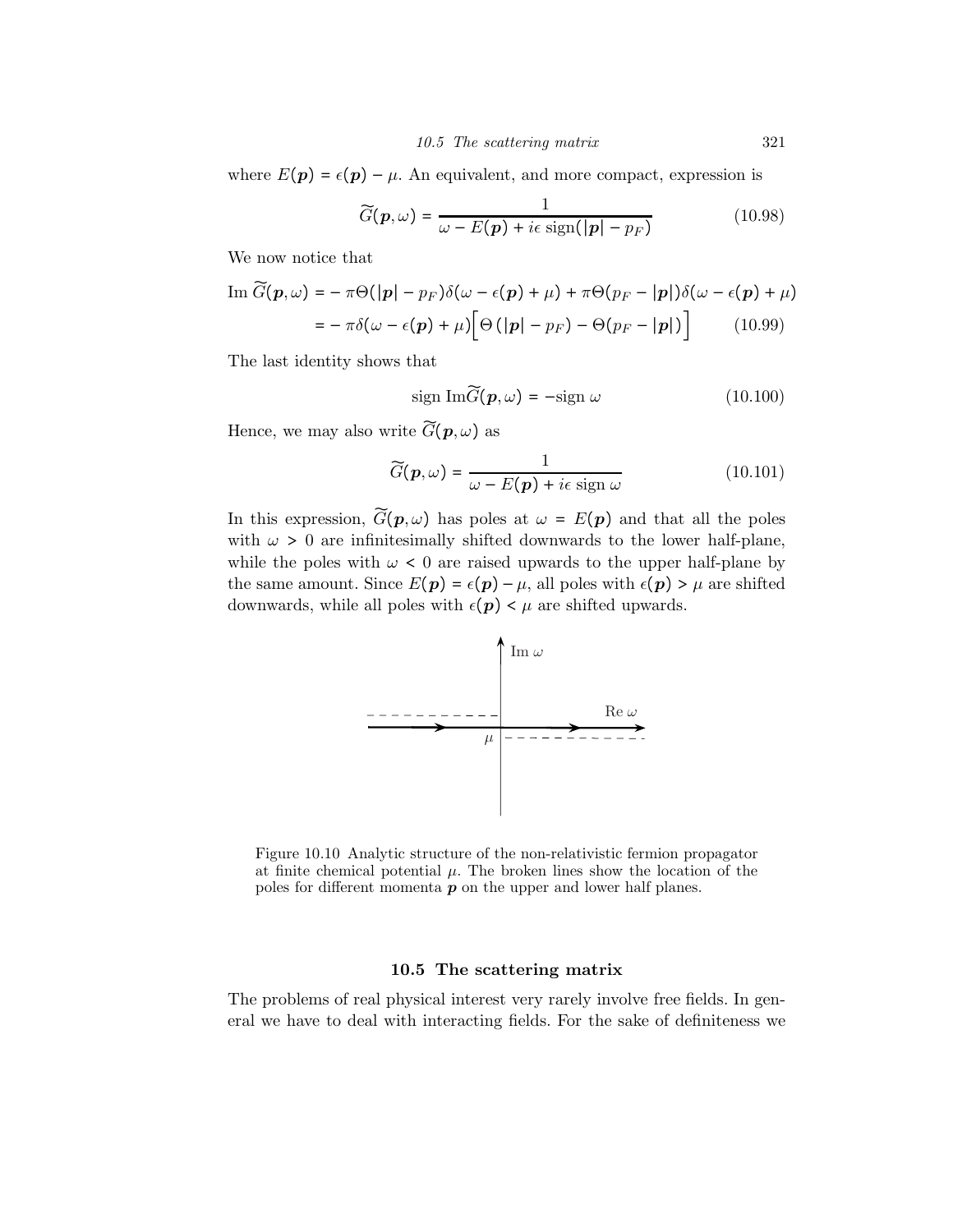will consider a scalar field but the ideas that we will discuss have general applicability.

The field  $\phi(x, t)$  in the Heisenberg representation is related to the Schrödinger operator  $\phi(x)$  through the time evolution operator generated by the Hamiltonian

$$
\phi(\mathbf{x},t) \equiv \phi(x) = e^{iHt} \phi(\mathbf{x},0) e^{-iHt}
$$
\n(10.102)

(for  $\hbar = 1$ ). Recall that in the Schrödinger representation the fields are fixed but the *states evolve* according to the Schrödinger equation

$$
H|\Phi\rangle = i\partial_t|\Phi\rangle,\tag{10.103}
$$

whereas, in the Heisenberg representation, the *states are fixed* but the *fields* evolve by following the equations of motion,

$$
i\partial_t \phi(x) = [\phi(x), H] \tag{10.104}
$$

In an interacting system, the problem is precisely how to determine the evolution operator  $e^{iHt}$ . Thus, the Heisenberg representation cannot be constructed a priori.

Let us assume that the Hamiltonian can be split into a sum of two terms

$$
H = H_0 + H_{int} \tag{10.105}
$$

where  $H_0$  represents a system whose states are fully known to us (a problem that we know how to solve) and, in this sense are "free".  $H_{int}$  represents the interactions. For technical reasons we will have to assume that  $H_{int}(t)$ , as a function of time, vanishes (very smoothly) both in the remote past and in the remote future.

We now define the *Interaction Representation*. In this representation one defines the *fields*  $\phi_{\text{in}}$  which evolve as the Heisenberg fields with Hamiltonian  $H_0$ 

$$
i\partial_t \phi_{\rm in}(x) = [\phi_{\rm in}, H_0]
$$
\n(10.106)

These operators create and destroy free incoming states. We call these states incoming since as  $t \to -\infty$  there are no interactions. In the absence of interactions, the states do not evolve but, if interactions are present, they do. There is a unitary operator  $U(t)$  which governs the time evolution of the states and the S-matrix.

We want to find an operator  $U(t)$  such that

$$
\phi(x,t) = U^{-1}\phi_{\rm in}(x,t)U(t)
$$
\n(10.107)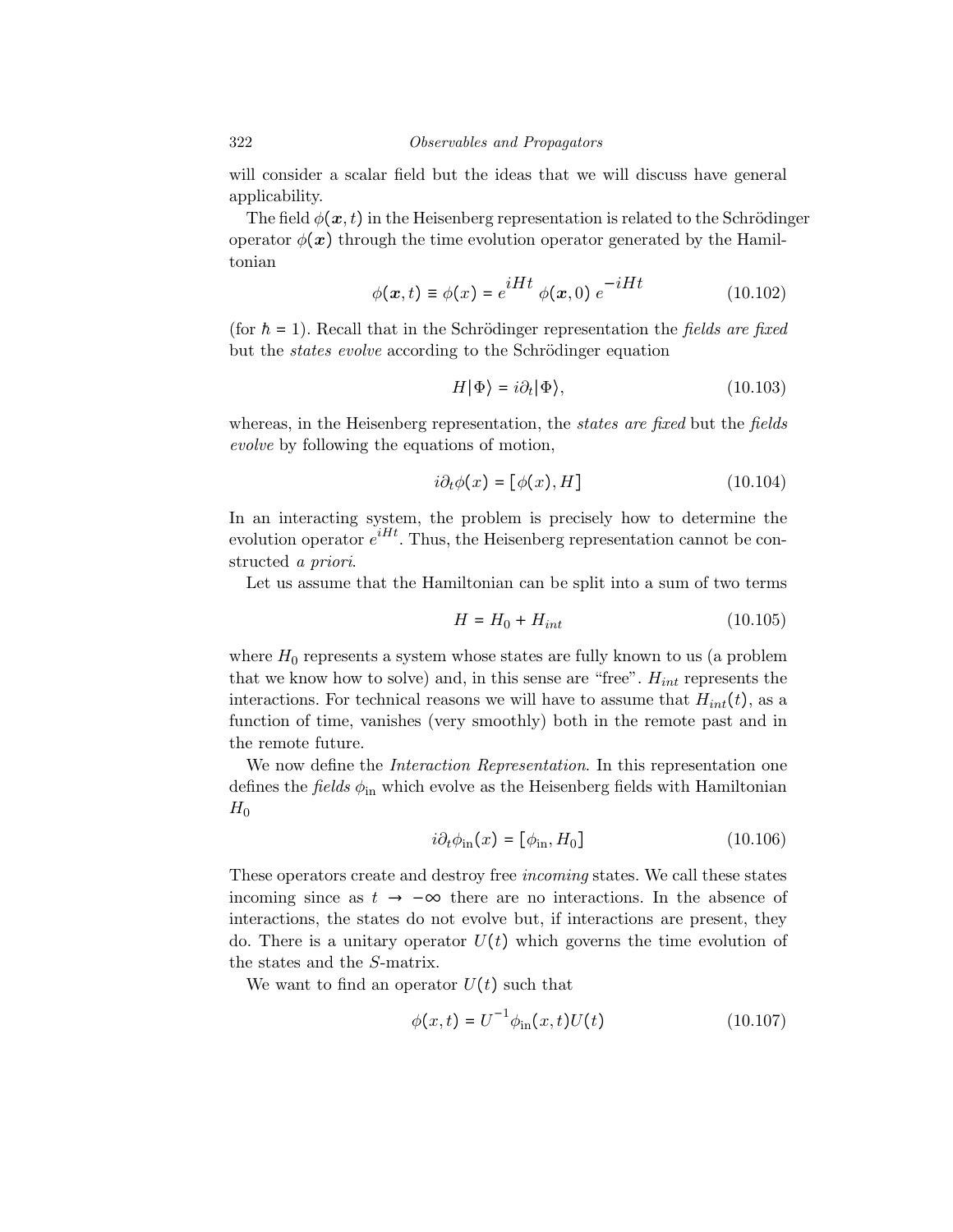where  $\phi(x, t)$  is the Heisenberg field operator for the full Hamiltonian H. The operator  $U(t)$  must be *unitary* and satisfy the initial condition

$$
\lim_{t \to -\infty} U(t) = I \tag{10.108}
$$

Since  $U(t)$  is unitary and invertible, it must satisfy the condition  $U^{-1}(t) =$  $U^{\dagger}(t)$ . Thus

$$
\partial_t U(t) U^{-1}(t) + U(t) \partial_t U^{-1}(t) = 0 \qquad (10.109)
$$

Since the operators  $\phi_{\text{in}}$  and  $\phi$  are defined by the Heisenberg evolution equation, Eq. (10.107), we get

$$
\partial_t \phi_{\rm in} = \partial_t U \, \phi \, U^{-1} + U \, \partial_t \phi \, U^{-1} + U \, \phi \, \partial_t U^{-1}
$$
  
=  $\partial_t U \, \phi \, U^{-1} + iU \, [H, \phi] \, U^{-1} + U \, \phi \, U^{-1} \, U \, \partial_t U^{-1}$  (10.110)

In other words,

$$
\partial_t \phi_{\rm in} = iU(t)[H(\phi), \phi]U^{-1}(t) + \partial_t U U^{-1} \phi_{\rm in} + \phi_{\rm in} U \partial_t U^{-1} \qquad (10.111)
$$

Similarly, the Hamiltonian must obey the identity

$$
H(\phi_{\rm in}) = U(t)H(\phi)U^{-1}(t)
$$
\n(10.112)

which implies that  $\phi_{\text{in}}$  should obey

$$
\partial_t \phi_{\rm in} = i[H(\phi_{\rm in}), \phi_{\rm in}] + [(\partial_t U) U^{-1}, \phi_{\rm in}] \tag{10.113}
$$

Since  $\phi_{\text{in}}$  obeys the free equation of motion, Eq.(10.106), we find that the evolution operator  $U(t)$  must satisfy the condition

$$
[iH_{\rm int}(\phi_{\rm in}) + (\partial_t U) U^{-1}, \phi_{\rm in}] = 0
$$
 (10.114)

for all operators  $\phi_{\text{in}}$ . Therefore the operator in the left argument of the commutator must be a *c*-number, i.e. it is proportional to the identity operator. However, since  $\lim_{t\to-\infty} H_{int}(\phi_{in}) = 0$  and  $\lim_{t\to-\infty} U(t) = I$ , this c-number must be equal to zero.

We thus arrive to an operator equation for  $U(t)$ 

$$
i\partial_t U = H_{\text{int}}(\phi_{\text{in}}) U(t) \tag{10.115}
$$

The operator  $U$  governs the time evolution of the states in the Interaction Representation, since the state  $|\Phi\rangle$ <sub>in</sub> becomes

$$
U(t)|\Phi\rangle_{\text{in}} = |\Phi(t)\rangle \tag{10.116}
$$

In particular, the *outgoing states*  $|\Phi\rangle_{\text{out}}$ , i.e. the states at  $t \to +\infty$ , which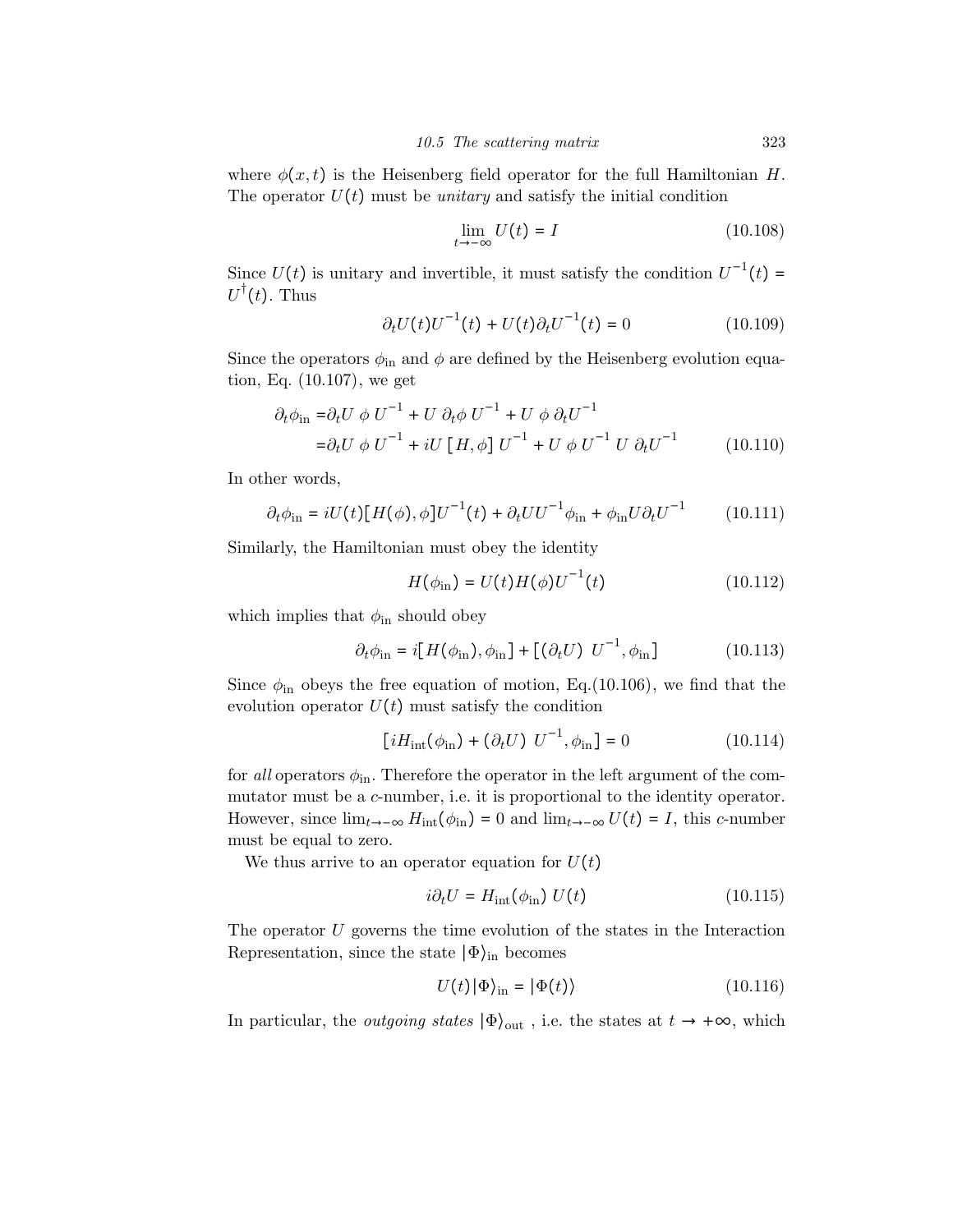are also *free states*, are related to the in-states by the operator  $U(t)$  in the limit  $t \rightarrow +\infty$ 

$$
|\Phi\rangle_{\text{out}} = \lim_{t \to +\infty} U(t) |\Phi\rangle_{\text{in}} \equiv S |\Phi\rangle_{\text{in}} \tag{10.117}
$$

where  $S = \lim_{t \to +\infty} U(t)$  is the S-matrix.

The equation of motion for  $U(t)$  can formally be solved using methods that we have discussed before. The solution is

$$
U(t) = Te^{-i\int_{-\infty}^{t} dt' H_{\rm int}(\phi_{\rm in}(t'))}
$$
\n(10.118)

where T is the time-ordering operator. In terms of the interaction part  $\mathcal{L}_{int}$ of the Lagrangian we find that the S-matrix is given by the expression

$$
S = \lim_{t \to +\infty} U(t) = Te^{-i \int_{-\infty}^{+\infty} dt' H_{\rm int}(\phi_{\rm in}(t'))} = T e^{i \int d^4 x \mathcal{L}_{\rm int}(\phi_{\rm in})}
$$
(10.119)

This result is the starting point for the computation of the S-matrix using perturbation theory in  $H_{\text{int}}$ .

## 10.6 Physical information contained in the S-Matrix

Let us compute transition matrix elements between arbitrary in and out states. Let  $|i, in\rangle$  be the initial incoming state, and  $|f, out\rangle$  be the final outgoing state. The transition probability  $W_{i\rightarrow f}$  is then given by a matrix element of the S-matrix,

$$
W_{i \to f} = |\langle f, \text{out} | i, \text{in} \rangle|^2 \equiv |\langle f, \text{in} | S | i, \text{in} \rangle|^2 \tag{10.120}
$$

since  $\langle f, \text{out} | S = \langle f, \text{in} | \rangle$ . We can split S into non-interacting and interacting parts

$$
S = I + iT \tag{10.121}
$$

where  $I$  is the identity operator, represents the free part, and the  $T$ -matrix (not to be confused with the time-ordering symbol!) represents the interactions. In terms of the T-matrix, the transition probability is

$$
W_{i \to f} = |\langle f|i \rangle + i \langle f|T|i \rangle|^2 \tag{10.122}
$$

Although from now on we will discuss the case of a scalar field, the arguments can be generalized to all other problems of interest with only minor modifications.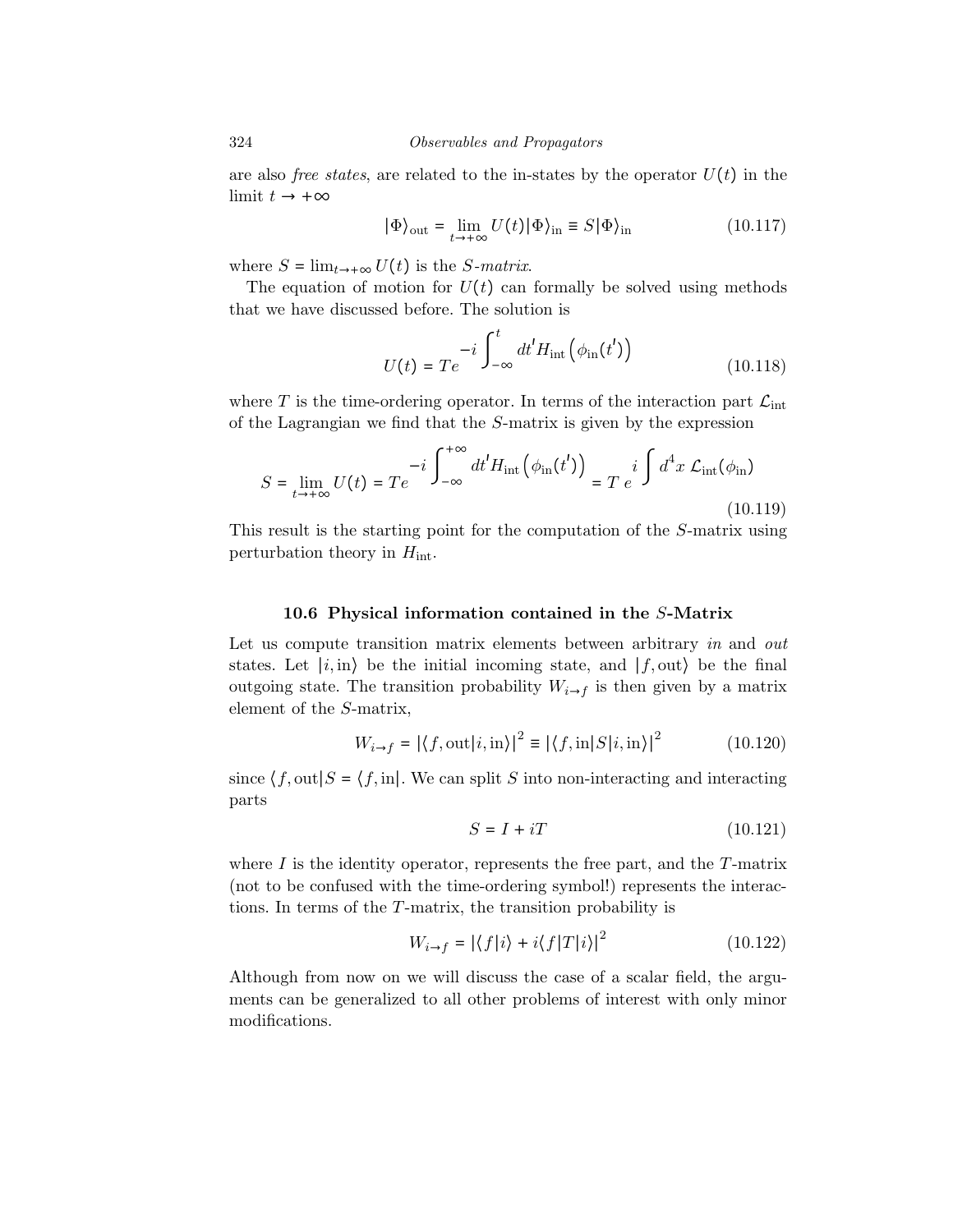Let us consider the situation in which the initial state  $|i, in\rangle$  consists of two wave packets with only positive frequency components

$$
|i, \text{in}\rangle = \int \frac{d^3 p_1}{2p_1^0 (2\pi)^3} \int \frac{d^3 p_2}{2p_2^0 (2\pi)^3} f_1(p_1) f_2(p_2) |p_1, p_2; \text{in}\rangle \tag{10.123}
$$

The incoming flux is equal to  $\int \frac{d^3p}{2p_0(2\pi)^3} |f(p)|^2$ . Each component  $|p_1, p_2; \text{in}\rangle$ will have a matrix element with the final state  $|f;$  out $\rangle$ .

Since we have translation invariance, the total 4-momentum should be conserved. If we denote by  $P_f$  the momentum of the state  $|f, \text{out}\rangle$ , we can write the matrix element of the T-matrix as

$$
\langle f|T|p_1p_2\rangle = (2\pi)^4 \delta^4 (P_f - p_1 - p_2) \langle f|T|p_1p_2\rangle \tag{10.124}
$$

where  $\mathcal T$  is called the reduced operator which, as we see, acts only on the energy shell,  $p^2 = m^2$ .

If we neglect the forward scattering contribution, the transition probability  $W_{i\rightarrow f}$  becomes

$$
W_{i\rightarrow f} = \int \frac{d^3 p_1}{2p_1^0 (2\pi)^3} \int \frac{d^3 p_2}{2p_2^0 (2\pi)^3} \int \frac{d^3 q_1}{2q_1^0 (2\pi)^3} \int \frac{d^3 q_2}{2q_2^0 (2\pi)^3}
$$
  
× $(2\pi)^4 \delta^4 (p_1 + p_2 - q_1 - q_2) (2\pi)^4 \delta^4 (P_f - p_1 - p_2)$   
× $f_1^*(p_1) f_2^*(p_2) f_1(q_1) f_2(q_2) \langle f | \mathcal{T} | p_1 p_2 \rangle^* \langle f | \mathcal{T} | q_1 q_2 \rangle$   
(10.125)

The incoming states are assumed to be sharply peaked around some momenta  $\bar{p}_1$  and  $\bar{p}_2$  with a spread  $\Delta p$ , such that we can approximate the matrix element as follows

$$
\langle f|\mathcal{T}|p_1p_2\rangle \approx \langle f|\mathcal{T}|q_1q_2\rangle \approx \langle f|\mathcal{T}|\bar{p}_1\bar{p}_2\rangle \tag{10.126}
$$

Under these assumptions, the form for the transition probability is

$$
W_{i \to f} = \int d^4x |\tilde{f}_1(x)|^2 |\tilde{f}_2(x)|^2 (2\pi)^4 \delta^4 (P_f - \bar{p}_1 - \bar{p}_2) |\langle f | \mathcal{T} | \bar{p}_1 \bar{p}_2 \rangle|^2
$$
 (10.127)

where  $\tilde{f}(x)$  is the Fourier transform of  $f(p)$ . The integrand of Eq.(10.127) is the transition probability per unit time and volume

$$
\frac{dW_{i\to f}}{dt dV} = |\tilde{f}_1(x)|^2 |\tilde{f}(x)|^2 (2\pi)^4 \delta^4 (P_f - \bar{p}_1 - \bar{p}_2) |\langle f|\mathcal{T}|\bar{p}_1 \bar{p}_2\rangle|^2 \qquad (10.128)
$$

In position space, the flux is  $i \int d^3x \tilde{f}^*(x) \tilde{\partial_0}$  $\leftrightarrow$  $f(x)$ . If  $f(x)$  is sufficiently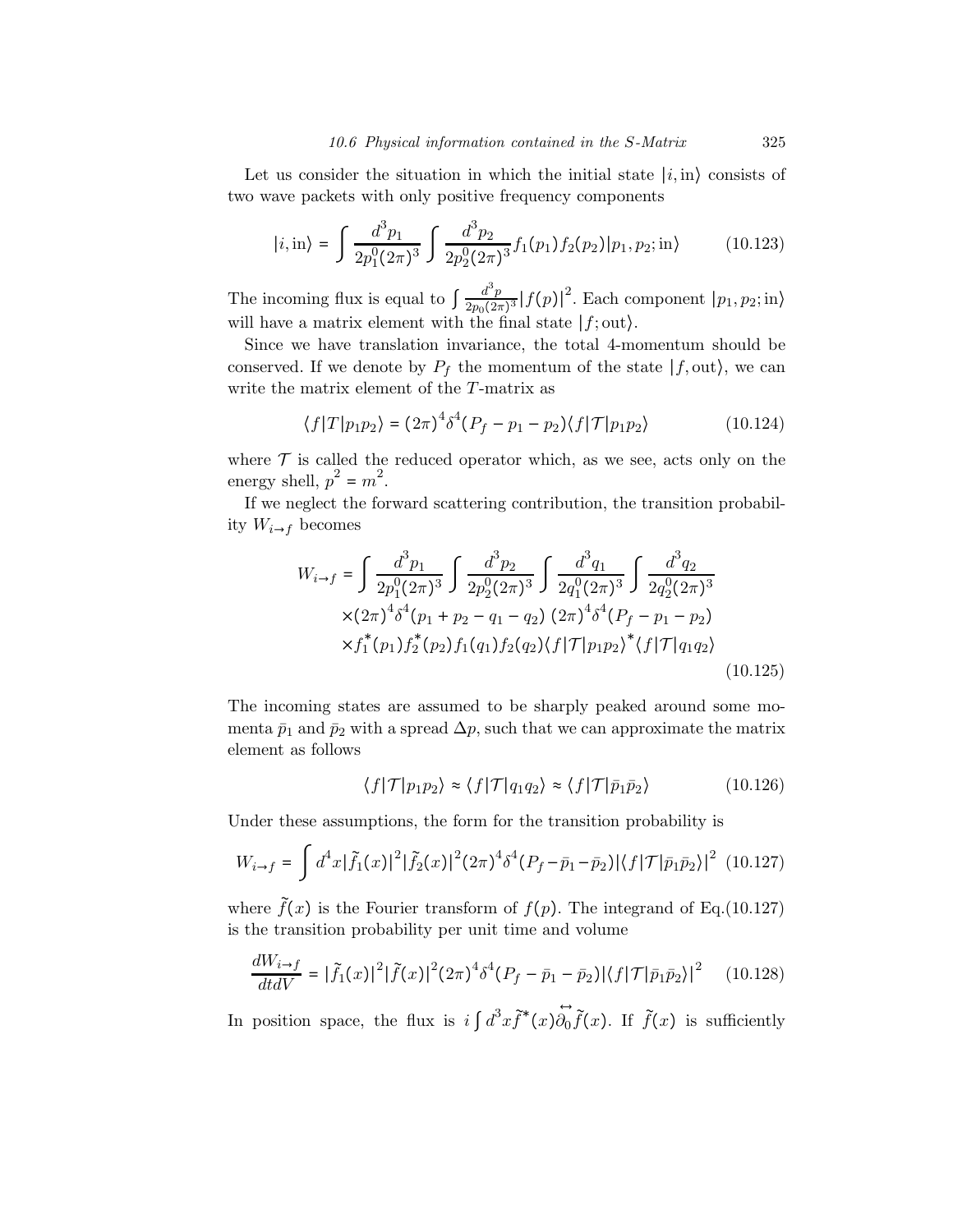smooth, we can make the following approximation

$$
i\widetilde{f}^*(x)\overrightarrow{\partial_0}\widetilde{f}(x) \approx 2\overline{p}_0|\widetilde{f}(x)|^2
$$
 (10.129)

Let us assume that particle 1 is incident in the laboratory reference frame, and that in the laboratory frame particle 2 is at rest. The density of particles in the target is

$$
\frac{dn_2}{dV} = 2\bar{p}_2^0 |\tilde{f}_2(x)|^2
$$
\n(10.130)

where  $\bar{p}_2^0 = m_2$  since particle 2 is at rest. The incident flux is the velocity multiplied by the density of particles in the beam. Hence,

$$
\Phi_{\rm in} = \frac{|\bar{p}_1|}{|\bar{p}_0^1|} 2\bar{p}_1^0 |\tilde{f}_1(x)|^2 = 2|\bar{p}_1| |\tilde{f}_1(x)|^2 \tag{10.131}
$$

Then, the *differential cross section*  $d\sigma$  is related to the transition probability by the relation

$$
\frac{dW_{i\to f}}{dt dV} = \frac{dn_2}{dV} \cdot \Phi_{\text{in}} \cdot d\sigma \qquad (10.132)
$$

Hence

$$
2m_2|\tilde{f}_2(x)|^22|\bar{p}_1||\tilde{f}_1(x)|^2d\sigma =
$$
  
 
$$
|\tilde{f}_1(x)|^2|\tilde{f}_2(x)|^2(2\pi)^4\delta^4(P_f - \bar{p}_1 - \bar{p}_2)|\langle f|\mathcal{T}|\bar{p}_1\bar{p}_2\rangle|^2
$$
 (10.133)

Therefore, the differential cross section  $d\sigma$  is

$$
d\sigma = (2\pi)^4 \delta^4 (P_f - \bar{p}_1 - \bar{p}_2) \frac{1}{4m_2 |\bar{p}_1|} |\langle f | \mathcal{T} | \bar{p}_1 \bar{p}_2 \rangle|^2 \tag{10.134}
$$

The quantity in the denominator  $m_2|\bar{p}_1|$  can be written in the relativistic invariant way

$$
m_2|\bar{p}| = m_2\sqrt{\bar{p}_1^{02} - m_1^2} = \left[ (\bar{p}_2 \cdot \bar{p}_1)^2 - m_1^2 m_2^2 \right]^{1/2}
$$
 (10.135)

Thus far we have not made any assumptions about the nature of the final state. If the process that we consider involves two particles going in and  $n$ particles coming out, the total differential cross-section becomes

$$
d\sigma = \frac{1}{4\left[\left(\bar{p}_2 \cdot \bar{p}_1\right)^2 - m_1^2 m_2^2\right]^{1/2}} \int_{\Delta} \frac{d^3 p_3}{(2\pi)^3 2p_3^0} \cdots \int_{\Delta} \frac{d^3 p_{n+2}}{(2\pi)^3 2p_{n+2}^0} \times |\langle p_3, \dots, p_{n+2} | \mathcal{T} | p_1 p_2 \rangle|^2 (2\pi)^4 \delta(p_1 + p_2 - \sum_{i=3}^{n+2} p_i) \tag{10.136}
$$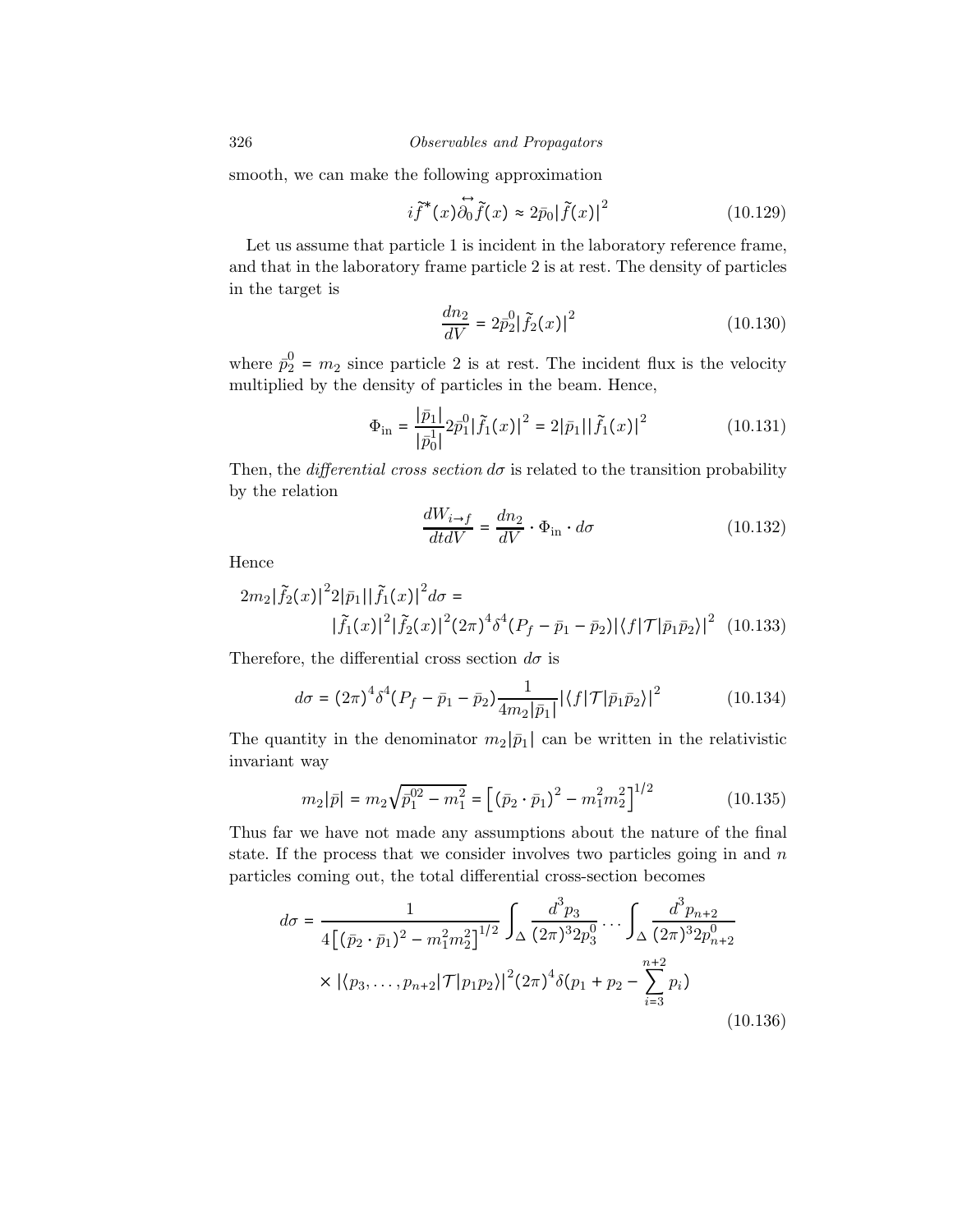where  $\Delta$  is an energy-momentum resolution. This expression shows that the central issue is to compute matrix elements of the reduced operator  $\mathcal{T}$ .



Figure 10.11 A  $2 \rightarrow n$  scattering process.

# 10.7 Asymptotic states and the analytic properties of the propagator

We will show now that the S-matrix elements can be calculated if we know the vacuum expectation value (v.e.v.) of time-ordered products of field operators  $\phi(x)$  in the Heisenberg representation. This is the Lehmann, Symanzik and Zimmermann (LSZ) approach.

In order to make this connection, it is necessary to relate the interacting fields  $\phi(x)$  to a set of fields that create (or destroy) the *actual states* in the spectrum of the system, representing particle that are far from each other. In any scattering experiment, the initial states are sharply peaked wave packets which can be constructed to be arbitrarily close to the eigenstates of the system. Of course, the true eigenstates are plane waves and any two such states will necessarily have a non-vanishing overlap in space. But wave packets which are essentially made of just one state will not overlap if the wave packets (the "particles") are sufficiently far apart from each other at the initial time. Since they do not overlap, they do not interact. In this sense the spectrum of incoming states can be generated by a set of free fields. We will make the further assumption that the  $in$  and out states, the so-called asymptotic states, are created by such a set of free fields. We will denote these free fields by  $\phi_{\rm in}(x)$ .

These assumptions amount to say that the states of the fully interacting theory are in one-to-one correspondence with the states of a non-interacting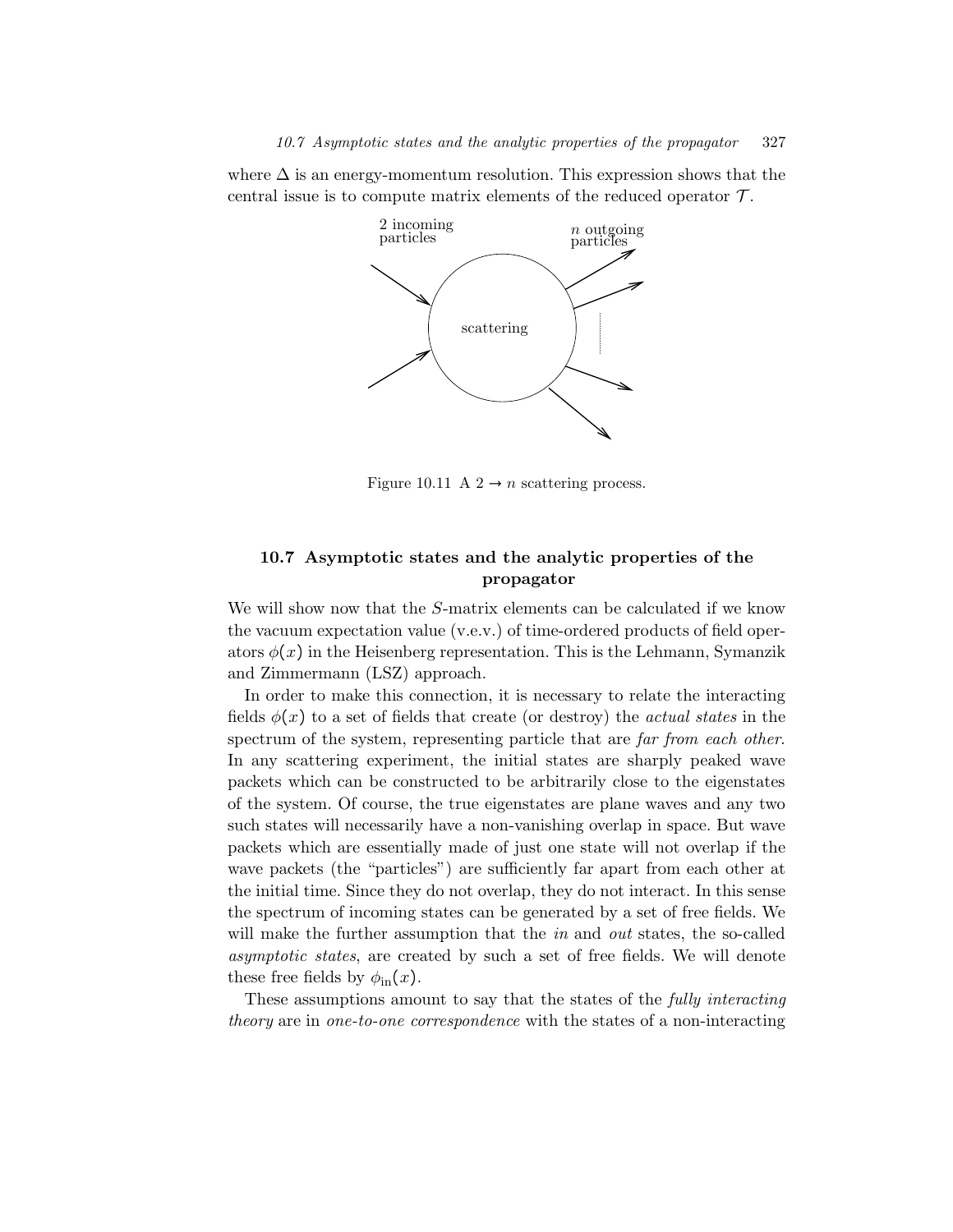theory. In some loose sense, this hypothesis implies that the information that we can obtain from perturbation theory is always qualitatively correct. In other words, it is assumed that the states of the interacting theory are adiabatically connected to those of a non-interacting theory.

However, these assumptions can fail in several possible ways. A mild failure would be the appearance of bound states which, of course, are not present in the unperturbed theory. This situation is actually rather common and it can be remedied without too much difficulty. Two examples of this case are positronium states in QED and the collective modes of the Landau theory of the Fermi liquid.

There are however several ways in which this picture can fail in a rather serious way. One case is the situation in which the fields of the Lagrangian do not describe any of the asymptotic states of the theory. An example of this case is Quantum Chromodynamics  $(QCD)$  whose Lagrangian describes the dynamics of quarks and gluons which are not present in the asymptotic states since quarks are confined and gluons are screened. The asymptotic states of *QCD* are mesons, baryons, and glue-balls which are *bound states* of quarks and gluons.

Another possible failure of this hypothesis is the case in which the states created by the fields of the Lagrangian are not the true elementary excitations but rather they behave like some effective composite object of some more elementary states. In such case the true one-particle states may be orthogonal to the states created by the fields of the Lagrangian. This is a rather common situation in theories in  $1 + 1$  dimensions whose spectrum is generated by a set of soliton-like states, which are extended objects in terms of the bare fields of the Lagrangian. Something very similar happens in the theory of the fractional quantum Hall states of two-dimensional electron fluids in high magnetic fields.

A third way in which the hypothesis may fail is that the quantum fluctuations may be so strong that the particle interpretation simply fails. We will see that this is what happens if the field theory is at a non-trivial fixed point of the Renormalization Group. In general at a fixed point most (but not all) observables develop anomalous dimensions. This means that the result of a scattering process is not a set of well defined particles. In this case we will see that the scattering amplitude does not have poles (which we associate with particle states) but branch cuts. Hence, in this case the conventional particle interpretation of the quantum field theory fails.

In this chapter we will not consider these very interesting situations (which will be discussed later on in other chapters) and assume instead that the adiabatic hypothesis (or scenario) actually holds. For the sake of concreteness,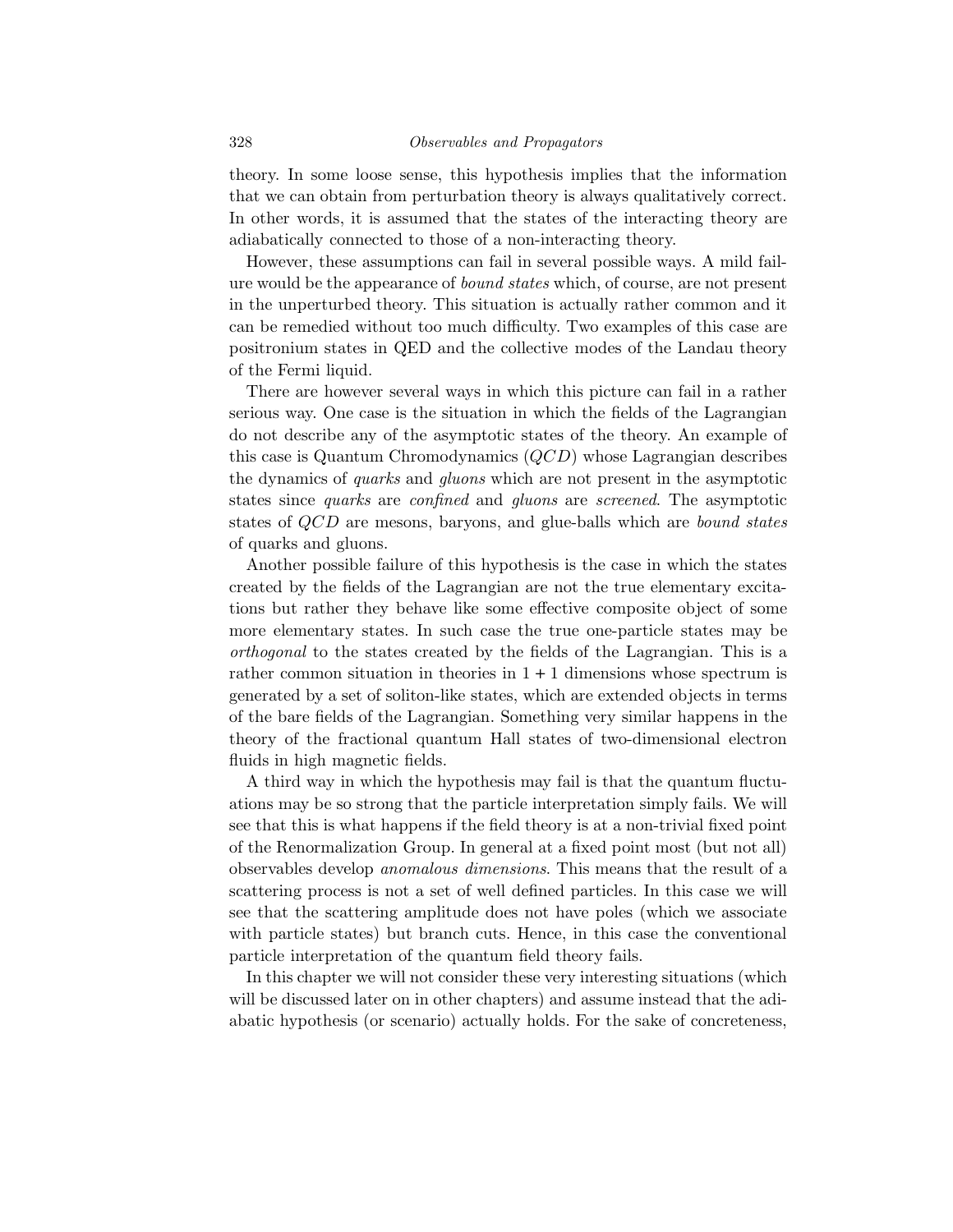we will deal with scalar fields, and we will require  $\phi_{\rm in}$  to be a free massive field that obeys the Klein-Gordon equation

$$
\left(\partial^2 + m^2\right)\phi_{\rm in} = 0\tag{10.137}
$$

where  $m$  is the *physical mass*. In general, the physical mass is different from the mass parameter  $m_0$  that enters in the Lagrangian of the interacting theory.

As the initial state evolves in time, the particles approach each other and begin to overlap. Interactions take place and, after some time, the system evolves to some final state, consisting of a set of well defined particles, the out state. The unitary operator that connects in and out states is precisely the S-matrix of the interaction representation. The only difference here, resides in the fact that the in and out states are not eigenstates of some unperturbed system, but the actual eigenstates of the full theory.

This picture assumes that there is a stable vacuum state ∣0⟩ such that the observed particles are the elementary excitations of this vacuum. The free fields  $\phi_{\rm in}(x)$  are just a device to generate the spectrum and have no real connection with actual dynamics. On the other hand, the interacting field  $\phi(x)$  creates not only one-particle states but also many-particle states. This is so because its equations of motion are non-linear. Hence the matrix element of  $\phi(x)$  and  $\phi_{\rm in}(x)$  between the vacuum  $|0\rangle$  and in-one-particle states  $|1\rangle$ , are generally different since  $\phi_{\rm in}$  creates only one-particle states. This must be true even as  $t \to -\infty$ . We state this difference by writing

$$
\langle 1|\phi(x)|0\rangle = Z^{1/2}\langle 1|\phi_{\rm in}|0\rangle \tag{10.138}
$$

The proportionality constant  $Z$  is known as the wave-function renormalization. If  $Z \neq 1$ , the operator  $\phi(x)$  must have a non-zero multi-particle projection. Notice that this is only an identity of these matrix elements, and not an identity between the fields themselves.

In the interaction representation it is possible to derive a similar looking identity that originates from the fact that the unperturbed and perturbed states do not have the same normalization. It is important to stress that this approach makes the essential assumption that the states that are reached through perturbation theory in the interaction representation can approximate with arbitrary precision all of the exact states of the theory. This assumption is the hypothesis that the asymptotic states are generated by free fields.

The operators that create the physical asymptotic states satisfy canonical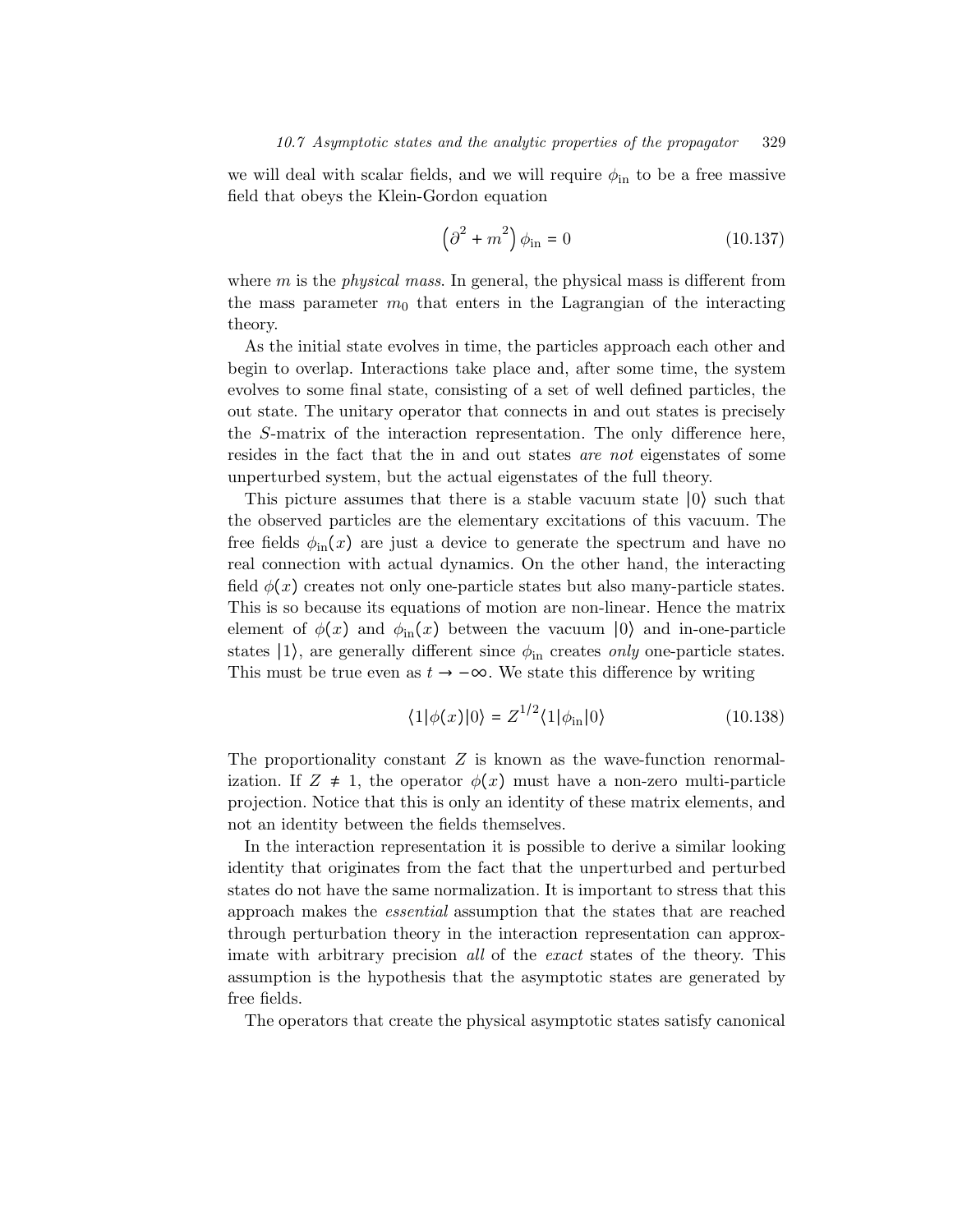commutation relations, and the commutator of a pair of such fields is

$$
\langle 0|[\phi_{\rm in}(x), \phi_{\rm in}(x')]|0\rangle = i\Delta(x - x'; m)
$$
 (10.139)

where  $m$  is the physical mass. On the other hand, the interacting fields satisfy

$$
\langle 0|[\phi(x), \phi(x')]|0\rangle = \sum_{n} [\langle 0|\phi(x)|n\rangle\langle n|\phi(x')|0\rangle - (x \leftrightarrow x')] \quad (10.140)
$$

where  $\{|n\rangle\}$  is a complete set of physical (in) states. The operators  $\phi(x)$  are related to the operator  $\phi(0)$  at the origin at some time  $x_0 = 0$  by

$$
\phi(x) = e^{iP \cdot x} \phi(0) e^{-iP \cdot x} \tag{10.141}
$$

where  $P_{\mu}$  is the *total* 4-momentum operator. If  $P_{n}^{\mu}$  is the 4-momentum of the state  $|n\rangle$ , we can write

$$
\langle 0|[\phi(x), \phi(x')]|0\rangle = \sum_{n} \left[ \langle 0|\phi(0)|n\rangle e^{-iP_n \cdot (x-x')} \langle n|\phi(0)|0\rangle - (x \leftrightarrow x') \right]
$$
\n(10.142)

We now insert the identity

$$
1 = \int d^4Q \ \delta^4(Q - P_n) \tag{10.143}
$$

to get

$$
\langle 0 | [\phi(x), \phi(x')] | 0 \rangle = \int d^4 Q \sum_n \delta^4 (Q - P_n) |\langle 0 | \phi(0) | n \rangle|^2 \left( e^{-i Q \cdot (x - x')} - e^{i Q \cdot (x - x')} \right)
$$
\n(10.144)

We can rewrite this expression in terms of a spectral density  $\rho(Q)$ 

$$
\langle 0 | [\phi(x), \phi(x')] | 0 \rangle = \int \frac{d^4Q}{(2\pi)^3} \rho(Q) \left( e^{-iQ \cdot (x - x')} - e^{iQ \cdot (x - x')} \right) \tag{10.145}
$$

where  $\rho(Q)$  given by

$$
\rho(Q) = (2\pi)^3 \sum_{n} \delta^4 (Q - P_n) |\langle 0 | \phi(0) | n \rangle|^2 \tag{10.146}
$$

Let us recall that  $\Delta(x - x'; m)$  is given by

$$
i\Delta(x - x'; m) = \int \frac{d^3Q}{(2\pi)^3 2Q_0} \left( e^{-iQ \cdot (x - x')} - e^{iQ \cdot (x - x')} \right)
$$

$$
= \int \frac{d^4Q}{(2\pi)^3} \epsilon(Q^0) \delta^4(Q^2 - m^2) e^{-iQ \cdot (x - x')}
$$
(10.147)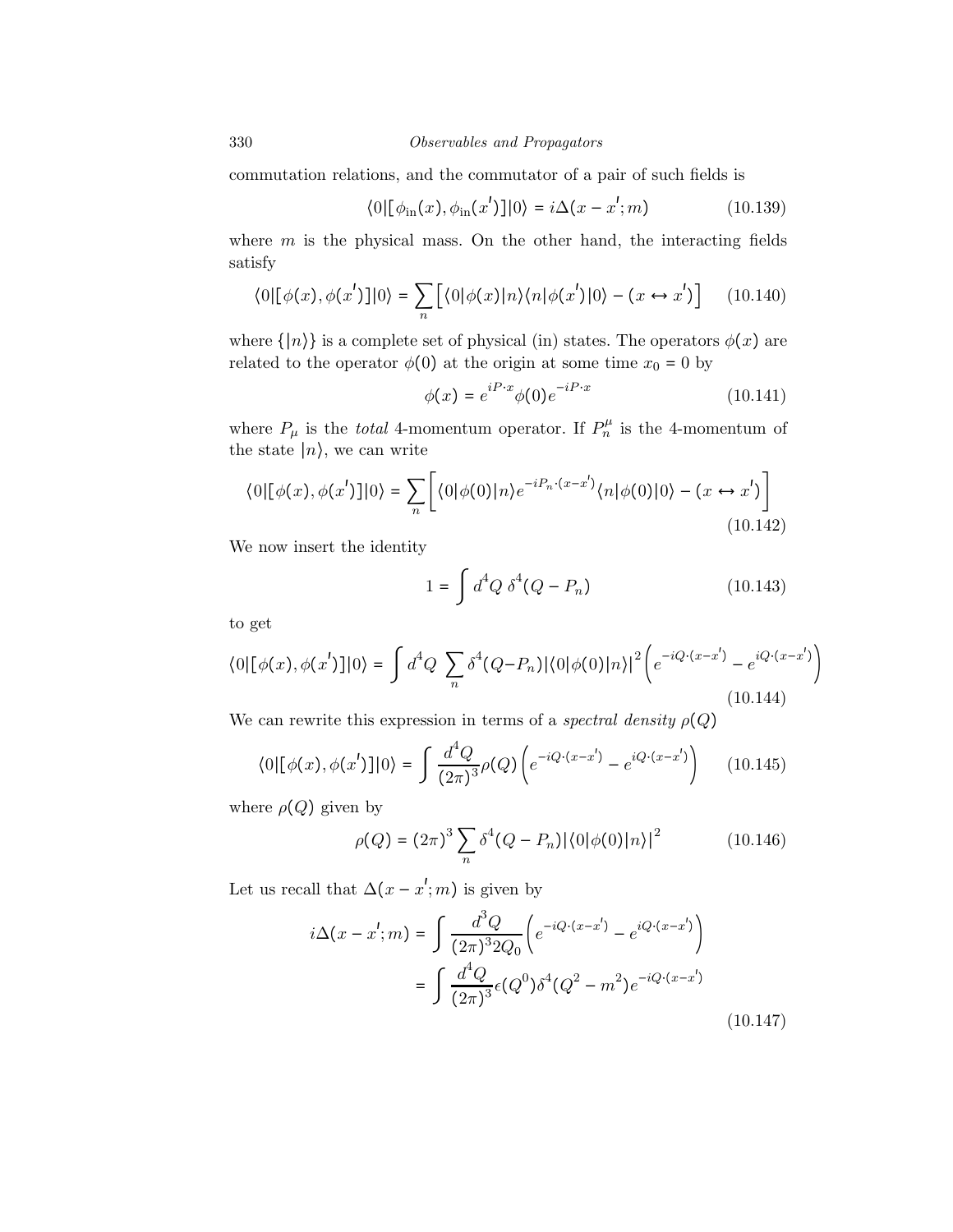10.7 Asymptotic states and the analytic properties of the propagator 331

where  $\epsilon(Q^0) = \text{sign}(Q^0)$ . Thus we can write

$$
\langle 0 | [\phi(x), \phi(x')] | 0 \rangle = \int \frac{d^4Q}{(2\pi)^3} \rho(Q) \epsilon(Q^0) e^{-iQ \cdot (x - x')} \tag{10.148}
$$

Since  $\rho(Q)$  is Lorentz invariant, by construction it can only be a real and positive function of  $Q^2$ 

$$
\rho(Q) = \sigma(Q^2) > 0 \tag{10.149}
$$

Hence

$$
\langle 0 | [\phi(x), \phi(x')] | 0 \rangle = \int \frac{d^4Q}{(2\pi)^3} \sigma(Q^2) \epsilon(Q^0) e^{-iQ \cdot (x - x')} \tag{10.150}
$$

We will now rewrite this expression in the form of an integral over the spectrum. Let us insert the identity

$$
1 = \int_0^\infty d\mu^2 \delta(Q^2 - \mu^2)
$$
 (10.151)

where  $\mu^2$  is a spectral parameter, to obtain

$$
\langle 0 | [\phi(x), \phi(x')] | 0 \rangle = \int \frac{d^4Q}{(2\pi)^3} \left[ \int_0^\infty d\mu^2 \delta(Q^2 - \mu^2) \right] \sigma(Q^2) \epsilon(Q_0) e^{-iQ \cdot (x - x')}
$$

$$
= \int_0^\infty d\mu^2 \sigma(\mu^2) \left[ \int \frac{d^4Q}{(2\pi)^3} \epsilon(Q_0) \delta(Q^2 - \mu^2) e^{-iQ \cdot (x - x')} \right]
$$
(10.152)

where  $\sigma(\mu^2)$  is

$$
\sigma(\mu^2) = (2\pi)^3 \sum_{n} \delta(P_n^2 - \mu^2) |\langle 0 | \phi(0) | n \rangle|^2 \tag{10.153}
$$

Thus, we can write the v. e. v. of the commutator of the interacting fields as

$$
\langle 0 | [\phi(x), \phi(x')] | 0 \rangle = i \int_0^\infty d\mu^2 \sigma(\mu^2) \Delta(x - x'; \mu^2)
$$
 (10.154)

If we assume that the theory has a *physical particle* with mass  $m$ , i.e. oneparticle states of mass  $m$ , we can write the final expression

$$
-i\langle 0|[\phi(x), \phi(x')]0\rangle = Z\Delta(x - x'; m^2) + \int_{m_1^2}^{\infty} d\mu^2 \sigma(\mu^2) \Delta(x - x'; \mu^2)
$$
\n(10.155)

where the first term represents the one-particle states and the integral represents the continuum of multi-particle states with a threshold at  $m_1$ . In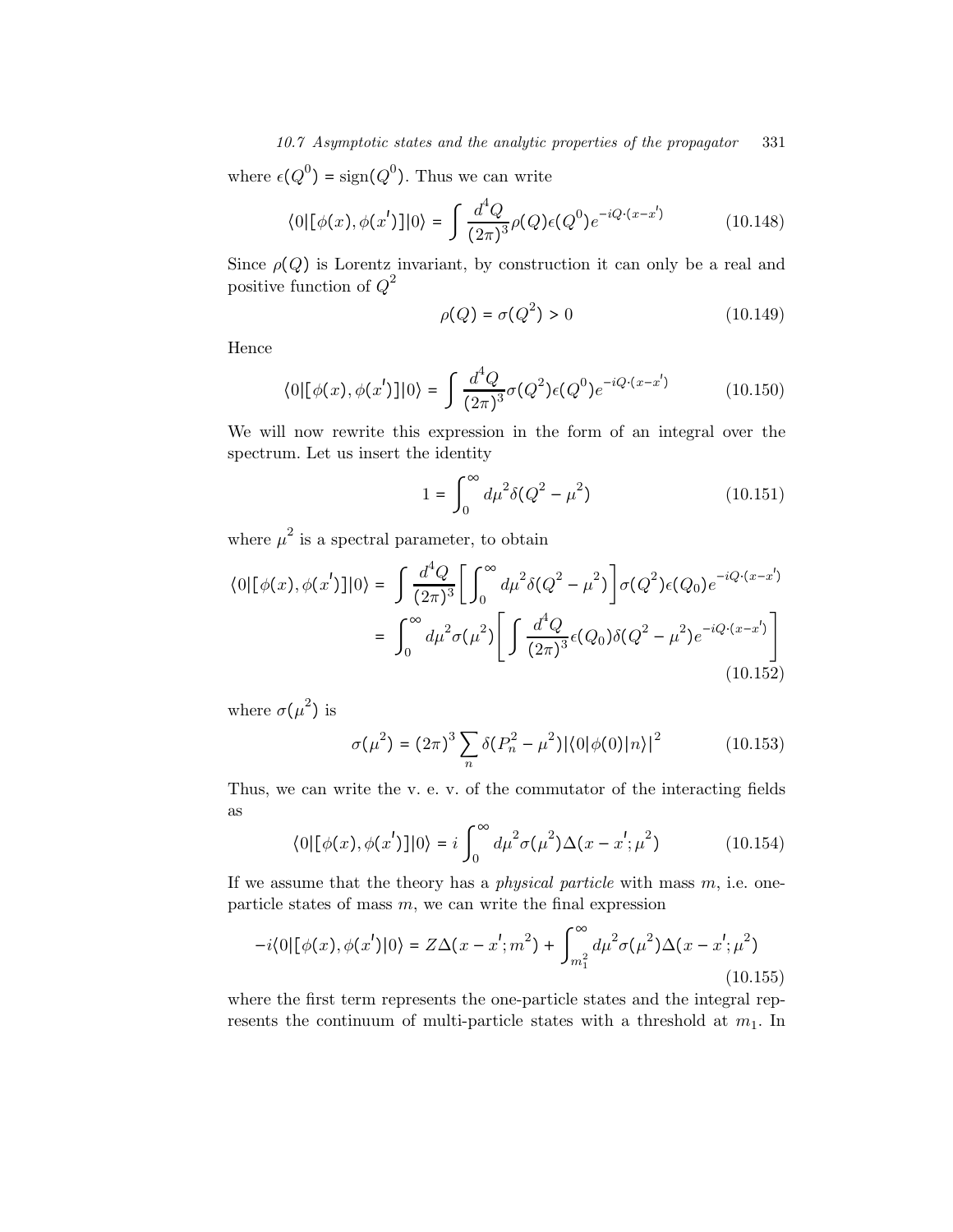other words, if there is a stable particle with mass  $m$ , the spectral function must have a  $\delta$ -function at  $\mu^2 = m^2$  with strength Z, the spectral weight of the one-particle state.

Since the field  $\phi(x)$  obeys equal-time canonical commutation relations with the canonical momentum  $\Pi(x) = \partial_0 \phi(x)$ , we get

$$
-i\langle 0|[\Pi(\bm{x}, x_0), \phi(\bm{x}', x_0)]|0\rangle = Z \lim_{x'_0 \to x_0} \partial_0 \Delta(x - x'; m^2) + \int_{m_1^2}^{\infty} d\mu^2 \sigma(\mu^2) \lim_{x'_0 \to x_0} \partial_0 \Delta(x - x'; \mu^2)
$$
\n(10.156)

On the other hand, the free field commutator  $\Delta(x - x'; m^2)$  obeys the initial condition

$$
\lim_{x_0' \to x_0} \partial_0 \Delta(x - x'; m^2) = \lim_{x_0' \to x_0} [\Pi(x), \phi(x')] = -i \delta^3(x - x')
$$
 (10.157)

Hence, we find that the spectral function  $\sigma(\mu^2)$  obeys the spectral sum rule

$$
1 = Z + \int_{m_1^2}^{\infty} d\mu^2 \sigma(\mu^2)
$$
 (10.158)

Since  $\sigma(\mu^2) > 0$  we find that  $0 \le Z \le 1$ . The lower end of the integration range, the threshold for multi-particle production  $m_1^2$  is equal to  $4m^2$  since, at least, we must create two elementary excitations.

A similar analysis can be done for the Feynman (time-ordered) propagator

$$
G_F(x - x'; m) = -i \langle 0|T\phi(x)\phi(x')|0\rangle \qquad (10.159)
$$

which has the spectral representation

$$
G_F(x - x'; m) = ZG_0(x - x'; m) + \int_{m_1^2}^{\infty} d\mu^2 \sigma(\mu^2) G_0(x - x'; \mu^2)
$$
 (10.160)

This decomposition is known as the Lehmann representation.

In Eq.(10.160)  $G_0(x - x'; m^2)$  is the Feynman propagator for a free field

$$
G_0(x - x') = -\int \frac{d^4 p}{(2\pi)^4} \frac{e^{-ip \cdot (x - x')}}{p^2 - m^2 + i\epsilon} \tag{10.161}
$$

In the limit  $\epsilon \to 0^+$ , the poles of the integrand can be manipulated to give

$$
\lim_{\epsilon \to 0^+} \frac{1}{p^2 - m^2 + i\epsilon} = \mathcal{P} \frac{1}{p^2 - m^2} - i\pi \delta(p^2 - m^2)
$$
 (10.162)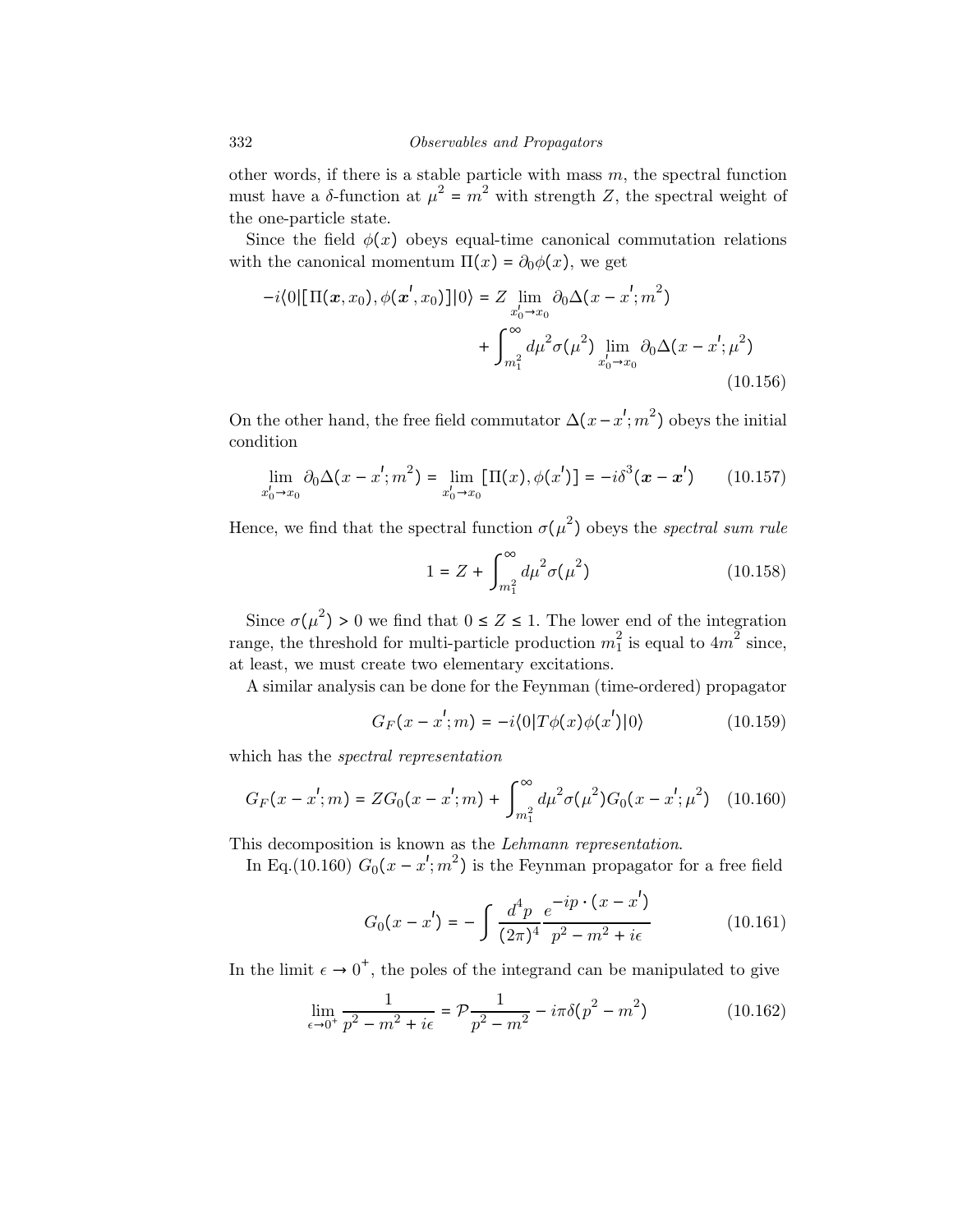

Figure 10.12 Spectrum of the propagator.

Using this identity we get that, in momentum space, the propagator is

$$
G_F(p;m) = -\frac{Z}{p^2 - m^2 + i\epsilon} - \int_{m_1}^{\infty} d\mu^2 \frac{\sigma(\mu^2)}{p^2 - \mu^2 + i\epsilon}
$$
 (10.163)

Its imaginary part is given by

Im 
$$
G_F(p; m) = \pi Z \delta(p^2 - m^2) + \pi \int_{m_1^2}^{\infty} \sigma(\mu^2) \delta(p^2 - \mu^2)
$$
 (10.164)

Hence

$$
\frac{1}{\pi} \text{Im} \, G_F(p; m) = Z \, \delta(p^2 - m^2) + \sigma(p^2) \Theta(p^2 - m_1^2) \tag{10.165}
$$

Once the imaginary part is known, the real part is found through the Kramers-Krönig or dispersion relation.

Re 
$$
G_F(p, m^2) = \frac{1}{\pi} \mathcal{P} \int_0^{\infty} d\mu^2 \frac{\text{Im } G_F(p, \mu^2)}{\mu^2 - p^2 - i\epsilon}
$$
 (10.166)

We see that, in general, there are two contributions to Im  $G_F(p;m)$ . The first term is the contribution from the single particle states. In addition, then is a smooth contribution (the second term) which results form multi-particle production. While the single-particle states contribute with an isolated pole (a  $\delta$ -function in the imaginary part), the multiple particle states (or continuum) are represented by a branch cut.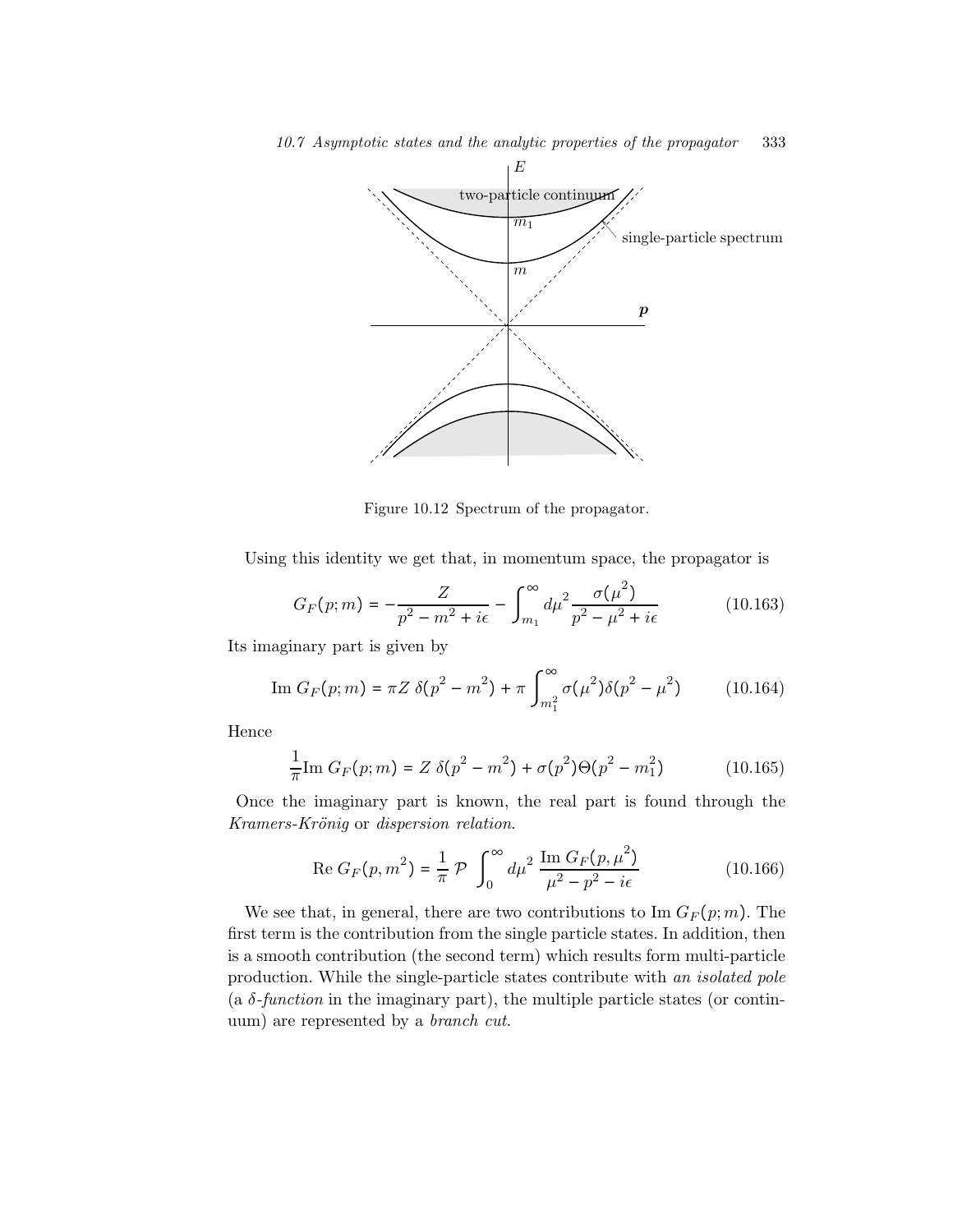334 Observables and Propagators



Figure 10.13 The analytic structure of the propagator is encoded in the spectral density  $\sigma(Q^2)$ .

There is a simple and natural physical interpretation of these results. If the incoming state has  $Q^2 < m^2$  it cannot propagate since the allowed value is at least,  $m^2$  (the physical mass). If  $Q^2 > m_1^2$ , and if there are no bound states, the incoming state can decay into at least two single particle states. Hence  $m_1^2 = 4m^2$ . These states should form a continuum since given the initial momentum  $P_i$  there are many multi-particle states with the same total momentum. Thus, those processes are incoherent. Notice that without interactions, the incoming state would not have been able to decay into several single particle states.

We should stress that the propagators of all the theories that we have discussed have the same type of analytic structure that we have discussed here.

## 10.8 The S-matrix and the expectation value of time-ordered products

We are now in position to find the connection between S-matrix elements and v. e. v. of time-ordered fields. For simplicity we will keep in mind the case of scalar fields but the results are easily generalizable. The actual derivation is rather lengthy and unilluminating. We will discuss its meaning and refer to standard textbooks for details.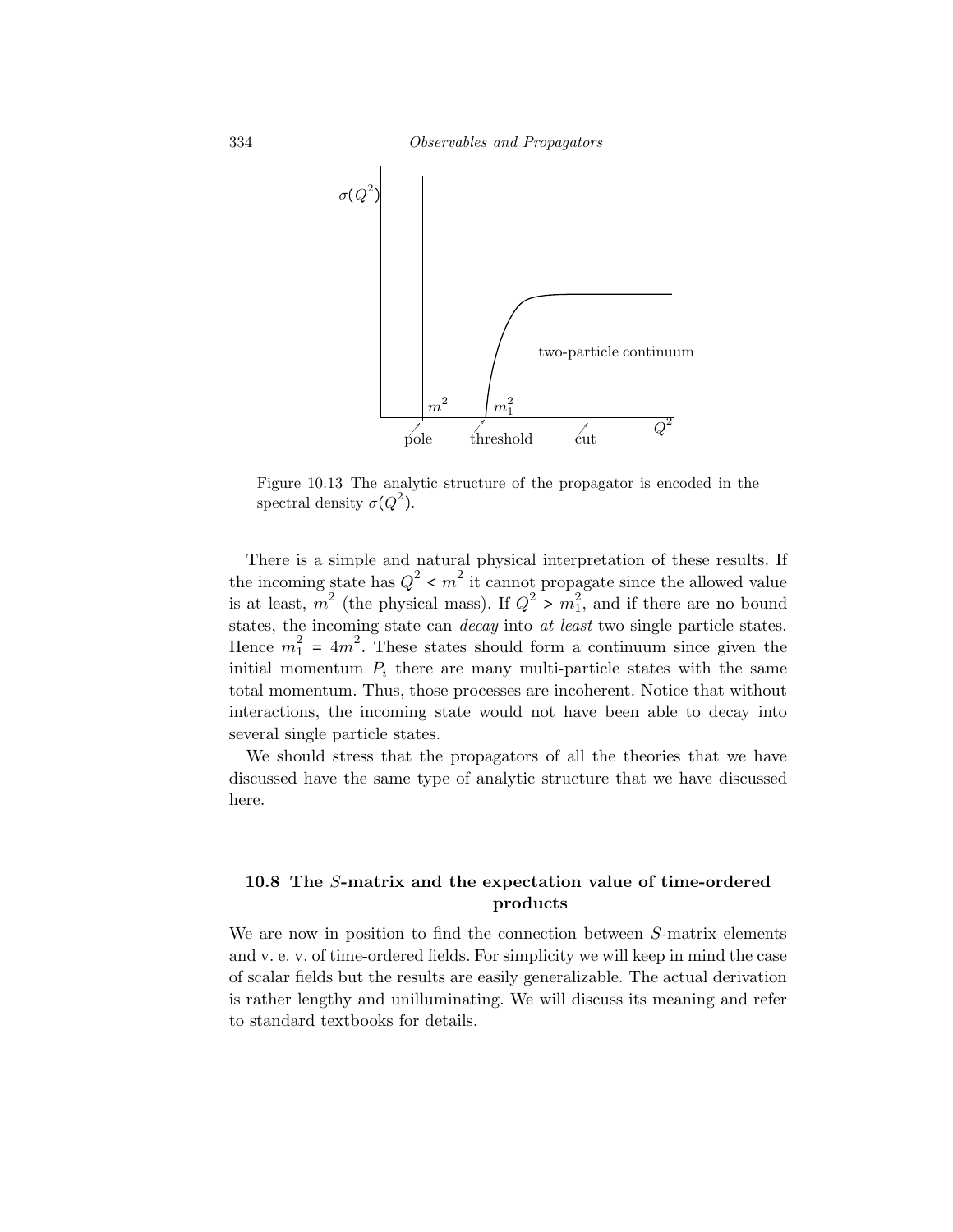Let's assume that we want to evaluate the matrix element

$$
\langle p_1, \dots, p_n; \text{out}|q_1, \dots, q_m; \text{in} \rangle = \langle p_1, \dots, p_n | S | q_1, \dots, q_m \rangle \tag{10.167}
$$

We will assume that all incoming and outgoing momenta are different. This matrix element is given by the reduction formula

$$
\langle p_1, \dots, p_n | S | q_1, \dots, q_m \rangle = \frac{i}{Z^{(n+m)/2}} \int d^4 y_1 \dots d^4 y_n d^4 x_1 \dots d^4 x_n
$$
  

$$
\times \exp \left[ i \left( \sum_{\ell=1}^n p_\ell \cdot y_\ell - \sum_{k=1}^m q_k \cdot x_k \right) \right] \prod_{\ell=1}^n \left( \partial_{y_\ell}^2 + m^2 \right) \prod_{k=1}^m \left( \partial_{x_k}^2 + m^2 \right)
$$
  

$$
\times \langle 0 | T \left( \phi(y_1) \dots \phi(y_n) \phi(x_1) \dots \phi(x_m) \right) | 0 \rangle
$$
  
(10.168)

where  $m^2$  is the physical mass and the external momenta p and q are on the mass shell,  $p^2 = q^2 = m^2$ .

Let us consider for example the  $2\to 2$  process

$$
\langle p_1, p_2; \text{out}|q_1, q_2; \text{in}\rangle = \langle p_1 p_2, \text{in}|S|q_1, q_2; \text{in}\rangle = \langle p_1 p_2, \text{out}|a_{\text{in}}^\dagger(q_1)|q_2, \text{in}\rangle
$$
\n(10.169)

where  $a^{\dagger}_{\text{in}}(q_1)$  is

$$
a_{\rm in}^{\dagger}(q_1) = -i \int_{\text{fixed }t} d^3x \ e^{-iq_1 \cdot x} \overleftrightarrow{\partial_0} \phi_{\rm in}(x) \tag{10.170}
$$

Hence, the matrix element is

$$
\langle p_1 p_2; \text{out} | q_1 q_2; \text{in} \rangle = -i \lim_{t \to -\infty} \int_t d^3 x \ e^{-iq_1 \cdot x} \overleftrightarrow{\partial_0} \langle p_1 p_2; \text{out} | \phi_{\text{in}}(x) | q_2; \text{in} \rangle
$$
  

$$
\equiv -i \lim_{t \to -\infty} \frac{1}{Z^{1/2}} \int_t d^3 x \ e^{-iq_1 \cdot x} \overleftrightarrow{\partial_0} \langle p_1 p_2; \text{out} | \phi(x) | q_2; \text{in} \rangle
$$
  
(10.171)

where we have made the replacement of  $\phi_{\text{in}}$  by  $\frac{1}{Z^{1/2}}\phi$  *inside* the matrix element  $\bigl(t\to-\infty\bigr).$ 

But

$$
\langle 0|\phi(x)|1\rangle = Z^{1/2}\langle 0|\phi_{\rm in}(x)|1\rangle = Z^{1/2}\langle 0|\phi_{\rm out}(x)|1\rangle \tag{10.172}
$$

and

$$
\left(\lim_{t_f \to +\infty} - \lim_{t_i \to -\infty} \right) \int d^3x \ F(\mathbf{x}, t) = \lim_{t_f \to +\infty} \lim_{t_i \to -\infty} \int_{t_i}^{t_f} dt \ \frac{\partial}{\partial t} \int d^3x \ F(\mathbf{x}, t)
$$
\n(10.173)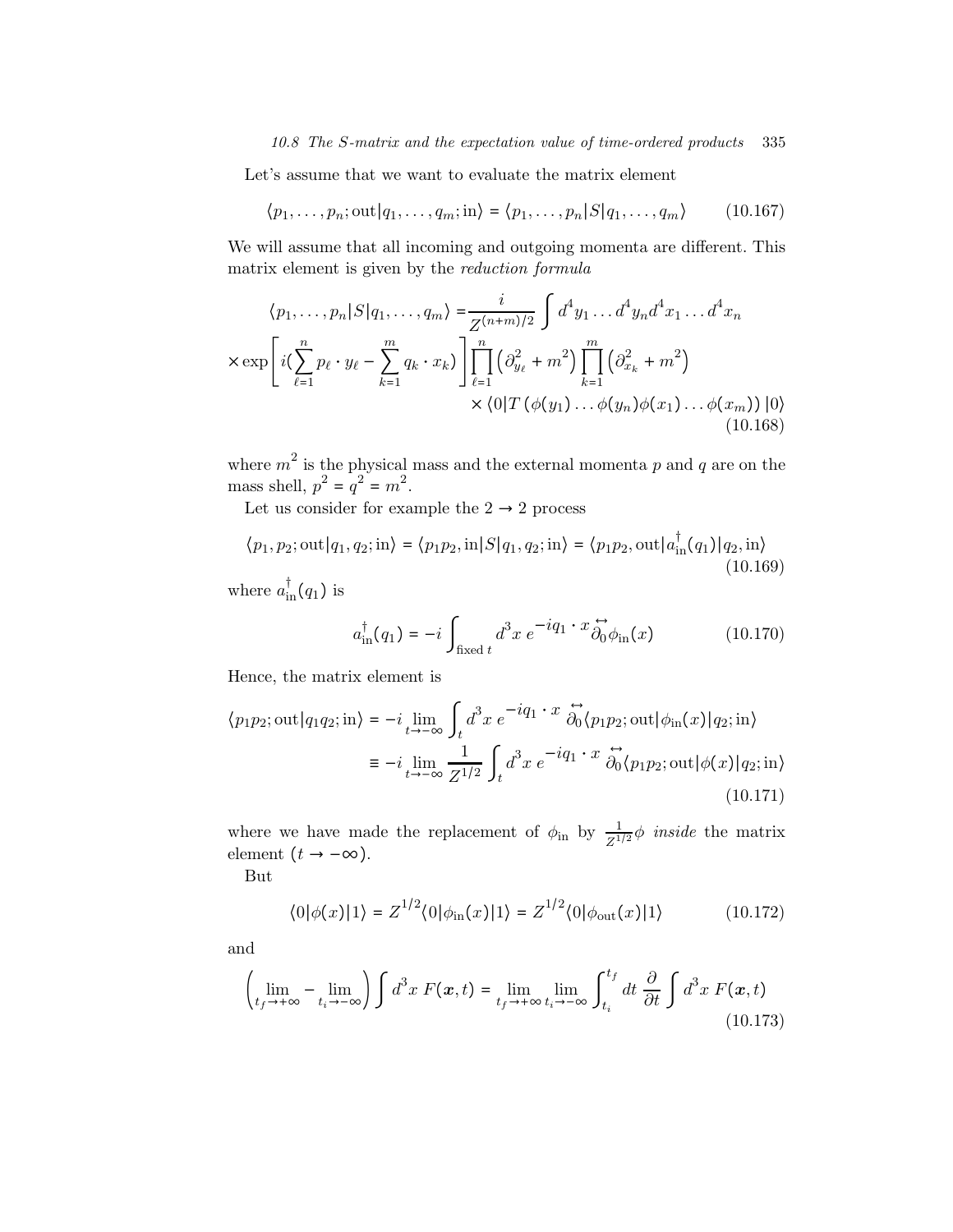These formulas allow us to write

$$
\lim_{t_f \to +\infty} \int d^3x \langle p_1 p_2, \text{out} | a_{\text{in}}^\dagger(q_1) | q_2, \text{in} \rangle =
$$
\n
$$
= \lim_{t_i \to -\infty} \int d^3x \langle p_1 p_2, \text{out} | a_{\text{in}}^\dagger(q_1) | q_2, \text{in} \rangle + \int d^4x \partial_0 \langle p_1 p_2, \text{out} | a_{\text{in}}^\dagger(q_1) | q_2, \text{in} \rangle
$$
\n
$$
= \langle p_1 p_2, \text{out} | a_{\text{out}}^\dagger(q_1) | q_2, \text{in} \rangle
$$
\n(10.174)

Thus, the matrix element is

$$
\langle p_1 p_2, \text{out} | q_1 q_2, \text{in} \rangle = \langle p_1 p_2, \text{out} | a_{\text{out}}^\dagger(q_1) | q_2 \text{in} \rangle
$$
  
+ 
$$
\frac{i}{Z^{1/2}} \int d^4x \, \partial_0 \left[ e^{-iq_1 \cdot x} \partial_0^{\bullet} \langle p_1 p_2 \text{out} | \phi(x) | q_2 \text{in} \rangle \right]
$$
(10.175)

The first contribution is a disconnected term and it is given by

$$
\langle p_1 p_2, \text{out} | a_{\text{out}}^{\dagger}(q_1) | q_2, \text{in} \rangle = (2\pi)^3 2p_1^0 \delta^3(p_1 - q_1) \langle p_2, \text{out} | q_1, \text{in} \rangle + (2\pi)^3 2p_2^0 \delta^3(p_2 - q_1) \langle p_1, \text{out} | q_1, \text{in} \rangle
$$
\n(10.176)

Notice that  $q_1$  is on the mass shell,  $q_1^2 = m^2$ , and  $e^{-iq_1x}$  is a solution of the Klein-Gordon equation

$$
(\partial^2 + m^2)e^{iq_1 \cdot x} = 0 \qquad (q_1^2 = m^2)
$$
 (10.177)

The second contribution to the matrix element can also be evaluated (for arbitrary states  $\alpha$  and  $\beta$ )

$$
\int d^4x \, \partial_0 \Big[ e^{-iq_1 \cdot x} \overleftrightarrow{\partial_0} \langle \beta, \text{out} | \phi(x) | \alpha, \text{in} \rangle \Big] =
$$
\n
$$
= \int d^4x \Big[ e^{-iq_1 \cdot x} \partial_0^2 \langle \beta, \text{out} | \phi(x) | \alpha, \text{in} \rangle + (-\partial_0^2 e^{-iq_1 \cdot x}) \langle \beta, \text{out} | \phi(x) | \alpha, \text{in} \rangle \Big]
$$
\n
$$
= \int d^4x \Big[ e^{-iq_1 \cdot x} \partial_0^2 \langle \beta, \text{out} | \phi(x) | \alpha, \text{in} \rangle + \Big[ \Big( -\nabla^2 + m^2 \Big) e^{-iq_1 \cdot x} \Big] \langle \beta, \text{out} | \phi(x) | \alpha, \text{in} \rangle \Big]
$$
\n
$$
= \int d^4x e^{-iq_1 \cdot x} (\partial^2 + m^2) \langle \beta, \text{out} | \phi(x) | \alpha, \text{in} \rangle \tag{10.178}
$$

where we have integrated by parts. Hence, the matrix element is

$$
\langle p_1 p_2, \text{out} | q_1 q_2, \text{in} \rangle = \frac{i}{Z^{1/2}} \int d^4 x_1 e^{-iq_1 \cdot x_1} (\partial^2 + m^2) \langle p_1 p_2, \text{out} | \phi(x_1) | q_2, \text{in} \rangle
$$
  
+  $(2\pi)^3 2p_1^0 \delta^3 (p_1 - q_1) \langle p_2, \text{out} | q_2, \text{in} \rangle + (2\pi)^3 2p_2^0 \delta^3 (p_2 - q_1) \langle p_1, \text{out} | q_2, \text{in} \rangle$   
(10.179)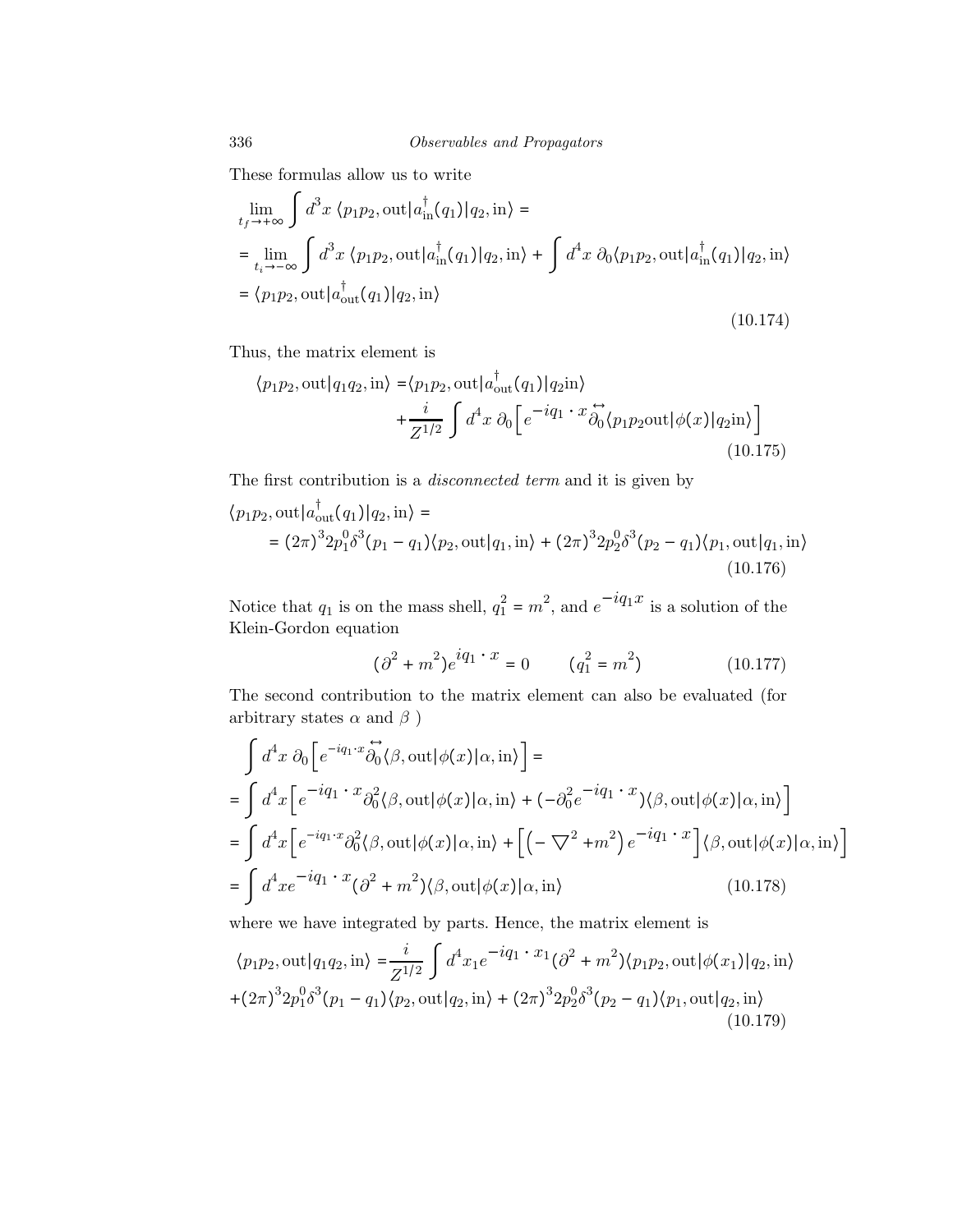The matrix element inside the integrand of the first term is equal to

$$
\langle p_1 p_2, \text{out} | \phi(x_1) | q_2, \text{in} \rangle = \lim_{y_1^0 \to +\infty} \frac{i}{Z^{1/2}} \int d^3 y_1 e^{ip_1 \cdot y_1} \partial_{y_1^0} \langle p_2 \text{out} | \phi(y_1) \phi(x_1) | q_2 \text{in} \rangle
$$
\n(10.180)

where (by definition)  $y_1^0 > x_1^0$ . This expression is also equal to

$$
\langle p_1 p_2 \text{out} | \phi(x_1) | q_2 \text{in} \rangle = \langle p_2, \text{out} | \phi(x_1) a_{\text{in}}(p_1) | q_2, \text{in} \rangle + \frac{i}{Z^{1/2}} \int d^4 y_1 e^{ip_1 \cdot y_1} (\partial_{y_1}^2 + m^2) \langle p_2 \text{out} | T \phi(y_1) \phi(x_1) | q_2 \text{in} \rangle
$$
\n(10.181)

By substituting back into the expression from the matrix element we find that the latter is equal to

$$
\langle p_1 p_2, \text{out} | q_1 q_2, \text{in} \rangle =
$$
\n
$$
= (2\pi)^3 2p_1^0 \delta^3 (p_1 - q_1) \langle p_2 \text{out} | q_2 \text{in} \rangle + (2\pi)^3 2p_2^0 \delta^3 (p_2 - q_1) \langle p_1 \text{out} | q_2 \text{in} \rangle
$$
\n
$$
+ \frac{i}{Z^{1/2}} \int d^4 x_1 e^{-iq_1 \cdot x_1} (\partial_{x_1}^2 + m^2) \langle p_2 \text{out} | \phi(x_1 | 0, \text{in}) (2\pi)^3 2q_2^0 \delta^3 (q_2 - p_1)
$$
\n
$$
+ \left(\frac{1}{Z^{1/2}}\right)^2 \int d^4 x_1 d^4 y_1 e^{i(p_1 \cdot y_1 - q_1 \cdot x_1)} (\partial_{x_1}^2 + m^2) (\partial_{y_1}^2 + m^2)
$$
\n
$$
\times \langle p_2 \text{out} | T\phi(y_1)\phi(x_1) | q_2 \text{in} \rangle \qquad (10.182)
$$

By iterating this process once more we obtain the reduction formula of Eq.(10.168) plus disconnected terms.

The reduction formula provides the connection between the on-shell Smatrix elements and v. e. v. of time ordered products. Notice that the reduction formula implies that the v.e.v. of time-ordered products of the field operators must have poles in the variables  $p_1^2$  (where  $p_i$  is conjugate to  $x_i$ ) and that the matrix element is the residue of this pole. We will see later on that this residue is the on-shell one-particle irreducible vertex function.

The reduction formula shows that all scattering data can be understood in terms of an appropriate v.e.v. of a time ordered product of field operators. The problem that we are left to solve is the computation of these v.e.v.'s. In the next chapter we will use perturbation theory to compute these expectation values.

## 10.9 Linear response theory

In addition to the problem of evaluating S-matrix elements, it is of interest to consider the response of a system to weak localized external perturbations.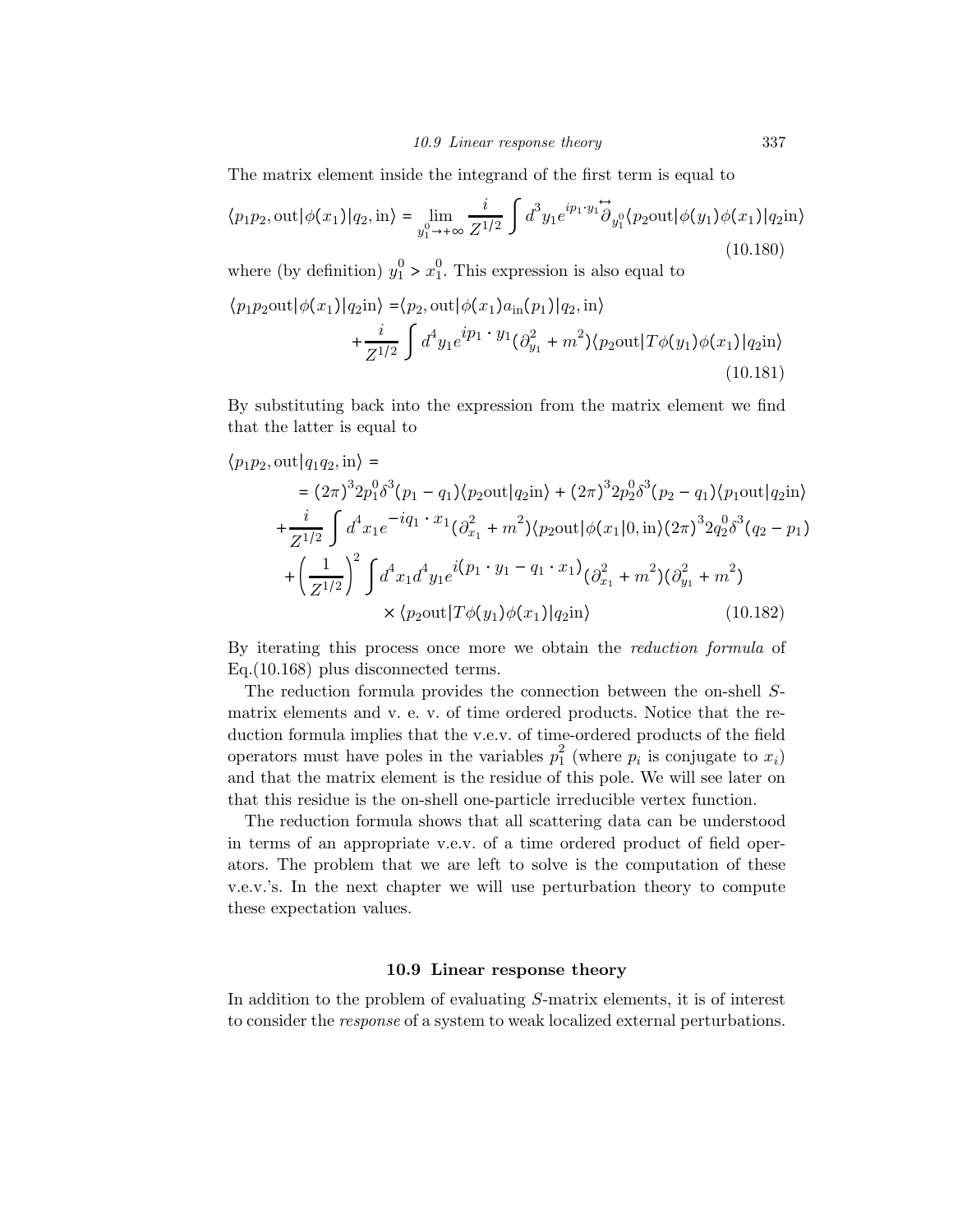These responses will tell us much about the nature of both the ground state and of the low-lying states of the system. This method is of great importance for the study of systems in condensed matter physics.

Let  $H$  be the full Hamiltonian of a system. We will consider the coupling of the system to weak external sources. Let  $\mathcal{O}(x,t)$  be a hermitian operator representing a local observable such as the charge density, the current density or the local magnetic moment. Let us represent the coupling to the external source by an extra term  $H_{ext}(t)$  in the Hamiltonian. The total Hamiltonian now is

$$
H_T = H + H_{\text{ext}} \tag{10.183}
$$

If the source is adiabatically switched on and off, then the Heisenberg representation for the isolated system becomes the interaction representation for the full system. Hence, exactly as in the interaction representation, all the observables obey the Heisenberg equations of motion of the system in the absence of the external source while the states will follow the external source in their evolution.

Let ∣gnd⟩ be the exact ground state (or vacuum) of the system in the absence of any external sources. The external sources perturb this ground state and cause the v.e.v. of the local observable  $\hat{\mathcal{O}}(x,t)$  to change:

$$
\langle \text{gnd} | \hat{\mathcal{O}}(\boldsymbol{x}, t) | \text{gnd} \rangle \to \langle \text{gnd} | U^{-1}(t) \hat{\mathcal{O}}(\boldsymbol{x}, t) U(t) | \text{gnd} \rangle \tag{10.184}
$$

where the time evolution operator  $U(t)$  is now given by

$$
U(t) = T \exp\{-\frac{i}{\hbar} \int_{-\infty}^{t} dt' H_{\text{ext}}(t')\}
$$
 (10.185)

Linear response theory consists in evaluating the changes in the expectation values of the observables to leading order in the external perturbation. Thus, to leading order in the external sources, the *change* of the v.e.v. is

$$
\delta\langle \text{gnd} | \hat{\mathcal{O}}(\boldsymbol{x}, t) | \text{gnd} \rangle = \frac{i}{\hbar} \int_{-\infty}^{t} dt' \langle \text{gnd} | [H_{\text{ext}}(t'), \hat{\mathcal{O}}(\boldsymbol{x}, t)] | \text{gnd} \rangle + \dots
$$
\n(10.186)

Quite generally, we will be interested in the case in which  $H_{\text{ext}}$  represents the local coupling of the system to an external source  $f(x, t)$  through the observable  $\hat{\mathcal{O}}(\boldsymbol{x},t)$ . Thus, we will choose the perturbation  $H_{\text{ext}}(t)$  to have the form

$$
H_{\text{ext}}(t) = \int d^3x \ f(\mathbf{x}, t) \ \hat{\mathcal{O}}(\mathbf{x}, t) \tag{10.187}
$$

The function  $f(x, t)$  is usually called the *force*.

If the observable is normal ordered relative to the ground state of the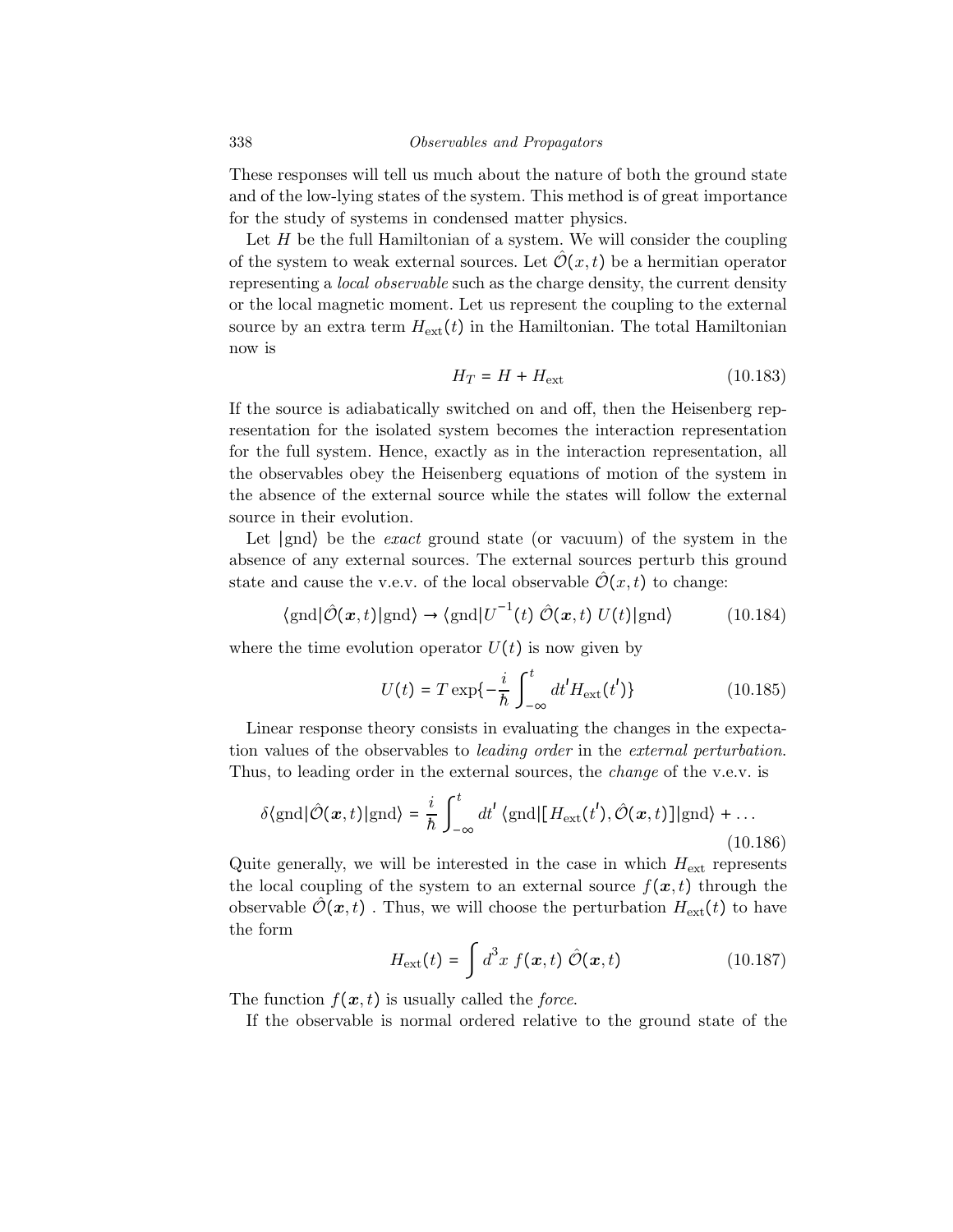isolated system, it must have a vanishing expectation value in the ground state,  $\langle \text{gnd} | \mathcal{O}(\mathbf{x}, t) | \text{gnd} \rangle = 0$ . Hence, the change of its expectation value will be equal to the final value and it is given by

$$
\delta\langle \text{gnd} | \hat{\mathcal{O}}(\boldsymbol{x}, t) | \text{gnd} \rangle =
$$
  
=  $\frac{i}{\hbar} \int_{-\infty}^{t} dt' \int d^3x' \langle \text{gnd} | [\hat{\mathcal{O}}(\boldsymbol{x}, t'), \hat{\mathcal{O}}(\boldsymbol{x}, t)] | \text{gnd} \rangle f(\boldsymbol{x}', t') + \cdots$   
(10.188)

The main assumption of linear response theory is that the response is proportional to the force. The proportionality constant is interpreted as a generalized susceptibility  $\chi$ . Thus, we write the change of the v.e.v. in the form

$$
\delta\langle \text{gnd} | \hat{\mathcal{O}}(\boldsymbol{x}, t) | \text{gnd} \rangle = \chi \cdot f \equiv \int d^3 x' \int_{-\infty}^t dt' \, \chi(x, x') \, f(x') + \dots \quad (10.189)
$$

where  $\chi(x, x')$  is the susceptibility.

Let  $D^{R}(x, x')$  represent the *retarded correlation function* of the observable  $\hat{\mathcal{O}}(\bm{x},t),$ 

$$
D^{R}(x, x') = -i\Theta(x_0 - x'_0) \langle \text{gnd} | [\hat{\mathcal{O}}(x), \hat{\mathcal{O}}(x')] | \text{gnd} \rangle \tag{10.190}
$$

We see that  $\langle \mathcal{O}(x) \rangle$  is determined by  $D^R(x, x')$  since

$$
\delta\langle \text{gnd} | \mathcal{O}(x) | \text{gnd} \rangle = \frac{1}{\hbar} \int d^4 x' D^R(x, x') f(x') + \dots \tag{10.191}
$$

Therefore, the responses and the susceptibilities are given by retarded correlation functions, not by time-ordered ones. However, since the retarded and time-ordered correlation functions are related by an analytic continuation, the knowledge of the latter gives the information about the former.

Let us Fourier transform the time-dependence of the ground state expectation value  $\langle \mathcal{O}(x,t) \rangle$ . The Fourier transform,  $\langle \mathcal{O}(x,\omega) \rangle$ , is given by the expression

$$
\delta\langle \text{gnd} | \mathcal{O}(\boldsymbol{x}, \omega) | \text{gnd} \rangle =
$$
\n
$$
\int d^3x' \Big\{ - \frac{i}{\hbar} \int_{-\infty}^0 d\tau \langle \text{gnd} | [\mathcal{O}(\boldsymbol{x}, t), \mathcal{O}(\boldsymbol{x}', t + \tau)] | \text{gnd} \rangle e^{i\omega \tau} \Big\} f(\boldsymbol{x}', \omega)
$$
\n(10.192)

where  $f(\mathbf{x}, \omega)$  is the Fourier transform of  $f(\mathbf{x}, t)$ . Thus, the Fourier transform of the generalized susceptibility,  $\chi(\boldsymbol{x}, \boldsymbol{x}'; \omega)$  is given by

$$
\chi(\mathbf{x}, \mathbf{x}'; \omega) = -\frac{i}{\hbar} \int_{-\infty}^{0} d\tau \ e^{i\omega \tau} \langle \text{gnd} | [\mathcal{O}(\mathbf{x}, 0) \mathcal{O}(\mathbf{x}', \tau)] | \text{gnd} \rangle \qquad (10.193)
$$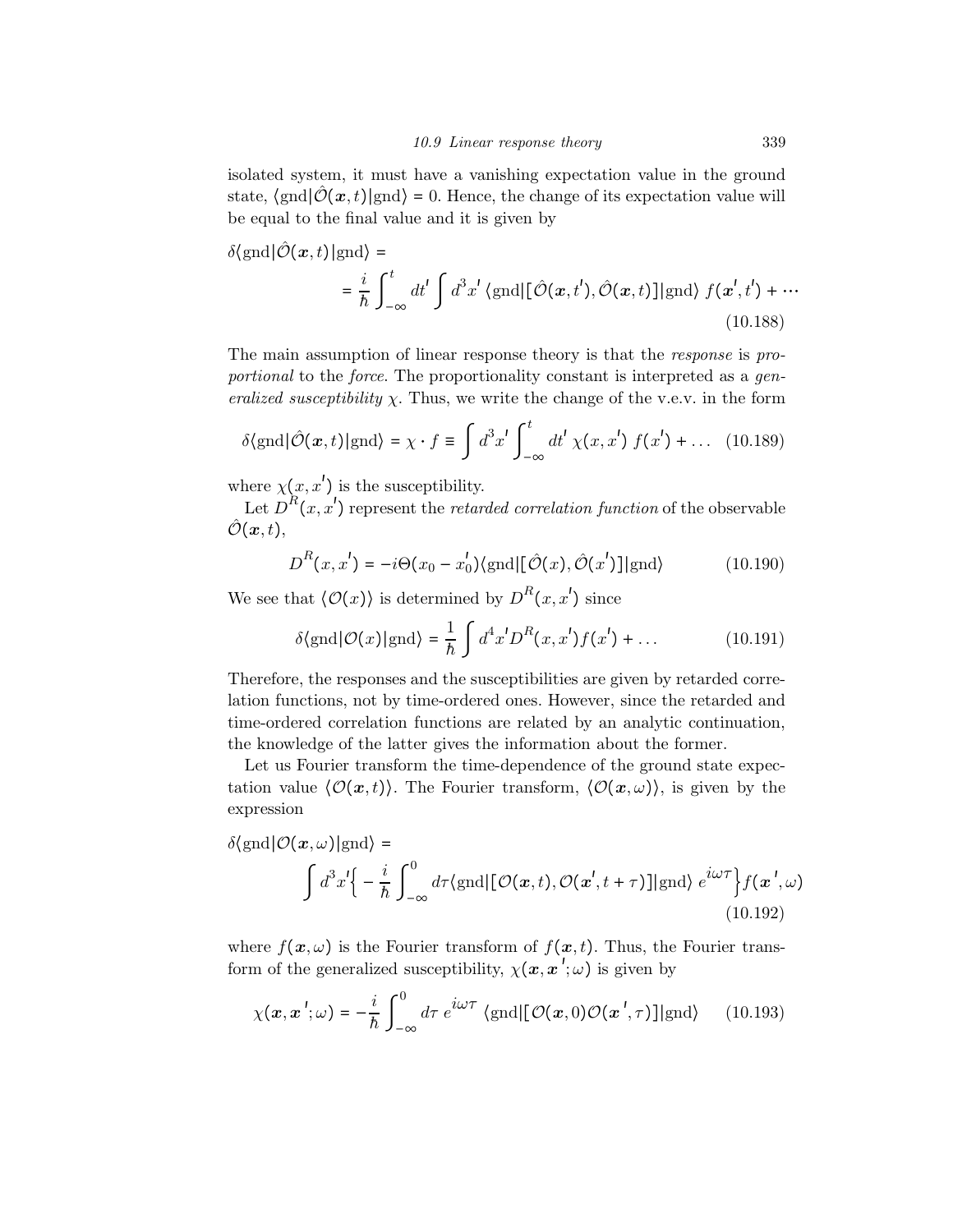which is known as the Kubo Formula. Hence

$$
\chi(\mathbf{x}, \mathbf{x}'; \omega) = \frac{1}{\hbar} \int_{-\infty}^{+\infty} d\tau \ e^{i\omega \tau} D^{R}(x, x')
$$
 (10.194)

If we also Fourier transform the space dependence, we get

$$
\langle \mathcal{O}(\boldsymbol{p}, \omega) \rangle = \frac{1}{\hbar} D^R(\boldsymbol{p}, \omega) f(\boldsymbol{p}, \omega)
$$
 (10.195)

The generalized susceptibility  $\chi(\mathbf{p}, \omega)$  now becomes

$$
\chi(\mathbf{p},\omega) = \frac{\langle \mathcal{O}(\mathbf{p},\omega) \rangle}{f(\mathbf{p},\omega)} = \frac{1}{\hbar} D^R(\mathbf{p},\omega)
$$
(10.196)

In practice we will compute the *time-ordered* correlation function  $D(x, x')$ . If we recall our discussion about the propagator, we expect  $D(\mathbf{p}, \omega)$  to have poles on the real frequency axis. For  $D(x, x')$  to be time ordered, all the poles with  $\omega < 0$  should be moved (infinitesimally) into the upper half of the complex frequency plane, while all poles with  $\omega > 0$  should be moved into lower half-plane. Thus  $D(p,\omega)$  is not analytic on either half-plane. On the other hand, the retarded correlation function  $D_R(p,\omega)$  is (with our conventions for Fourier transforms) analytic in the lower half-plane. Thus, we can relate the time-ordered correlation function  $D(p,\omega)$  to the retarded correlation function  $D^{R}(p,\omega)$  by

$$
\text{Re}D^{R}(\boldsymbol{p},\omega) = \text{Re}D(\boldsymbol{p},\omega) \equiv \hbar \text{Re}\chi(\boldsymbol{p},\omega) \qquad (10.197)
$$

$$
\mathrm{Im}D^{R}(\boldsymbol{p},\omega) = \mathrm{Im}D(\boldsymbol{p},\omega)\,\mathrm{sign}\omega \equiv \hbar \mathrm{Im}\chi(\boldsymbol{p},\omega) \tag{10.198}
$$

The time-ordered correlation function  $D(p,\omega)$ , i.e. the propagator for the observable  $\mathcal{O}(\boldsymbol{x}, t)$ , admits a spectral (or Lehmann) representation similar to that of the propagator for the relativistic scalar field of Eq.(10.160). Similarly, we can define the *spectral function*  $A(p,\omega)$  of the observable to be

$$
A(\mathbf{p}, \omega) = \text{Im} D^{\text{ret}}(\mathbf{p}, \omega) \tag{10.199}
$$

The relations of Eq.(10.197) and Eq.(10.198) imply that the susceptibility  $\chi(\mathbf{p}, \omega)$  obeys the Kramers-Krönig (or dispersion) relation

$$
\operatorname{Re}\chi(p,\omega) = \frac{1}{\pi} \mathcal{P} \int_{-\infty}^{+\infty} d\omega' \frac{\operatorname{Im}\chi(p,\omega')}{\omega' - \omega}
$$
 (10.200)

where  $P$  denotes the principal value of the expression.

Finally, let us recast the formulas for a general change of an arbitrary operator into a more compact form. We can apply the formulas that we derived for the interaction representation just to the part of the Hamiltonian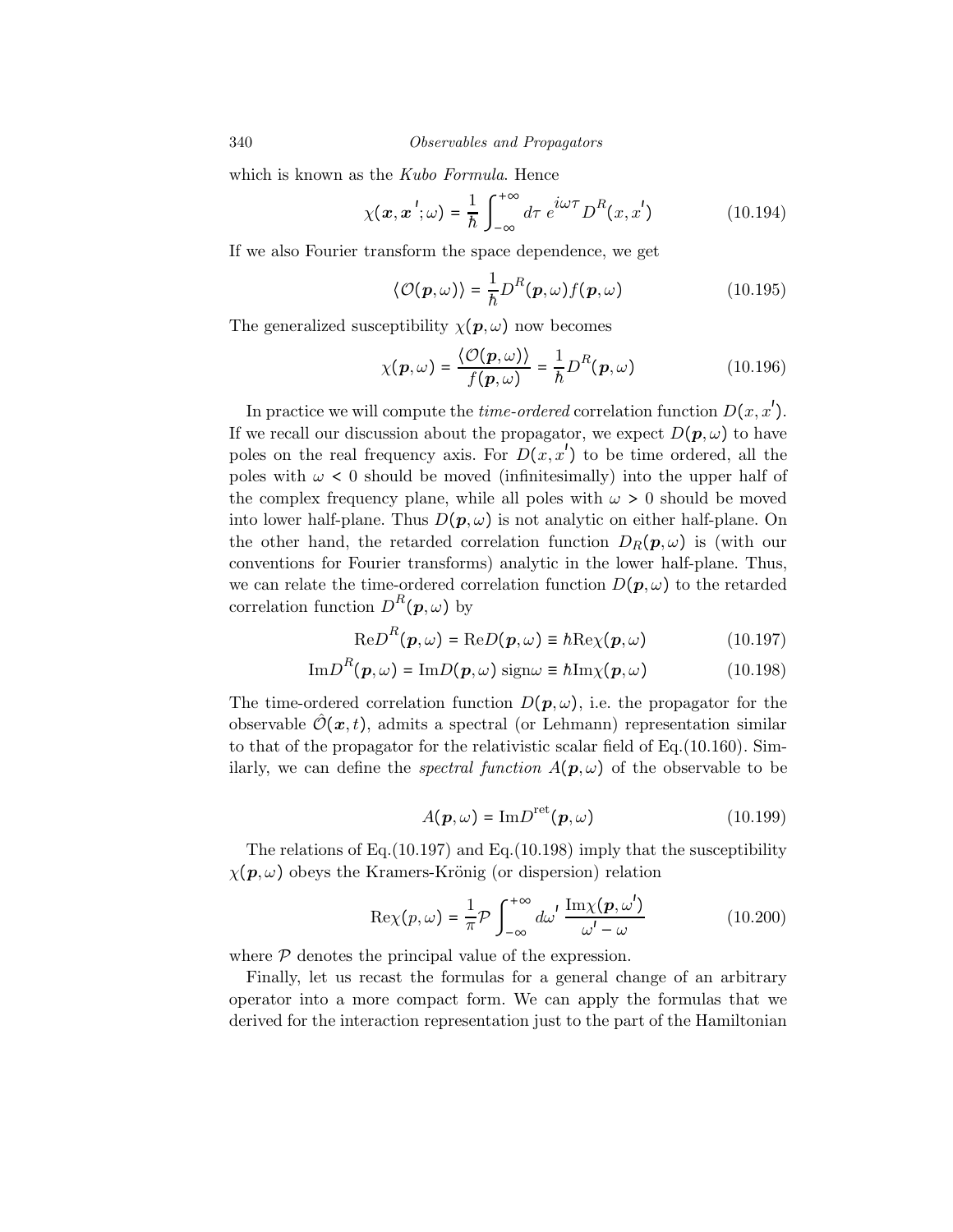that involves the coupling to the external sources  $H_{\text{ext}}(t)$ . The interaction representation S-matrix is

$$
S = \lim_{t \to +\infty} U(t) = T e^{-\frac{i}{\hbar} \int_{-\infty}^{+\infty} dt H_{\text{ext}}(t)}
$$
(10.201)

Let ⟨gnd, out∣gnd, in⟩ be the vacuum persistence amplitude

 $\langle \text{gnd}, \text{out} | \text{gnd}, \text{in} \rangle = \langle \text{gnd} | S | \text{gnd} \rangle$ 

$$
= \langle \text{gnd} | T e^{-\frac{i}{\hbar} \int_{-\infty}^{+\infty} dt \, H_{\text{ext}}(t)} | \text{gnd} \rangle \qquad (10.202)
$$

which is a functional of the forces (or sources)  $f(x, t)$ , and that we will denote by  $Z[f]$ 

$$
Z[f] = \langle \text{gnd} | T e^{-\frac{i}{\hbar} \int d^4 x f(x) \mathcal{O}(x)} | \text{gnd} \rangle \tag{10.203}
$$

In the limit in which the sources are weak, we can expand  $Z[f]$  in powers of  $f(x)$  to obtain

$$
Z[f] = 1 - \frac{i}{\hbar} \int d^4x f(x) \langle \text{gnd} | \mathcal{O}(x) | \text{gnd} \rangle
$$
  
+ 
$$
\frac{1}{2!} \left( -\frac{i}{\hbar} \right)^2 \int d^4x \int d^4x' f(x) f(x') \langle \text{gnd} | T \mathcal{O}(x) \mathcal{O}(x') | \text{gnd} \rangle + ...
$$
(10.204)

The second term vanishes if the operator  $\mathcal{O}(x,t)$  is normal-ordered. Within the same degree of precision, we can re-exponentiate the resulting expression and find

$$
Z[f] = e^{\frac{i}{2\hbar} \int d^4x \int d^4x' f(x) K(x, x') f(x') + O(f^3)}
$$
(10.205)

where the kernel  $K(x, x')$  is the time-ordered correlation function of the observable  $A(x)$ ,

$$
K(x, x') = \frac{i}{\hbar} \langle \text{gnd} | T\mathcal{O}(x)\mathcal{O}(x') | \text{gnd} \rangle \tag{10.206}
$$

In general, the observables of physical interest are, at least, bilinear functions of the fields. Thus, the kernels  $K(x, x')$  represent not one-particle propagators but, in general, propagators for two or more excitations, i.e. they involve four-point functions of the field operators, or higher.

We can learn a lot from a physical system if the spectral functions of the kernels  $K(x, x')$  are known. In general we expect that the spectral function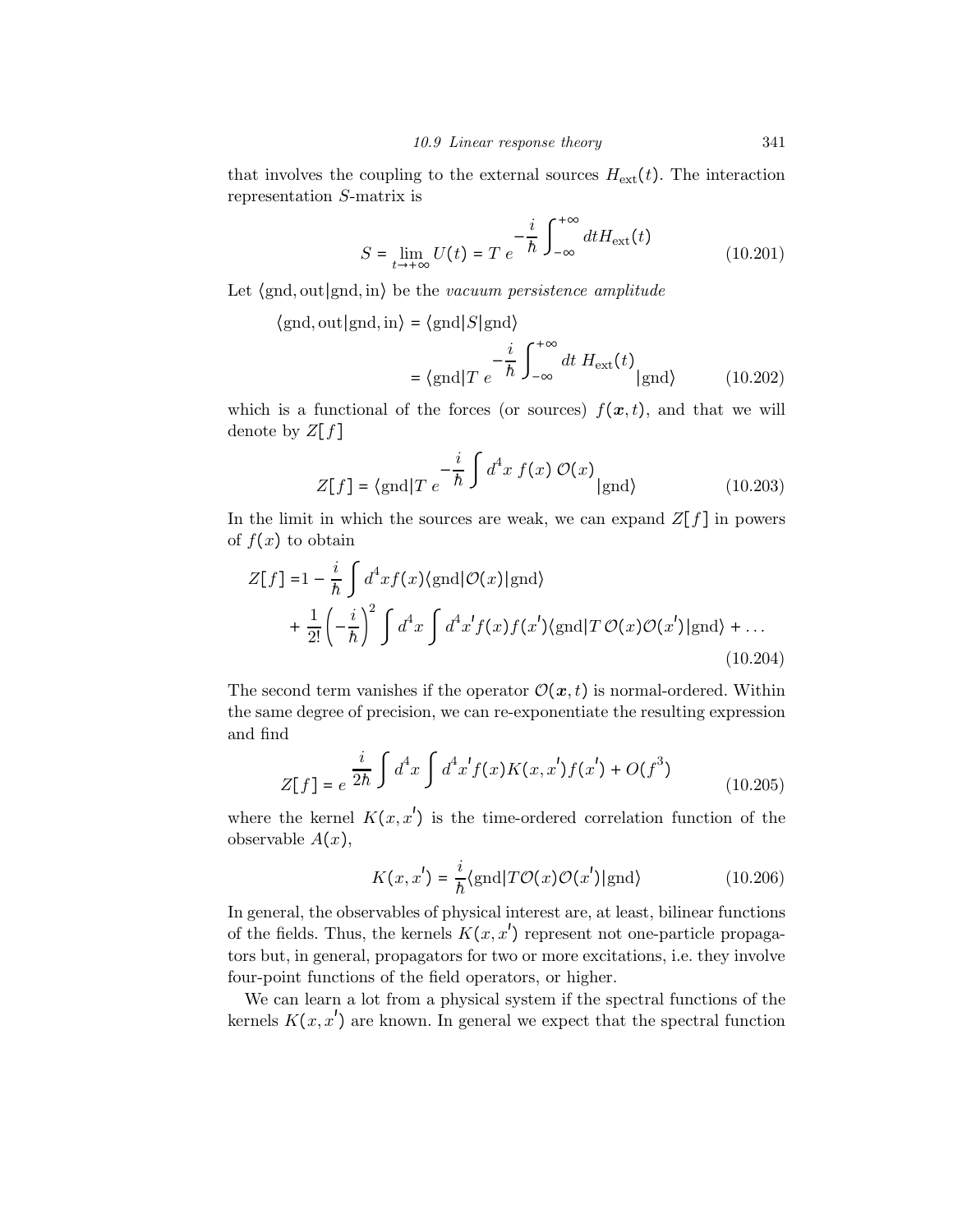#### 342 Observables and Propagators

will have a structure similar to that of the propagator: one (or more) deltafunction contributions and a branch cut. The delta-functions are two (or more) particle bound states, which are known as the collective modes. The branch cuts originate from the two or multi-particle continuum. Examples of collective modes are plasmons (or sound waves) in electron liquids, spin waves in magnets, phase modes in superconductors and superfluids, etc.

# 10.10 The Kubo formula and the electrical conductivity of a metal

As an application, we will now consider the response of an electron gas to weak external electromagnetic fields  $A<sub>u</sub>(x)$ . The formalism can be generalized easily to other systems (relativistic or not) and responses. In particular, we will discuss how to relate response functions to the electrical conductivity of a metal. More general applications can be found in the classic text by Martin (Martin, 1968).

There are three effects (and couplings) that we need to take into consideration: a) electrostatic, b) diamagnetic (or orbital) and c) paramagnetic. The electrostatic coupling is simply the coupling of the local charge density of the electron fluid to an external (scalar) potential. In this case  $H_{\text{ext}}$  given by

$$
H_{\text{ext}} = \sum_{\sigma = \uparrow, \downarrow} \int d^3x \ e \ \phi(\mathbf{x}, t) \ \psi_{\sigma}^{\dagger}(\mathbf{x}, t) \psi_{\sigma}(\mathbf{x}, t) \tag{10.207}
$$

where  $\phi(\mathbf{x}, t) \equiv A_0(\mathbf{x}, t)$  is the scalar potential (or time component) of the vector potential  $A_\mu(x)$ .

The diamagnetic coupling (or orbital) coupling follows from the minimal coupling to the space components of the external vector potential  $A(x)$ . The kinetic energy term  $H_{\text{Kin}}$  is modified following the minimal coupling prescription to become

$$
H_{\text{Kin}}(A) = \int d^3x \sum_{\sigma = \uparrow, \downarrow} \frac{\hbar^2}{2m} \left( \nabla + \frac{ie}{\hbar c} A(x) \right) \psi_{\sigma}^{\dagger}(x) \cdot \left( \nabla - \frac{ie}{\hbar c} A(x) \right) \psi_{\sigma}(x) \tag{10.208}
$$

which can be written as a sum of two terms

$$
H_{\text{Kin}}(A) = H_{\text{Kin}}(0) + H_{\text{ext}}(A) \tag{10.209}
$$

where  $H_{\text{Kin}}(0)$  is the Hamiltonian in the absence of the field and  $H_{\text{ext}}(A)$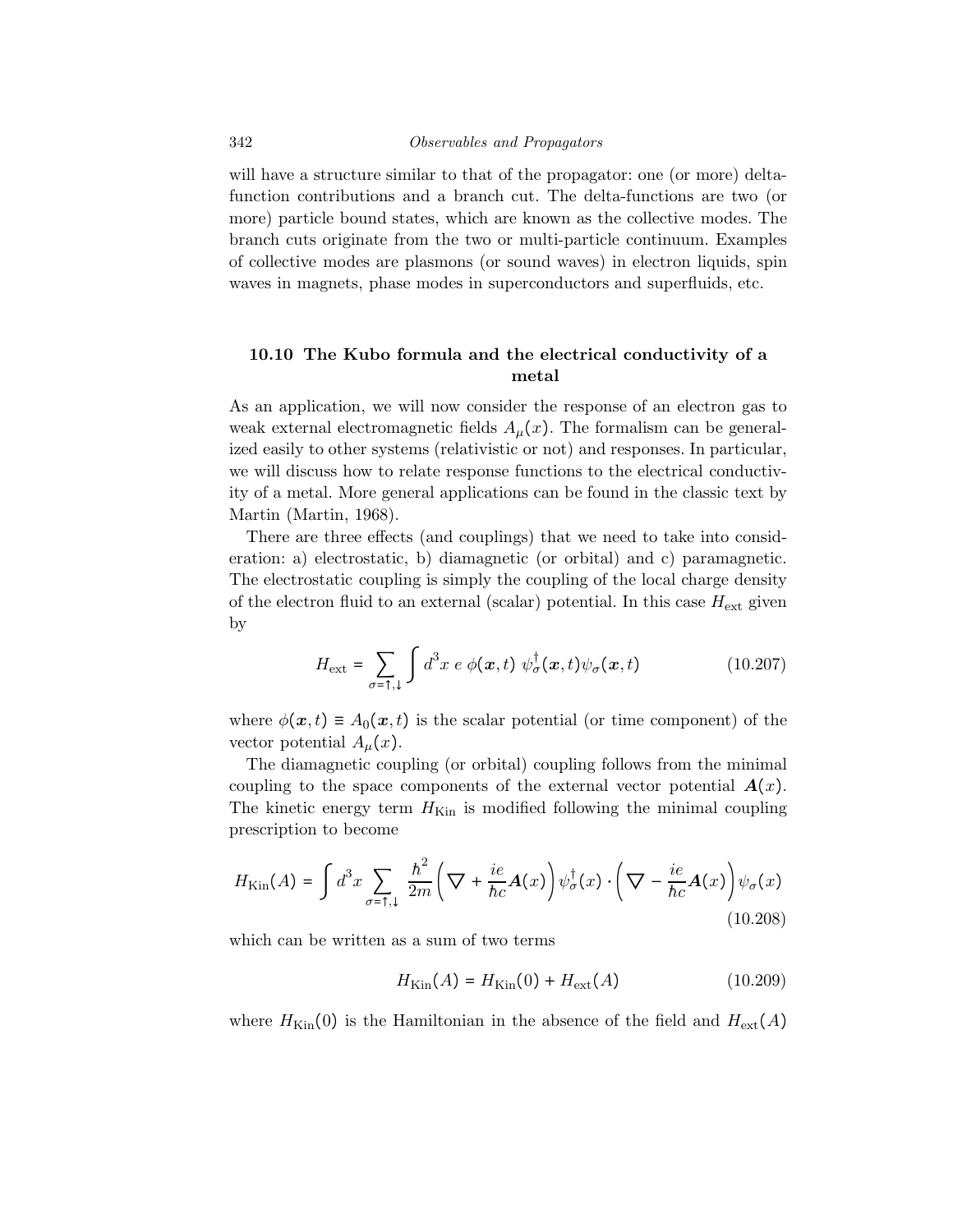is the perturbation,

$$
H_{\text{ext}}(A) = \int d^3x \left[ \mathbf{J}(\mathbf{x},t) \cdot \mathbf{A}(\mathbf{x},t) - \frac{e^2}{2mc^2} \mathbf{A}^2(\mathbf{x},t) \sum_{\sigma} \psi_{\sigma}^{\dagger}(\mathbf{x},t) \psi_{\sigma}(\mathbf{x},t) \right]
$$
(10.210)

Here  $J(x)$  is the gauge-invariant charge current

$$
J(x) = \frac{ie\hbar}{2mc} \sum_{\sigma} \left[ \psi_{\sigma}^{\dagger}(x) \nabla \psi_{\sigma}(x) - \nabla \psi_{\sigma}^{\dagger}(x) \psi_{\sigma}(x) \right] - \frac{e^2}{mc^2} A(x) \sum_{\sigma} \psi_{\sigma}^{\dagger}(x) \psi_{\sigma}(x)
$$

$$
\equiv \frac{ie\hbar}{2mc} \sum_{\sigma} \left[ \psi_{\sigma}^{\dagger}(x) D \psi_{\sigma}(x) - (D \psi_{\sigma}(x))^{\dagger} \psi_{\sigma}(x) \right]
$$
(10.211)

where  $D = \nabla + i \frac{e}{hc} A(x)$  is the covariant derivative (in space). Clearly  $J(x)$ is the sum of the two terms, the mass current and the diamagnetic term,  $\frac{e^2}{mc^2} \boldsymbol{A}^2 \sum_{\sigma} \psi^{\dagger}_{\sigma} \psi_{\sigma}.$ 

We can write the total perturbation, including the scalar potential  $A_0$ , in the form

$$
H_{\text{ext}} = \int d^3x \left[ J_\mu(x) A^\mu(x) - \frac{e^2}{2mc^2} \mathbf{A}^2 \sum_\sigma \psi_\sigma^\dagger \psi_\sigma \right] \tag{10.212}
$$

Finally, we consider the paramagnetic coupling of the external magnetic field to the spin degrees of freedom of the system which has the form of a Zeeman interaction

$$
H_{\text{ext}}^{\text{Zeeman}} = \int d^3x \ g \mathbf{B}(x) \cdot \sum_{\sigma,\sigma'} \psi_{\sigma}^{\dagger}(x) \mathbf{S}_{\sigma\sigma'} \psi_{\sigma'}(x) \tag{10.213}
$$

where g is typically of the order of the Bohr magneton  $\mu_B$  and  $S = \frac{h}{2}\sigma$  for spin one-half systems.

A straightforward application of the linear response formulas derived above yields the following expression for the expectation value of the current  $\langle J_\mu \rangle^{\prime}$  in the presence of the perturbation

$$
\langle J_{\mu}(x) \rangle' = \langle J_{\mu}(x) \rangle_{\text{gnd}} - \frac{i}{\hbar} \int_{-\infty}^{t} dt' \int d^{3}x' \langle \text{gnd} | [J_{\nu}(x'), J_{\mu}(x)] | \text{gnd} \rangle A_{\nu}(x')
$$
\n(10.214)

This formula suggests that we should define the retarded current correlation function  $\mathcal{D}^R_{\mu\nu}(x,x')$ 

$$
\mathcal{D}^{\text{Ret}}_{\mu\nu}(x, x') = -i\Theta(x_0 - x'_0) \langle \text{gnd} | [J_\mu(x), J_\nu(x')] | \text{gnd} \rangle \tag{10.215}
$$

The *induced current*  $\langle J_\mu \rangle_{\text{ind}}$ 

$$
\langle J_{\mu} \rangle_{\text{ind}} = \langle J_{\mu} \rangle' - \langle j_{\mu} \rangle_{\text{gnd}} \tag{10.216}
$$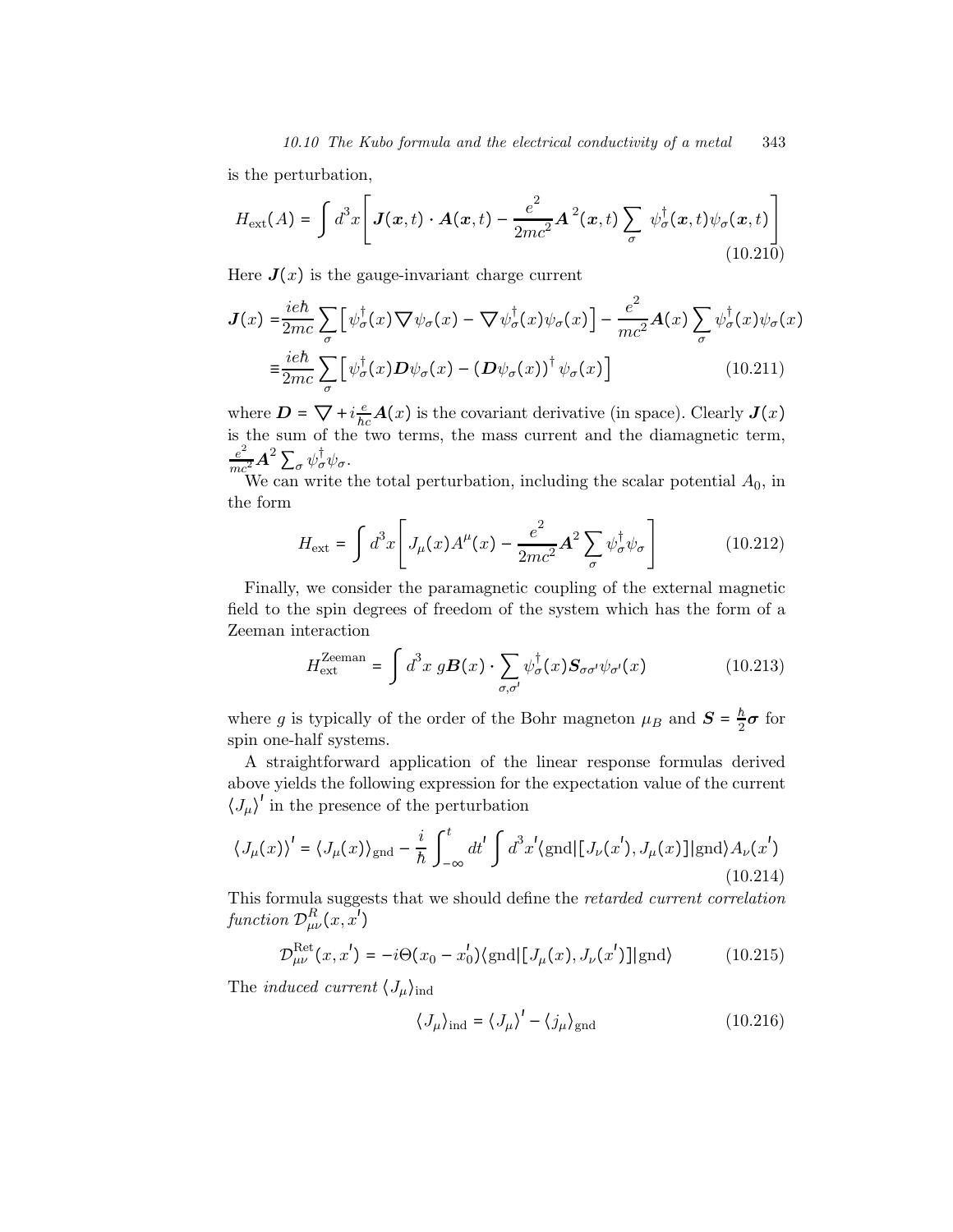(where  $j_\mu$  is the mass current) has a very simple form in terms of the retarded correlation function  $\mathcal{D}_{\mu\nu}^{R}(x,x'),$ 

$$
\langle J_{\mu}(x) \rangle_{\text{ind}} = \frac{1}{\hbar} \int d^{4}x' \mathcal{D}^{\text{Ret}}_{\mu\nu}(x, x') A^{\nu}(x') - \frac{e^{2}}{mc^{2}} A_{k}(x) \langle n(x) \rangle \delta_{\mu k} + O(A^{2})
$$
\n(10.217)

Below we will show that  $\langle J_\mu(x) \rangle_{\text{ind}}$  is conserved i.e.  $\partial_\mu^x \langle J^\mu(x) \rangle_{\text{ind}} = 0$ , and gauge-invariant.

We can express these results in terms of an effective action for the external electromagnetic field  $A_\mu$ 

$$
Z_{\text{eff}}[A_{\mu}] = \mathcal{N}e^{-\frac{i}{2\hbar} \int d^4x \int d^4y A_{\mu}(x) \Pi^{\mu\nu}(x-y) A_{\nu}(y)}
$$
(10.218)

such that

$$
\langle J_{\mu}(x) \rangle_{\text{ind}} = \frac{\hbar}{i} \frac{1}{Z_{\text{eff}}[A_{\mu}]} \frac{\delta Z_{\text{eff}}[A_{\mu}]}{\delta A_{\mu}(x)} = \int d^4 y \, \Pi_{\mu\nu}(x - y) A^{\nu}(y) \qquad (10.219)
$$

By inspection we see that the effective polarization tensor  $\Pi_{\mu\nu}(x-y)$  is related to the current correlation function  $\mathcal{D}_{\mu\nu}(x-y)$ ,

$$
\Pi_{\mu\nu}(x-y) = \frac{1}{\hbar} \mathcal{D}_{\mu\nu}(x-y) + \frac{e\rho}{mc^2} \delta(x-y) \tilde{g}_{\mu\nu}
$$
\n(10.220)

where we introduced the diagonal tensor

$$
\tilde{g}_{\mu\nu} = \begin{cases}\n0 & \text{if } \mu = 0 \text{ and/or } \nu = 0 \\
-\delta_{ij} & \text{if } \mu, \nu = i, j\n\end{cases}
$$
\n(10.221)

Since  $\langle J_\mu(x) \rangle_{\text{ind}}$  is gauge invariant, we can compute its form in any gauge. In the gauge  $A_0 = 0$  the spatial components of  $\langle J_\mu(x) \rangle_{\text{ind}}$  are

$$
\langle J_k(x) \rangle_{\text{ind}} = -\frac{e\rho}{mc^2} A_k(x) + \int d^4 x' \mathcal{D}_{k\ell}^{\text{ret}}(x - x') A_\ell(x') + O(A^2) \quad (10.222)
$$

where  $\rho = e\langle n \rangle$  is the expectation value of the charge density and we will assume that it is uniform.

In the  $A_0 = 0$  gauge, the external electric field  $E_{\text{ext}}$  and magnetic field  $H$ are

$$
E_{\text{ext}} = -\partial_0 A, \qquad H = \nabla \times A \tag{10.223}
$$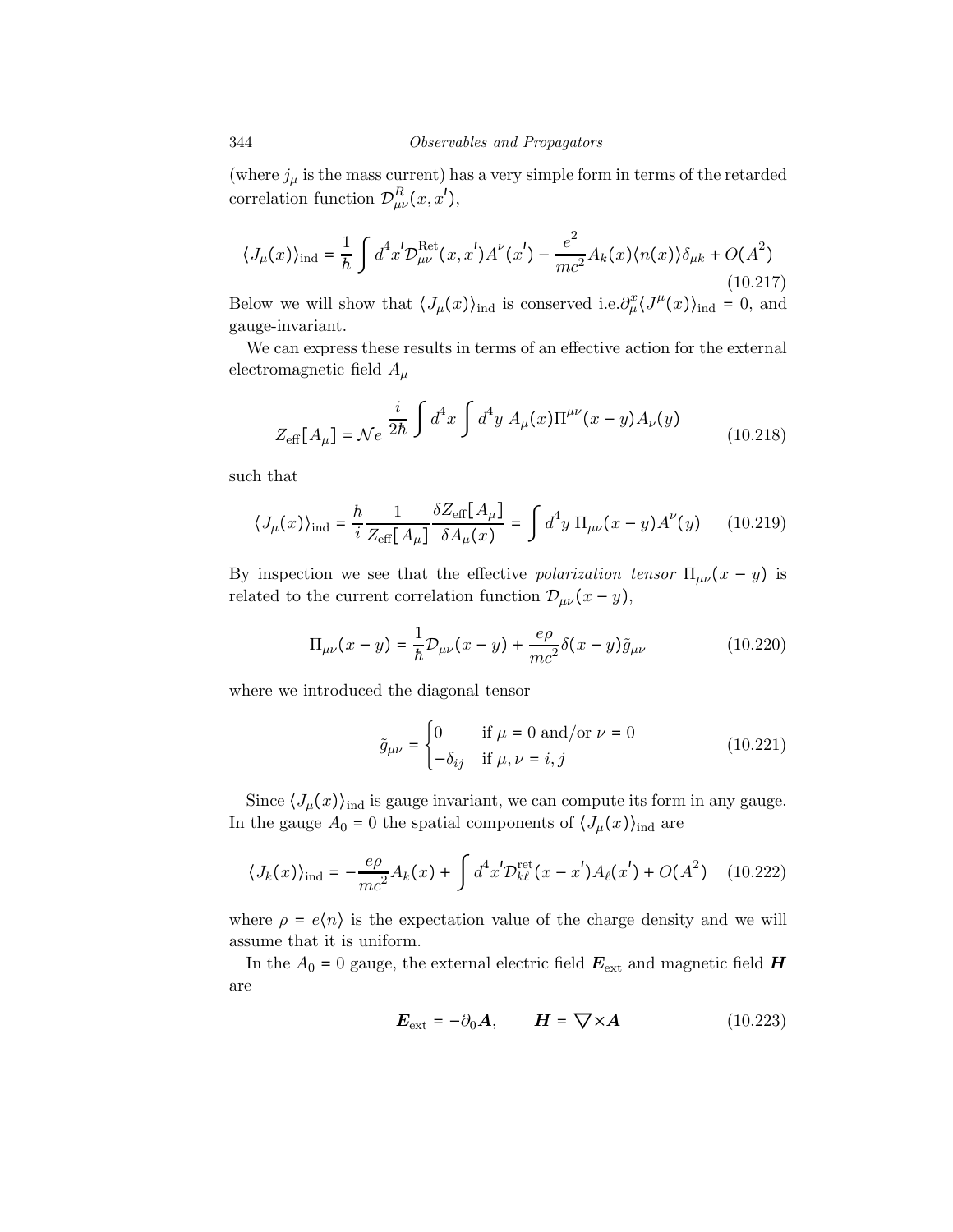Now, in Fourier space, we can write

$$
\langle J_k(\mathbf{p}, \omega) \rangle_{\text{ind}} = -\frac{e^2 \langle n \rangle}{mc^2} A_k(\mathbf{p}, \omega) + \mathcal{D}_{k\ell}^{\text{ret}}(\mathbf{p}, \omega) A_\ell(\mathbf{p}, \omega)
$$

$$
\equiv \left( \mathcal{D}_{k\ell}^{\text{ret}}(\mathbf{p}, \omega) - \frac{e^2 \langle n \rangle}{mc^2} \delta_{k\ell} \right) \frac{E_{\ell}^{\text{ext}}}{i\omega}(\mathbf{p}, \omega) \tag{10.224}
$$

This expression is almost the conductivity. It is not quite that since the conductivity is a relation between the *total current*  $J = J_{ind} + J_{ext}$  and the total electric field  $E$ . In order to take these electromagnetic effects into account, we must use Maxwell's equations in a medium, which involve the vector fields  $E, D, B$  and  $H$ 

$$
\nabla \cdot \mathbf{D} = \rho, \qquad \nabla \times \mathbf{E} = -\frac{\partial \mathbf{H}}{\partial t}
$$
  

$$
\nabla \cdot \mathbf{B} = 0, \qquad \nabla \times \mathbf{H} = \frac{\partial \mathbf{E}}{\partial t} + \mathbf{J} \qquad (10.225)
$$

where

$$
B = H + M \qquad E = E^{\text{ext}} + E^{\text{ind}} \qquad (10.226)
$$

Here  $M$  and  $E^{ind}$  are the magnetic and electric polarization vectors. In particular

$$
\boldsymbol{J}^{\text{ind}} = \partial_t \boldsymbol{E}^{\text{ind}} \tag{10.227}
$$

and

$$
\partial_t \mathbf{D} = \partial_t \mathbf{E} + \mathbf{J}^{\text{ind}} \tag{10.228}
$$

Linear response theory is the statement that  $\bm{D}$  (not to be confused with the covariant derivative!) must be proportional to  $E$ ,

$$
D_j = \varepsilon_{jk} E_k \tag{10.229}
$$

where  $\varepsilon_{jk}$  is the dielectric tensor.

 $\boldsymbol{E}$  and  $\boldsymbol{E}^{\text{ext}}$  satisfy similar equations

$$
-\nabla \times \nabla \times \mathbf{E} = \partial_t^2 \mathbf{E} + \partial_t \mathbf{J}
$$

$$
-\nabla \times \nabla \times \mathbf{E}^{\text{ext}} = \partial_t^2 \mathbf{E}^{\text{ext}} + \partial_t \mathbf{J}^{\text{ext}}
$$
(10.230)

Since  $\nabla \times \nabla \times E = \nabla (\nabla \cdot E) - \nabla^2 E$ , we can write, in Fourier space,

$$
p_i p_j E_j(\boldsymbol{p}, \omega) - \boldsymbol{p}^2 E_i(\boldsymbol{p}, \omega) = -\omega^2 E_j(\boldsymbol{p}, \omega) - i\omega J_i(\boldsymbol{p}, \omega)
$$
  
\n
$$
p_i p_j E_j^{\text{ext}}(\boldsymbol{p}, \omega) - \boldsymbol{p}^2 E_i^{\text{ext}}(\boldsymbol{p}, \omega) = -\omega^2 E_i^{\text{ext}}(\boldsymbol{p}, \omega) - i\omega J_i^{\text{ext}}(\boldsymbol{p}, \omega) \quad (10.231)
$$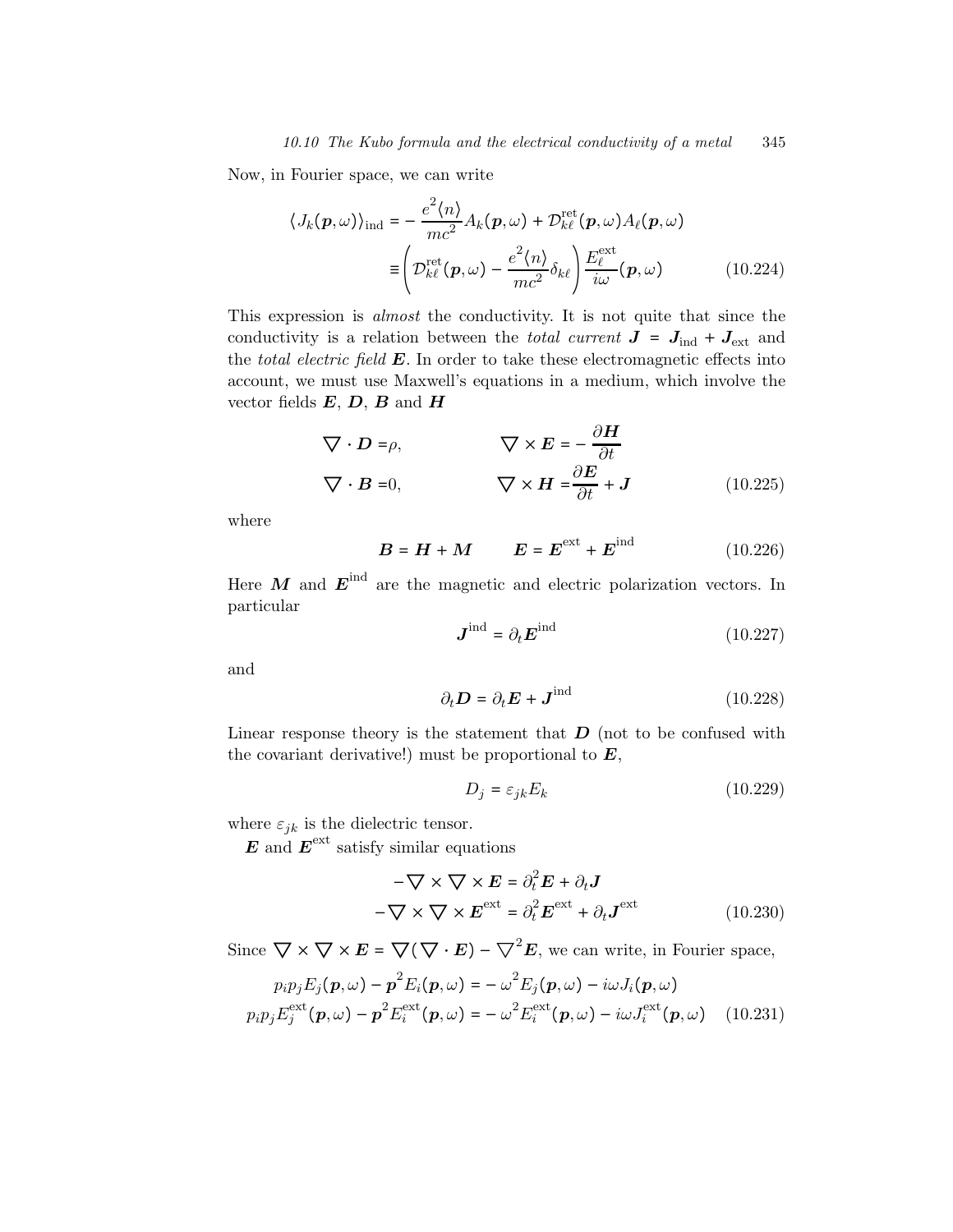346 Observables and Propagators

Thus, we get

$$
p_i p_j E_j(\boldsymbol{p}, \omega) - \boldsymbol{p}^2 E_i(\boldsymbol{p}, \omega) + \omega^2 E_i(\boldsymbol{p}, \omega) = -i\omega J_i^{\text{ind}}(\boldsymbol{p}, \omega) + p_i p_j E_j^{\text{ext}}(\boldsymbol{p}, \omega) - \boldsymbol{p}^2 E_i^{\text{ext}}(\boldsymbol{p}, \omega) + \omega^2 E_i^{\text{ext}}(\boldsymbol{p}, \omega)
$$
(10.232)

and

$$
-i\omega J_i^{\text{ind}}(\boldsymbol{p},\omega) = \left(\delta_{ij}\frac{e^2\langle n\rangle}{mc^2} - \mathcal{D}_{ij}^R(\boldsymbol{p},\omega)\right) E_j^{\text{ext}}(\boldsymbol{p},\omega) \tag{10.233}
$$

From these results we conclude that

$$
(p_i p_j - \mathbf{p}^2 \delta_{ij} + \omega^2 \delta_{ij}) E_j(\mathbf{p}, \omega) =
$$
  

$$
(\delta_{ij} \frac{e^2 \langle n \rangle}{mc^2} - \mathcal{D}_{ij}^R(\mathbf{p}, \omega) + p_i p_j - \mathbf{p}^2 \delta_{ij} + \omega^2 \delta_{ij}) E_j^{\text{ext}}(\mathbf{p}, \omega)
$$
  
(10.234)

In matrix form, these equations have the simpler form

$$
(\boldsymbol{p} \otimes \boldsymbol{p} - \boldsymbol{p}^2 I + \omega^2 I) \boldsymbol{E}(\boldsymbol{p}, \omega) = \left(\frac{e^2 \langle n \rangle}{mc^2} I - \mathcal{D}^R + \boldsymbol{p} \otimes \boldsymbol{p} - \boldsymbol{p}^2 I + \omega^2 I\right) \boldsymbol{E}_{\text{ext}}(\boldsymbol{p}, \omega)
$$
\n(10.235)

This equation allows us to write  $E_{ext}$  in terms of  $E$ . We find that the induced current is

$$
i\omega J_{\text{ind}}(\boldsymbol{p}, \omega) =
$$
\n
$$
\left(\mathcal{D}^R - \frac{e^2 \langle n \rangle}{mc^2} I\right) \left[\frac{e^2 \langle n \rangle}{mc^2} I - \mathcal{D}^R + \boldsymbol{p} \otimes \boldsymbol{p} - \boldsymbol{p}^2 I + \omega^2 I\right]^{-1} \left(\boldsymbol{p} \otimes \boldsymbol{p} - \boldsymbol{p}^2 I + \omega^2 I\right) \boldsymbol{E}(\boldsymbol{p}, \omega)
$$
\n(10.236)

and we find that the *conductivity tensor*  $\sigma_{jk}$  is

$$
i\omega\sigma(\mathbf{p},\omega) = \left(\mathcal{D}^R(\mathbf{p},\omega) - \frac{e^2\langle n\rangle}{mc^2}I\right) + \left(\mathcal{D}^R(\mathbf{p},\omega) - \frac{e^2\langle n\rangle}{mc^2}I\right)
$$

$$
\times \left[\frac{e^2\langle n\rangle}{mc^2}I - \mathcal{D}^R(\mathbf{p},\omega) + p\otimes p - \mathbf{p}^2I + \omega^2I\right]^{-1} \left(\mathcal{D}^R(\mathbf{p},\omega) - \frac{e^2\langle n\rangle}{mc^2}I\right)
$$
(10.237)

Also, since  $\mathbf{D} = \varepsilon \mathbf{E}$ , the dielectric tensor  $\varepsilon_{jk}$  and the conductivity tensor  $\sigma_{jk}$  are related by

$$
\varepsilon = I + \frac{i}{\omega} \sigma \tag{10.238}
$$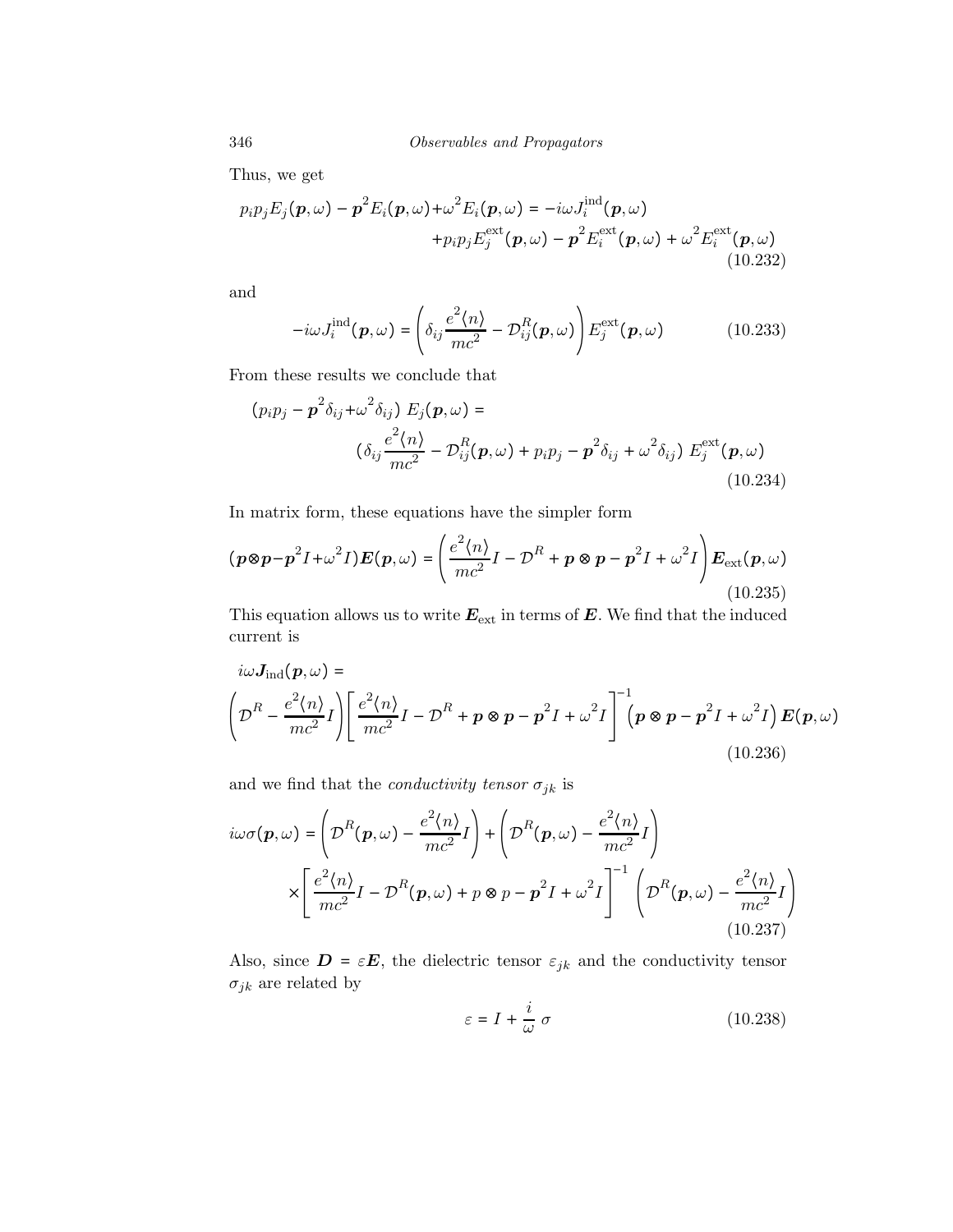## 10.11 Correlation functions and conservation laws

In the problem discussed in the previous section, we saw that we had to consider a correlation function of currents. Since the currents are conserved

$$
\partial_{\mu}J^{\mu} = 0, \qquad (10.239)
$$

we expect that the correlation function  $\mathcal{D}_{\mu\nu}(x, x')$  should obey a similar equation. Let us compute the divergence of the retarded correlation function,

$$
\partial_x^{\mu} \mathcal{D}_{\mu\nu}^{R}(x, x') = \partial_x^{\mu} \left( -i \Theta(x_0 - x'_0) \langle \text{gnd} | [J_{\mu}(x), J_{\nu}(x')] | \text{gnd} \rangle \right) \tag{10.240}
$$

Except for the contribution coming from the step function, we see that we can operate with the derivative inside the expectation value to get

$$
\partial_x^{\mu} \mathcal{D}_{\mu\nu}^{R}(x, x') = -i \left( \partial_x^{\mu} \Theta(x_0 - x'_0) \right) \langle \text{gnd} | [J_{\mu}(x), J_{\nu}(x')] | \text{gnd} \rangle - i \Theta(x_0 - x'_0) \langle \text{gnd} | [\partial_x^{\mu} J_{\mu}(x), J_{\nu}(x')] | \text{gnd} \rangle
$$
(10.241)

The second term vanishes since  $J_{\mu}(x)$  is a conserved current and the first term is non zero only if  $\mu = 0$ . Hence we obtain the identity

$$
\partial_x^{\mu} \mathcal{D}_{\mu\nu}^{R}(x, x') = -i\delta(x_0 - x'_0) \langle \text{gnd} | \left[ J_0(x), J_{\nu}(x') \right] | \text{gnd} \rangle \tag{10.242}
$$

which is the v.e.v. of an equal-time commutator.

These commutators are given by(Kadanoff and Martin, 1961)

$$
\langle \text{gnd} | \left[ J^0(\boldsymbol{x}, x_0), J^0(\boldsymbol{x}, x_0) \right] | \text{gnd} \rangle = 0
$$
  

$$
\langle \text{gnd} | \left[ J^0(\boldsymbol{x}, x_0), J^i(\boldsymbol{x}', x_0) \right] | \text{gnd} \rangle = \frac{ie^2}{mc^2} \partial_k^x \left[ \delta(\boldsymbol{x} - \boldsymbol{x}') \langle n(\boldsymbol{x}) \rangle \right] \quad (10.243)
$$

Identities of this type also arise in relativistic systems, e.g. the theory of Dirac fermions, where they are known as Schwinger terms. However the Schwinger terms of relativistic quantum field theory have a subtle origin (Schwinger, 1959). They are related to anomalies and we will discuss them in chapter 20. In the non-relativistic case they arise because in these systems the Fermi sea has a bottom, and hence there is always a high-energy regulator (or cutoff) that preserves gauge-invariance.

Hence, the divergence of  $\mathcal{D}_{\mu\nu}^{R}$  is

$$
\partial_x^{\mu} \mathcal{D}_{\mu k}^R(x, x') = \frac{e^2}{mc^2} \partial_k^x \left[ \delta^4(x - x') \langle n(x) \rangle \right], \qquad \partial_{x'}^{\mu} \mathcal{D}_{0\mu}^R(x, x') = 0
$$
  

$$
\partial_{x'}^{\nu} \mathcal{D}_{k\nu}^R(x, x') = -\frac{e^2}{mc^2} \partial_k^x \left[ \delta^4(x - x') \langle n(x') \rangle \right], \qquad \partial_{x'}^{\mu} \mathcal{D}_{0\mu}^R(x, x') = 0
$$
  
(10.244)

Notice that the time-ordered functions also satisfy the same identities. These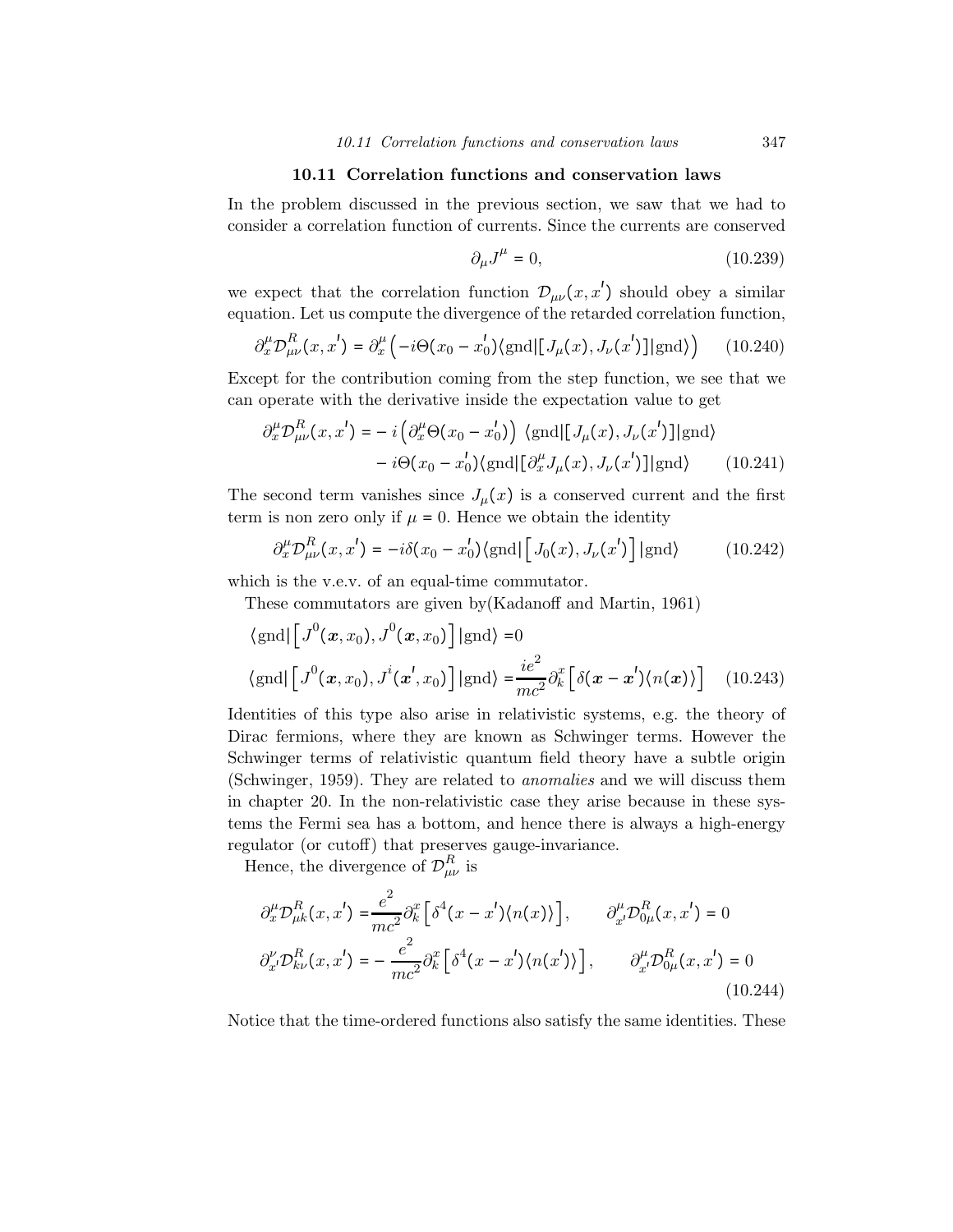identities can be used to prove that  $\langle J^{\text{ind}} \rangle$  is indeed gauge-invariant and conserved.

On the other hand, by comparing Eq.(10.220), that relates the polarization tensor  $\Pi_{\mu\nu}$  with the current correlation function  $\mathcal{D}_{\mu\nu}$ , with Eq.(10.244), we see that the presence of the Schwinger terms in the divergence of  $\mathcal{D}_{\mu\nu}$  ensures that the polarization tensor  $\Pi_{\mu\nu}$  is conserved and, hence, transverse, i.e.

$$
\partial^{\mu} \Pi_{\mu\nu} = 0 \tag{10.245}
$$

as required by gauge invariance. We will return to this question in Section 12.6 where we discuss the relation between Ward Identities and gauge invariance.

Furthermore, in momentum and frequency space, the identities become

$$
-i\omega \mathcal{D}_{00}^{R}(\boldsymbol{p}, \omega) - ip_{k} \mathcal{D}_{k0}^{R}(\boldsymbol{p}, \omega) = 0
$$
  
\n
$$
-i\omega \mathcal{D}_{0k}^{R}(\boldsymbol{p}, \omega) - ip_{\ell} \mathcal{D}_{\ell k}^{R}(\boldsymbol{p}, \omega) = -\frac{e^{2} \langle n \rangle}{mc^{2}} i p_{k}
$$
  
\n
$$
-i\omega \mathcal{D}_{00}^{R}(\boldsymbol{p}, \omega) - ip_{k} \mathcal{D}_{0k}^{R}(\boldsymbol{p}, \omega) = 0
$$
  
\n
$$
-i\omega \mathcal{D}_{k0}^{R}(\boldsymbol{p}, \omega) - ip_{\ell} \mathcal{D}_{k\ell}^{R}(\boldsymbol{p}, \omega) = -\frac{e^{2} \langle n \rangle}{mc^{2}} i p_{k}
$$
 (10.246)

We can combine them to obtain the result

$$
\omega^2 \mathcal{D}_{00}^R(\boldsymbol{p}, \omega) - p_{\ell} p_k \mathcal{D}_{\ell k}^R(\boldsymbol{p}, \omega) = -\frac{e^2 \langle n \rangle}{mc^2} \boldsymbol{p}^2 \qquad (10.247)
$$

Hence, the density-density and the current-current correlation functions are not independent.

A number of interesting identities follow from this equation. In particular, if we take the static limit  $\omega \to 0$  at fixed momentum p, we get

$$
\lim_{\omega \to 0} p_{\ell} p_k \mathcal{D}_{\ell k}^R(\boldsymbol{p}, \omega) = \frac{e^2 \bar{n}}{mc^2} \boldsymbol{p}^2
$$
\n(10.248)

provided that  $\lim_{\omega\to 0} \mathcal{D}_{00}^{\text{ret}}(\mathbf{p},\omega)$  is not singular for  $\mathbf{p} \neq 0$ . Also, from the equal-time commutator,

$$
\langle \text{gnd} | [J_k(\boldsymbol{x}, x_0), J_0(\boldsymbol{x}, x_0)] | \text{gnd} \rangle = \frac{ie^2}{mc^2} \partial_k^x \left( \delta(\boldsymbol{x} - \boldsymbol{x}') \langle n(\boldsymbol{x}) \rangle \right) \quad (10.249)
$$

we get

$$
\lim_{x_0' \to x_0} \partial_k^x \mathcal{D}_{k0}^R(x, x') = \frac{e^2}{mc^2} \nabla_x^2 \left( \delta(x - x') \langle n(x) \rangle \right) \tag{10.250}
$$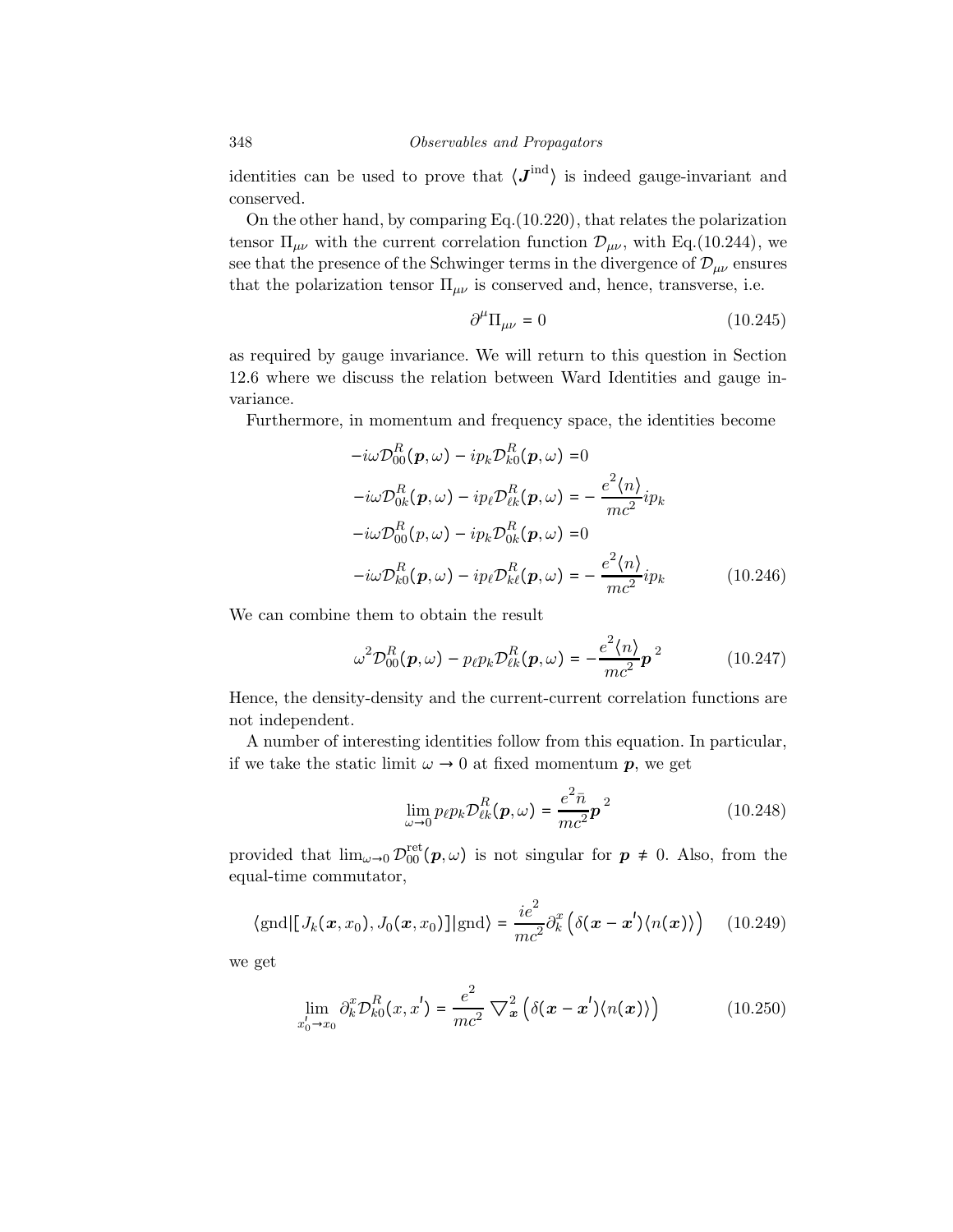If the system is uniform,  $\langle n(x) \rangle = \bar{n}$ , we can Fourier transform this last identity to obtain

$$
\int_{-\infty}^{+\infty} \frac{d\omega}{2\pi} i p_k \mathcal{D}_{k0}^R(\boldsymbol{p}, \omega) = -\frac{e^2 \bar{n}}{mc^2} \boldsymbol{p}^2
$$
 (10.251)

Using the conservation laws, we find the identity

$$
\int_{-\infty}^{+\infty} \frac{d\omega}{2\pi} i\omega \mathcal{D}_{00}^{R}(\boldsymbol{p}, \omega) = \frac{e^2 \bar{n}}{mc^2} \boldsymbol{p}^2
$$
 (10.252)

This identity is known as the  $f\text{-}sum rule$ .

If the system is isotropic, these relations can be used to yield a simpler form for the conductivity tensor. Indeed, for an isotropic system  $\mathcal{D}_{k\ell}^R(\boldsymbol{p},\omega)$ can only have the form of a sum of a longitudinal part  $\mathcal{D}_{\parallel}^R$  and a transverse part  $\mathcal{D}_{\perp}^{R}$ 

$$
\mathcal{D}_{\ell k}^R(\boldsymbol{p},\omega) = \mathcal{D}_{\parallel}^R(\boldsymbol{p},\omega) \frac{p_{\ell} p_k}{\boldsymbol{p}^2} + \mathcal{D}_{\perp}^R(\boldsymbol{p},\omega) \left(\frac{p_{\ell} p_k}{\boldsymbol{p}^2} - \delta_{\ell k}\right)
$$
(10.253)

Thus, we get a relation between  $\mathcal{D}_{00}^R$  and  $\mathcal{D}_{\parallel}^R$ 

$$
\omega^2 \mathcal{D}_{00}^R(p,\omega) - \mathbf{p}^2 \mathcal{D}_{\parallel}^R(\mathbf{p},\omega) = -\frac{e^2 \bar{n}}{mc^2} \mathbf{p}^2
$$
 (10.254)

Hence

$$
\mathcal{D}_{00}^R(\boldsymbol{p},\omega) = \frac{\boldsymbol{p}^2}{\omega^2} \left( \mathcal{D}_{\parallel}^R(\boldsymbol{p},\omega) - \frac{e^2 \bar{n}}{mc^2} \right) \tag{10.255}
$$

and

$$
\lim_{\omega \to 0} \mathcal{D}_{\parallel}^{R}(\boldsymbol{p}, \omega) = \frac{e^2 \bar{n}}{mc^2}
$$
\n(10.256)

for all  $p$ .

The conductivity tensor can also be separated into longitudinal  $\sigma_{\parallel}$  and transverse  $\sigma_{\perp}$  pieces

$$
\sigma_{ij} = \sigma_{\parallel} \frac{p_i p_j}{p^2} + \sigma_{\perp} \left( \frac{p_i p_j}{p^2} - \delta_{ij} \right) \tag{10.257}
$$

we find

$$
\sigma_{\parallel} = i\omega \left[ \frac{\mathcal{D}_{\parallel}^R - \frac{e^2 \bar{n}}{mc^2}}{-\mathcal{D}_{\parallel}^R + \frac{e^2 \bar{n}}{mc^2} + \omega^2} \right]
$$
(10.258)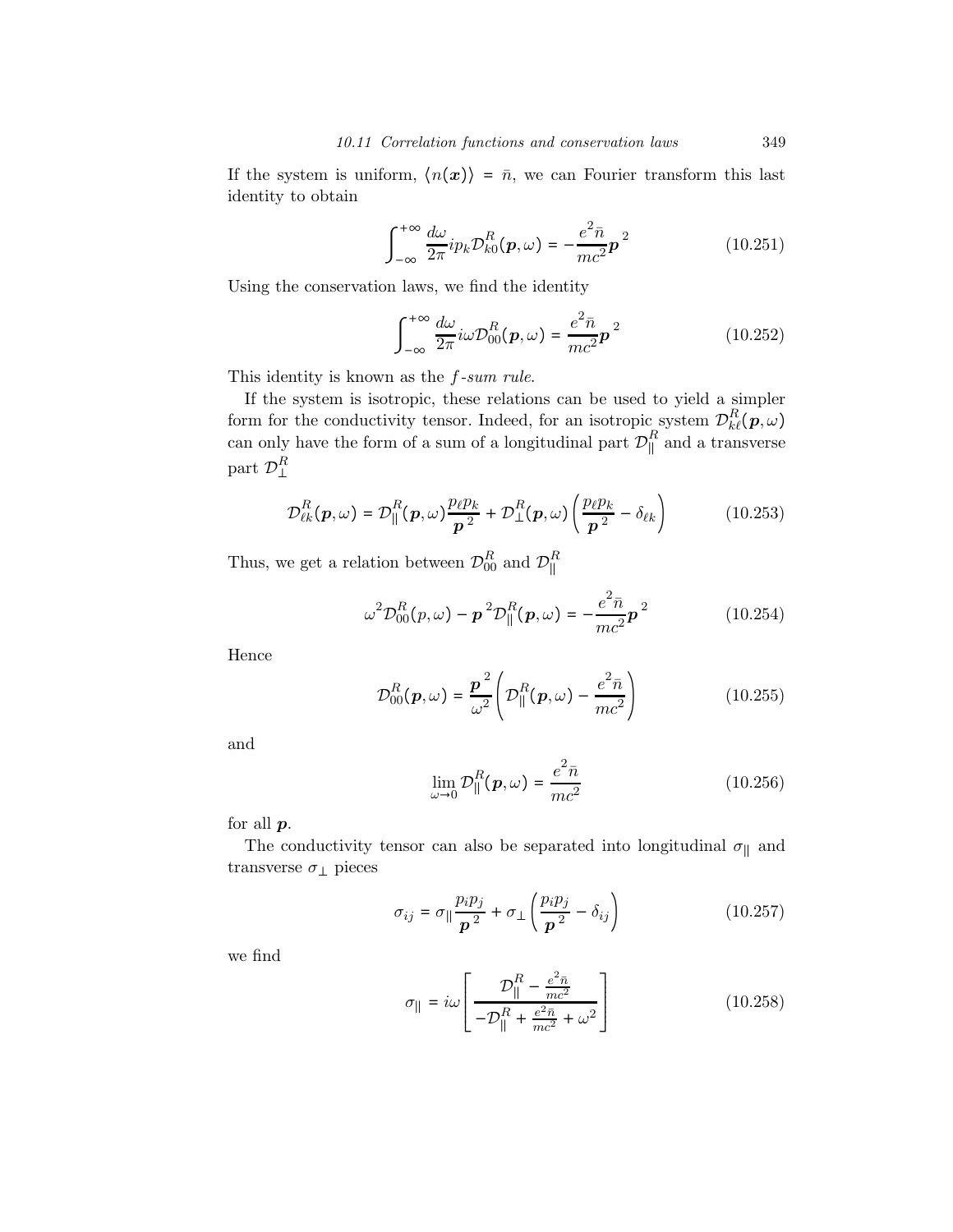and

$$
\sigma_{\perp} = \frac{1}{i\omega} \left( \mathcal{D}_{\perp}^{R} - \frac{e^{2} \bar{n}}{mc^{2}} \right) \left[ 1 + \frac{\mathcal{D}_{\perp}^{R} - \frac{e^{2} \bar{n}}{mc^{2}}}{\frac{e^{2} \bar{n}}{mc^{2}} - \mathcal{D}_{\perp}^{R} + \omega^{2} - \mathcal{p}^{2}} \right]
$$
(10.259)

These relations tell us that the real part of  $\sigma_{\parallel}$  is determined by the imaginary part of  $\mathcal{D}_{\parallel}^R$ . Thus, the *resistive part* (the real part) of the longitudinal conductivity  $\sigma_{\parallel}$ , which reflects the dissipation in the system, is determined by the imaginary part of a response function. This general result is known as the fluctuation-dissipation theorem.

## 10.12 The Dirac propagator in a background electromagnetic field

Let us consider briefly the Dirac propagator in a background electromagnetic field and use it to compute the S-matrix for Coulomb scattering. By a background field we mean a classical (fixed but possibly time-dependent) electromagnetic field  $A_\mu(x)$ . We will denote by  $S_F(x, x'|A)$  the propagator for a free Dirac field in a background gauge field  $A_\mu$ .

 $S_F(x, x' | A)$  obeys the Green function equation

$$
(i\partial - eA - m) S_F(x, x'|A) = \delta^4(x - x')
$$
 (10.260)

In the absence of a background field the Dirac propagator  $S_F(x, x')$  obeys instead

$$
(i\partial - m) S_F(x, x') = \delta^4(x - x')
$$
 (10.261)

Thus, we can also write  $Eq.(10.260)$  as

$$
(S_F^{-1} - eA)S_F(A) = 1
$$
 (10.262)

Hence

$$
S_F(x, x'|A) = S_F(x - x') + e \int d^4y \ S_F(x - y) \ A(y) \ S_F(y, x'|A) \quad (10.263)
$$

or, in components,

$$
S_F^{\alpha\beta}(x, x'|A) = S_F^{\alpha\beta}(x - x') + e \int d^4y \ S_F^{\alpha\lambda}(x - y) \left[ A_\mu(y) \gamma^\mu \right]^{\lambda\sigma} S_F^{\sigma\beta}(y, x'|A)
$$
\n(10.264)

As an explicit application we will consider the case of Coulomb scattering of (free) Dirac electrons from a fixed nucleus with positive electric charge Ze. We will now compute the S-matrix for this problem in the Born approximation. As in non-relativistic Quantum Mechanics, in this approximation

$$
350\,
$$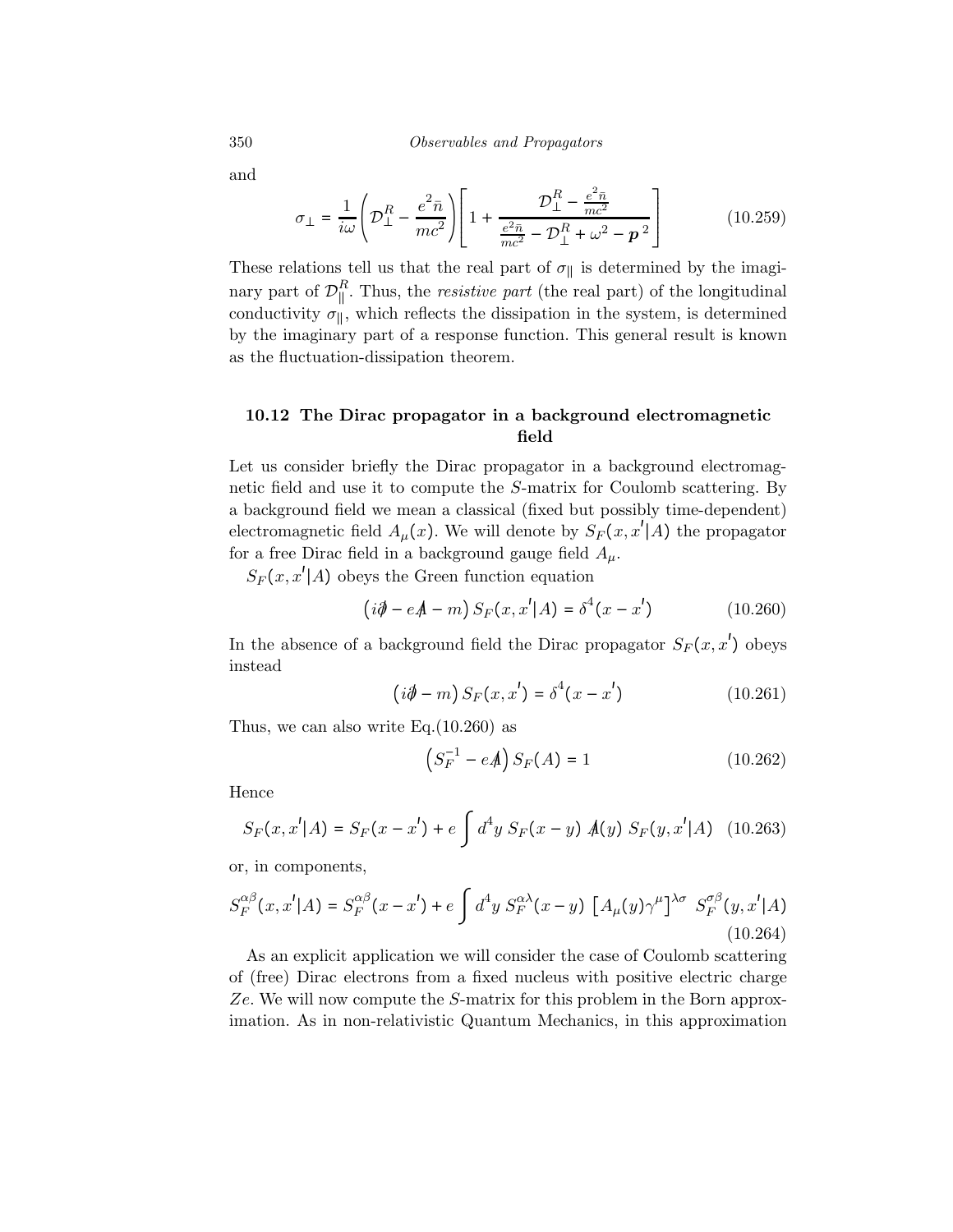we replace the propagator in the integrand of Eqs. (10.263) and (10.264) by the free Dirac propagator,  $S_F(x - x')$ .

Consider now an incoming state, a spinor the we will denote by  $\Psi_i(x)$ , with a particle with positive energy (an electron) and spin up (say in the  $z$ direction), and momentum  $p_i$ . This incoming (initial) state is (for  $x_0 \rightarrow -\infty$ )

$$
\Psi_i(x) = \frac{1}{\sqrt{V}} u^{(\alpha)}(p_i) \sqrt{\frac{m}{E_i}} e^{-ip_i \cdot x}
$$
\n(10.265)

The outgoing (final) state  $\Psi_f(x)$  is a spinor representing also a particle with positive energy (an electron) with spin up (also in the  $z$  direction) and momentum  $p_f$ , and it is given by

$$
\Psi_f(y) = \frac{1}{\sqrt{V}} u^{(\beta)}(p_f) \sqrt{\frac{m}{E_f}} e^{-ip_f \cdot y}
$$
\n(10.266)

The S-matrix is

$$
S_{fi} = i \lim_{x_0 \to -\infty} \lim_{y_0 \to +\infty} \int d^3x \int d^3y \, \overline{\Psi}_f(\mathbf{y}, y_0) \, S_F(y, x | A) \, \Psi_i(\mathbf{x}, x_0) \tag{10.267}
$$

At the level of the Born approximation we can write

$$
S_{fi} = i \lim_{x_0 \to -\infty} \lim_{y_0 \to +\infty} \int d^3x \int d^3y \, \overline{\Psi}_f(\mathbf{y}, y_0) \, S_F(y, x) \, \Psi_i(\mathbf{x}, x_0) +
$$
  
\n
$$
i \lim_{x_0 \to -\infty} \lim_{y_0 \to +\infty} \int d^3x \int d^3y \int d^4z \, \overline{\Psi}_f(\mathbf{y}, y_0) \, S_F(y, z) \, A(z) \, S_F(z, x) \, \Psi_i(\mathbf{x}, x_0)
$$
  
\n
$$
+ \dots \qquad (10.268)
$$

We now recall the expression for the free Dirac propagator

$$
S_F(x - x') = -i \langle 0 | T \psi_\alpha(x) \bar{\psi}_{\alpha'}(x') | 0 \rangle
$$
  
=  $-i \int \frac{d^3 p}{(2\pi)^3} \left( \frac{m}{E(p)} \right) \left( \Theta(x'_0 - x_0) e^{-ip \cdot (x' - x)} \Lambda_+(p) + \Theta(x_0 - x'_0) e^{-ip \cdot (x - x'} \Lambda_-(p)) \right)$  (10.269)

where  $\Lambda_{\pm}(p)$  are projection operators onto positive (particle) and negative (anti-particle) energy states:

$$
\Lambda_{\pm}(p) = \frac{1}{2m} \left( \pm \rlap{/}p + m \right) \tag{10.270}
$$

Alternatively, we can express the propagator in terms of the basis spinors  $u^{\sigma}(p)$  (which span the positive energy states), and  $v^{\sigma}(p)$  (which span the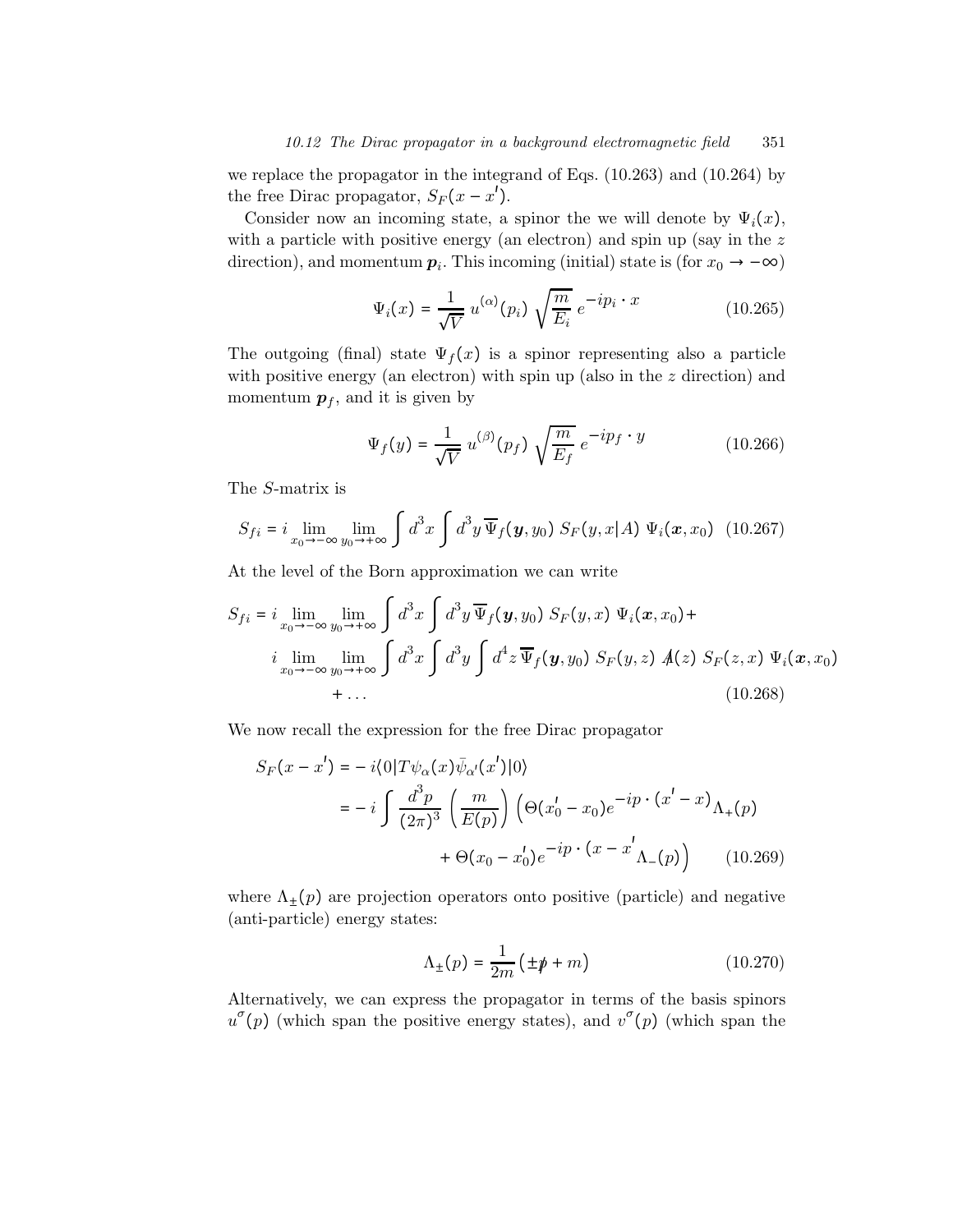negative energy states), as

$$
S_F(x'-x) = -i\Theta(x'_0 - x_0) \int d^3p \sum_{\sigma=1,2} u_p^{(\sigma)}(x') \bar{u}_p^{(\sigma)}(x)
$$
  
+  $i\Theta(x_0 - x'_0) \int d^3p \sum_{\sigma=1,2} v_p^{(\sigma)}(x') \bar{v}_p^{(\sigma)}(x)$  (10.271)

where we have used the notation

$$
u_p^{(\sigma)}(x) \equiv u^{(\sigma)}(p) e^{-ip \cdot x}, \quad v_p^{(\sigma)}(x) = v^{(\sigma)}(p) e^{-ip \cdot x}
$$
 (10.272)

Let us begin by computing the first term in Eq.(10.268), the projection of the free propagator onto the initial and final states. By expanding the propagator we find,

$$
\int d^{3}x d^{3}y \ \bar{\psi}_{f}(y) S_{F}(y-x) \psi_{i}(x) =
$$
\n
$$
= -i\Theta(y_{0}-x_{0}) \int d^{3}p \sum_{\sigma=1,2} \int d^{3}x \int d^{3}y \ \bar{\psi}_{f}(y) u_{p}^{(\sigma)}(y) \bar{u}_{p}^{(\sigma)}(x) \psi_{i}(x)
$$
\n
$$
+i\Theta(x_{0}-y_{0}) \int d^{3}p \sum_{\sigma=1,2} \int d^{3}x d^{3}y \ \bar{\psi}_{f}(y) v_{p}^{(\sigma)}(y) \bar{v}_{p}^{(\sigma)}(x) \psi_{i}(x)
$$
\n(10.273)

We now use the orthogonality relations of the Dirac basis spinors to find

$$
\int d^3y \ \bar{\psi}_f^{(\beta)}(y) u_p^{(\sigma)}(y) = \delta^{\beta \sigma} \delta^3(\mathbf{p} - \mathbf{p}_f)
$$
  

$$
\int d^3x \ \bar{u}_p^{(\sigma)}(x) \psi_i^{(\alpha)}(x) = \delta^{\sigma \alpha} \delta^3(\mathbf{p} - \mathbf{p}_i)
$$
 (10.274)

Hence, to leading order the matrix element  $S_{fi}$  of the S-matrix is

$$
S_{fi} = \delta^3 (\boldsymbol{p}_f - \boldsymbol{p}_i) \delta^{\alpha \beta} + \text{Born term}
$$
 (10.275)

Let us now compute the Born term (the first Born approximation). We will need to compute first an expression for

$$
\int d^3y \,\bar{\psi}_f(y) S_F(y,z) \tag{10.276}
$$

and for

$$
\int d^3x \; S_F(z,x)\psi_i(x) \tag{10.277}
$$

Using once again the expansion of the propagator we find that Eq.(10.276)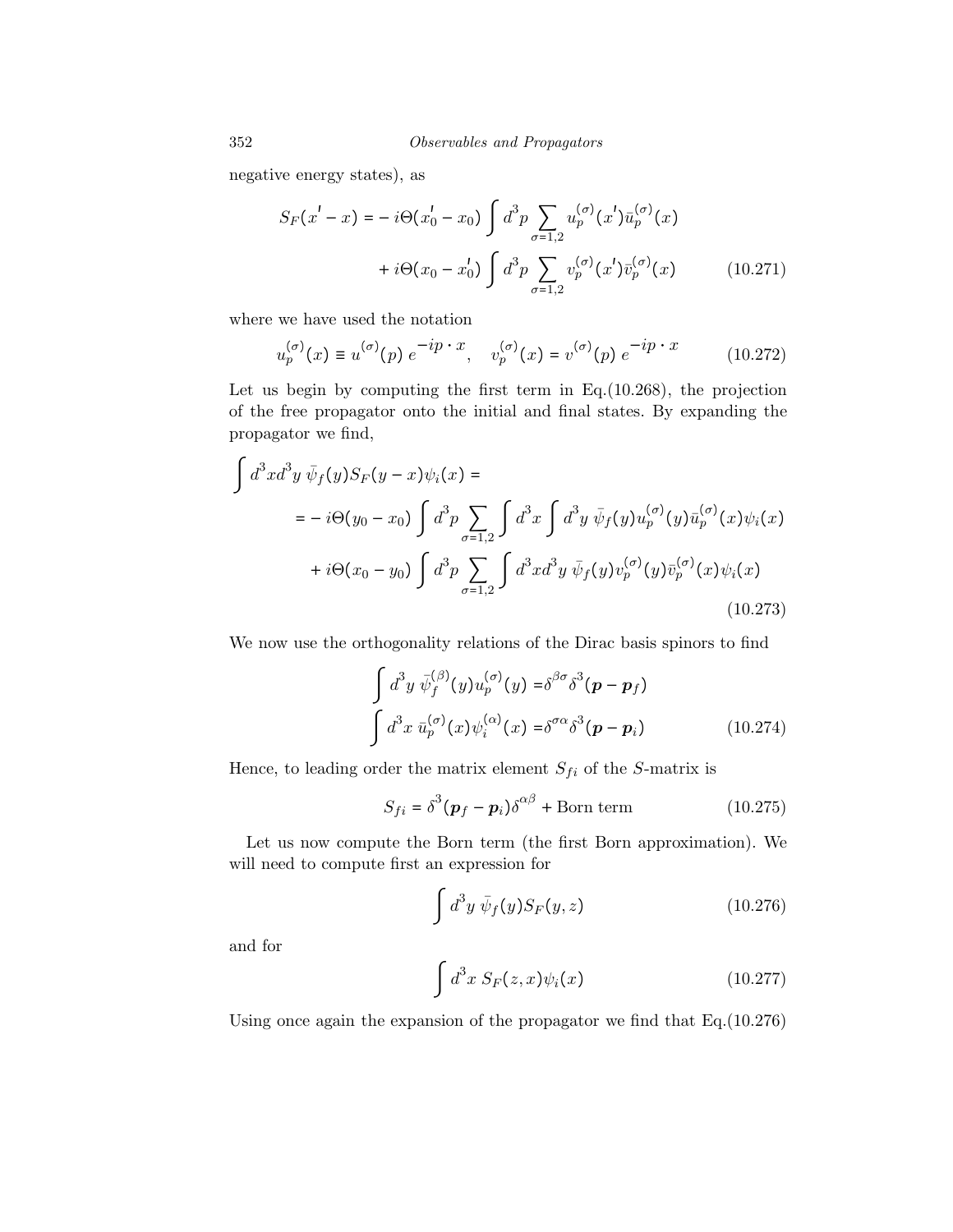$$
\mathrm{is}\,
$$

$$
\int d^3y \,\overline{\psi}_f(y)S_F(y,z) =
$$
\n
$$
= \int d^3y \,\overline{\psi}_f^{(\beta)}(y)(-i)\Theta(y_0 - z_0) \sum_{\sigma=1,2} \int d^3p \, u_p^{(\sigma)}(y)\overline{u}_p^{(\sigma)}(z)
$$
\n
$$
+ \int d^3y \,\overline{\psi}_f^{(\beta)}(i)\Theta(z_0 - y_0) \sum_{\sigma=1,2} v_p^{(\sigma)}(y)\overline{v}_p^{(\sigma)}(z)
$$
\n
$$
= -i\Theta(y_0 - z_0) \sum_{\sigma=1,2} \int d^3p \left( \int d^3y \,\overline{\psi}_f^{(\beta)}(y)u_p^{(\sigma)}(y) \right) \overline{u}_p^{(\sigma)}(z)
$$
\n
$$
+i\Theta(z_0 - y_0) \sum_{\sigma=1,2} \int d^3p \left( \int d^3y \,\overline{\psi}_f^{(\beta)}(y)v_p^{(\sigma)}(y) \right) \overline{v}_p^{(\sigma)}(z)
$$
\n
$$
= \begin{cases}\n-i\Theta(y_0 - z_0) \,\overline{\psi}_f^{(\beta)}(z), & \text{if the final state is a particle} \\
+i\Theta(z_0 - y_0) \,\overline{\psi}_f^{(\beta)}(z), & \text{if the final state is an antiparticle}\n\end{cases} (10.278)
$$

The other expression, Eq.(10.277), can be computed similarly. Putting it all together we find that the Born term is

Born term = 
$$
-ie \int d^4z \ \bar{\psi}_f^{(\beta)}(z) \ A \psi_i^{(\alpha)}(z) \ \Theta(y_0 - z_0) \ \Theta(z_0 - x_0) \tag{10.279}
$$

corresponding to an electron propagating forward in time.

Let us evaluate this expression for the case of a Coulomb potential,

$$
A^{\mu} = (A_0, 0), \quad A_0 = \frac{-Ze}{4\pi r}
$$
 (10.280)

with  $r = |z|$ . The Born term now becomes

Born term = 
$$
-ie \int_{-\infty}^{\infty} dz_0 \int d^3 z \ \bar{\psi}_f^{(\beta)}(z) \gamma_0 \psi_i^{(\alpha)}(z) \Theta(y_0 - z_0) \left(\frac{-Ze}{4\pi r}\right)
$$
  
\n
$$
= \frac{ie}{V} \frac{m}{\sqrt{E_i E_f}} \frac{Ze}{4\pi} \int_{-\infty}^{\infty} dz_0 \int d^3 z \ e^{i(p_f - p_i) \cdot z} \frac{1}{r} \bar{u}^{(\beta)}(p_f) \gamma_0 u^{(\alpha)}(p_i)
$$
\n(10.281)

where  $V$  is the volume. Using now that

$$
\int_{-\infty}^{\infty} dz_0 \ e^{i(E_f - E_i)z_0} = 2\pi \delta(E_f - E_i)
$$
 (10.282)

we can write the Born term as

Born term = 
$$
\frac{iZ\alpha}{V} \frac{m}{\sqrt{E_i E_f} 2\pi \delta(E_i - E_f)} \int d^3r \frac{e^{-i\boldsymbol{q} \cdot \boldsymbol{r}}}{r} \bar{u}^{(\beta)}(p_f) \gamma_0 u^{(\alpha)}(p_i)
$$
(10.283)